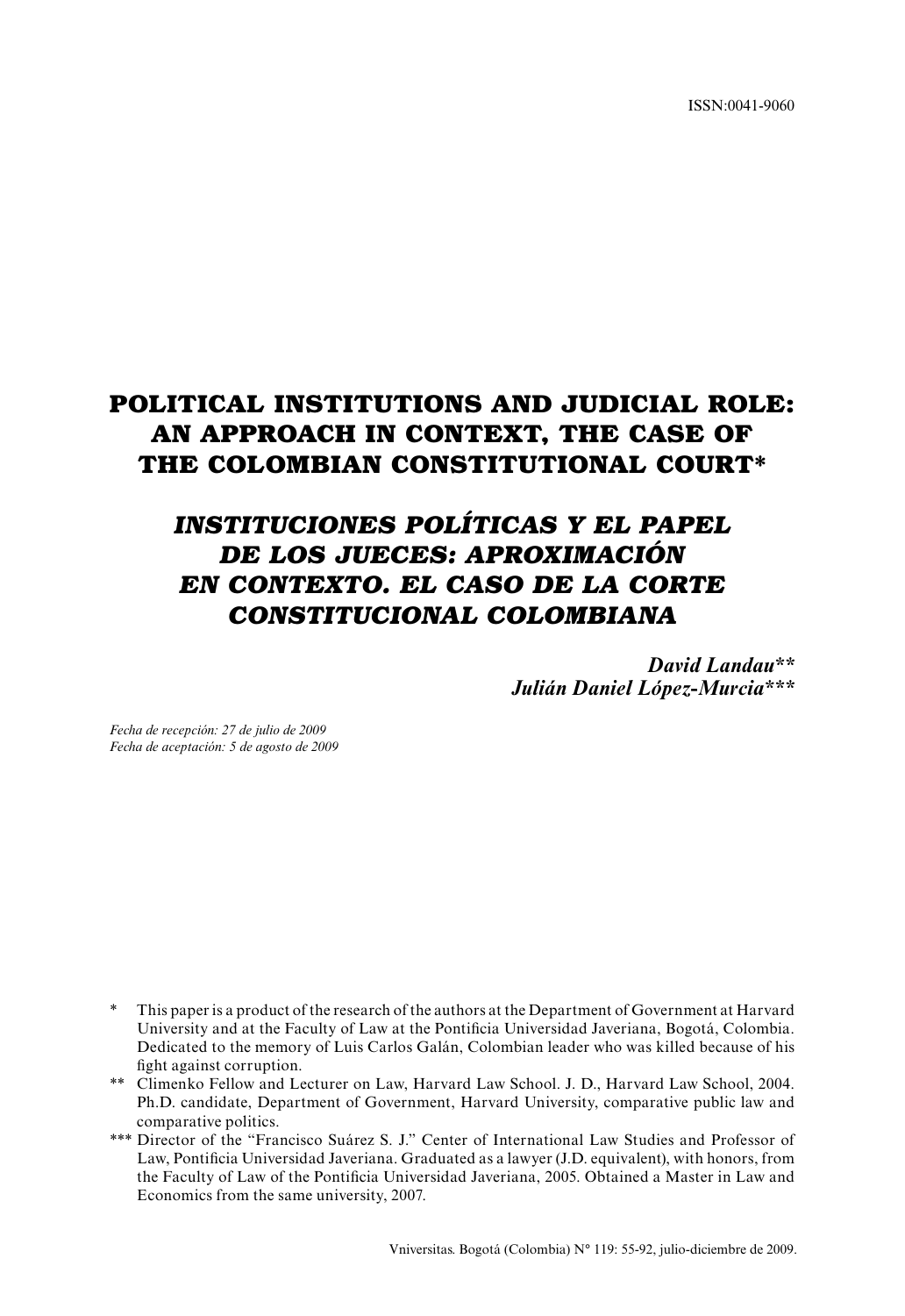## **ABSTRACT**

Comparative constitutional law scholarship has largely ignored political institutions. It has therefore failed to realize that radical differences in the configuration of political institutions should bear upon the way courts do their jobs. Parting from a case study of the Colombian Constitutional Court, this paper develops a theory of judicial role focused on political context, and particularly on party systems. Colombian parties are unstable and poorly tied to civil society, therefore Congress has difficulty initiating and monitoring the enforcement of policy, as well as checking presidential power. For that reason, the Constitutional Court has responded by taking many of these functions into its own hands. We argue that the Colombian Court's actions are sensible given the country's institutional context, even though virtually all existing theories of judicial role in comparative public law would find this kind of legislative-substitution inappropriate. Those theories rest upon assumptions about political institutions that do not hold true in many of the developing countries.

**Key words:** political parties, judicial role, comparative public law, Colombian Constitutional Court, legislative-substitution.

#### *RESUMEN*

Las metodologías en derecho constitucional comparado han ignorado ampliamente las instituciones políticas. Esto ha tenido como consecuencia que fallen al momento de identificar qué diferencias radicales en la configuración política tienen incidencia en la forma como las Cortes cumplen su trabajo. Partiendo de un análisis de caso —de la Corte Constitucional colombiana—, este artículo desarrolla una tesis sobre el papel de los jueces, dependiendo de su contexto político, en particular, de la organización de los partidos políticos. Los partidos políticos colombianos son muy inestables y tienen un vínculo muy pobre con la sociedad; en consecuencia, el Congreso difícilmente ha tenido iniciativa en la preparación y en la evaluación del cumplimiento de las políticas públicas y en el control del poder presidencial. Por ello, la Corte ha respondido asumiendo varias de esas funciones. Nosotros sostenemos que la acción de la Corte ha sido apropiada, dado el contexto institucional colombiano, aunque en el derecho público comparado casi la totalidad de las teorías sobre el papel de los jueces encontrarían inapropiada esta sustitución del legislador. Dichas teorías se basan en supuestos relacionados con las instituciones políticas, que no corresponden con la realidad de una parte importante de los países en desarrollo.

Palabras clave: partidos políticos, papel de los jueces, derecho público comparado, Corte Constitucional colombiana, sustitución del legislador.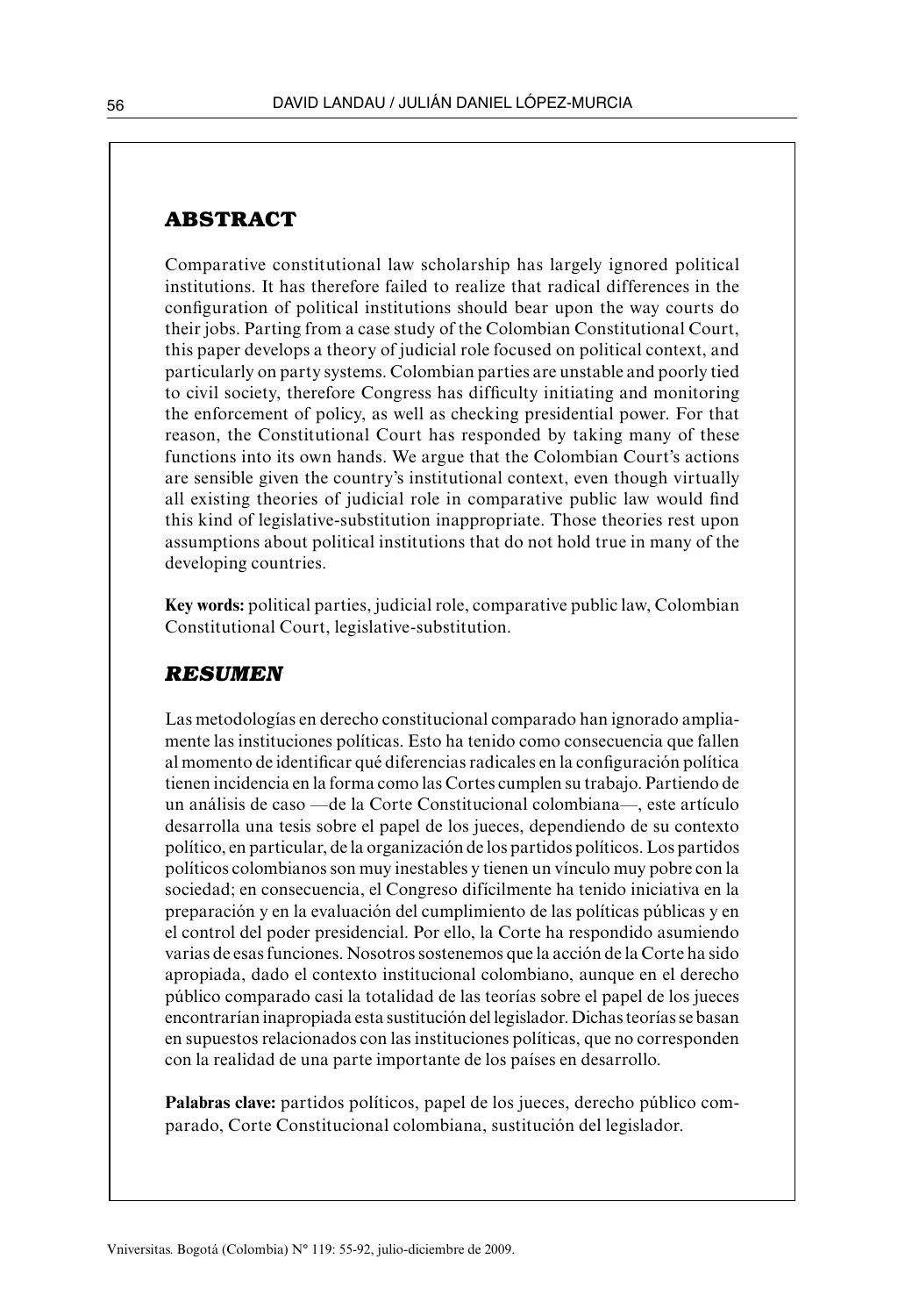#### **INTRODUCTION**

The core of this paper is a case study of the Colombian Constitutional Court. Colombia offers a classic example of a developing country that is democratic  $(in$  fact, it has been democratic for a very long time<sup>1</sup>), but that suffers from poorly functioning political institutions. In particular, the party system is quite weak – the system is fragmented, parties tend to have short life-spans and/or are internally fractionalized, and parties have only weak roots in society. As a result, the legislature has never been able to play a constructive policymaking role in Colombia, and presidents have unilaterally dominated the policymaking process.

As we will show below, the Colombian Constitutional Court (hereinafter "ccc") has viewed these political conditions as a warrant for becoming perhaps the most activist court in the world. Most importantly here, the ccc has acted as a replacement for the legislature on various issues and at various times, by injecting policy into the system, by managing highly complex, polycentric policy issues, and by developing a thick construct of constitutional rights that it uses to check executive power. We argue it makes sense and has been productive under Colombia's institutional conditions. The Court's extraordinary institutional popularity suggests that the Court enjoys much of the democratic legitimacy ordinarily associated with legislative institutions, and helps to explain why other actors have generally complied with its edicts. Further, the Court has proven able to accrete some of the information-gathering and monitoring capacities that we usually associate with legislatures.

The economic theory of the second best is critical for understanding and justifying the court's actions. A well-functioning legislature is probably the best option for formulating policy and checking executive action, because of its superior information-gathering capabilities and democratic legitimacy. In these optimal conditions, an overly activist judiciary may be detrimental to the system's development. But where, as in Colombia, a very weak party system and other problems push the transactions costs of legislative action to prohibitive levels, a well-functioning legislature does not exist. In its absence, a judiciary equipped with fairly strong information-gathering capabilities and a reasonable modicum of democratic legitimacy may be the institution best-equipped to take on certain legislative functions. A very active judiciary, in other words, may be perverse under optimal conditions of legislative behavior but desirable as a second-best where, as in Colombia, the legislature does not function well. On the other hand, taking into account the passivity of the legislator, it is also necessary to defend the ccc judicial

<sup>1</sup> David Bushnell, *The Making of Modern Colombia*, 201-48 (University of California Press, Los Angeles, 1993).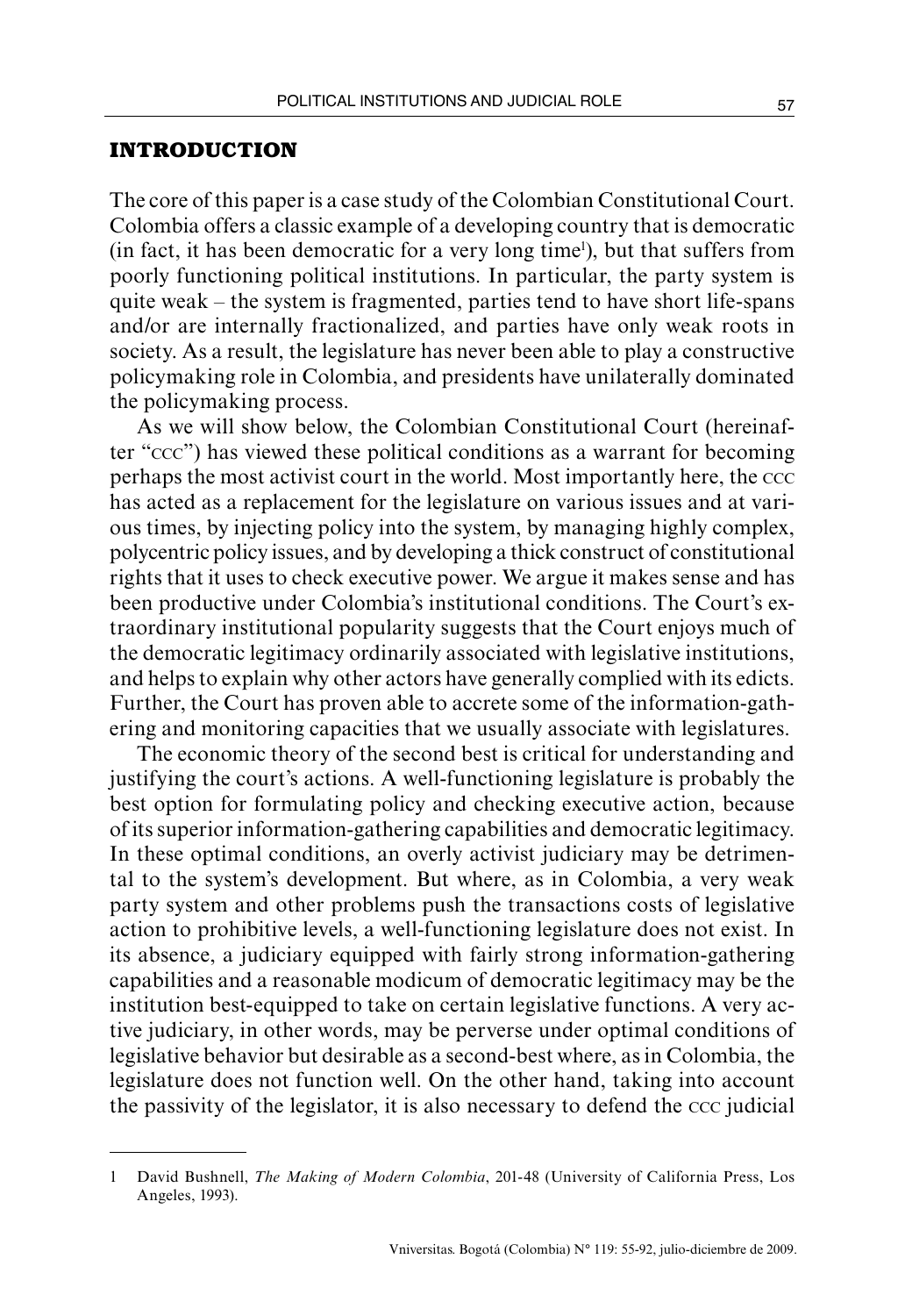activism as a way of avoiding international responsibility in the sense it will allow an analysis of the fulfillment of Colombian human rights obligations and commitments as a whole<sup>2</sup>.

This paper is organized as follows: in Part I, we argue that existing academic work is ill-equipped to build a theory of judicial role that is appropriate for all kind of democracies because it does not begin with an analysis of their own political institutions. Part II explains the Colombian context, focusing on the incoherence of legislative politics in the country, while Part III describes and assesses both the failed and successful strategies used by the ccc as reactions to that context. Finally, we suggest a theory of judicial role that might work where, as in Colombia, legislatures function badly.

## **1. Constitutional theory and comparative courts**

## **1.1. American constitutional theory rests on the wrong institutional foundations**

A core assumption in American constitutional thought is that constitutional issues are only a relatively small subset of all political issues. This is undergirded by an institutional story about judicial role – congresses are given ample room in which to make ordinary policy, and only exceptionally, when they surpass certain limits – say, by attacking the political system itself or by undoing certain foundational bargains – should courts step in 3.

This assumption does not mesh well with most new constitutions, and particularly those in developing countries. As Kim Lane Scheppele has noted, citizens of these countries tend to adopt "thick" constitutions, with large amounts of material – socio-economic provisions, group rights, etc – that are normally left to ordinary legislation in the United States<sup>4</sup>. They also tend to regulate certain items in great detail<sup>5</sup>. Finally, they often expressly or implicitly construct a hierarchy of constitutional norms, with certain vague

<sup>2</sup> *See* Julián Daniel López-Murcia & Gabriela Maldonado-Colmenares, *La protección de la propiedad de la tierra en la jurisprudencia de la Corte Interamericana de Derechos Humanos y su aplicación al caso de las comunidades campesinas en Colombia,* in 14 *International Law*. *Revista Colombiana de Derecho Internacional*, 71-105 (2009).

<sup>3</sup> *See, e. g.,* Stephen Holmes, *Passions & Constraints: On the theory of Liberal Democracy* 134 (The University of Chicago Press, Chicago, 1995); Bruce Ackerman, *We the people: Foundations* 6-7 (Harvard University Press, Cambridge, 1991); John Hart Ely*, Democracy & Ditrust,* 87 (Harvard University Press, Cambridge, 1980).

<sup>4</sup> *See* Kim Lane Scheppele, *Democracy by Judiciary: Or, Why Courts Can be More Democratic than Parliaments,* in *Rethinking the Rule of Law After Communism* 25, 37-38 (Adam Czarnota et al., eds., Central European University Press, Budapest, 2005).

<sup>5</sup> *See id*. at 38; Keith Rosenn, *Brazil's New Constitution: An Exercise in Transient Constitutionalism for a Transitional Society,* in, 38, *Am. J. Comp. L*., 773 (1990).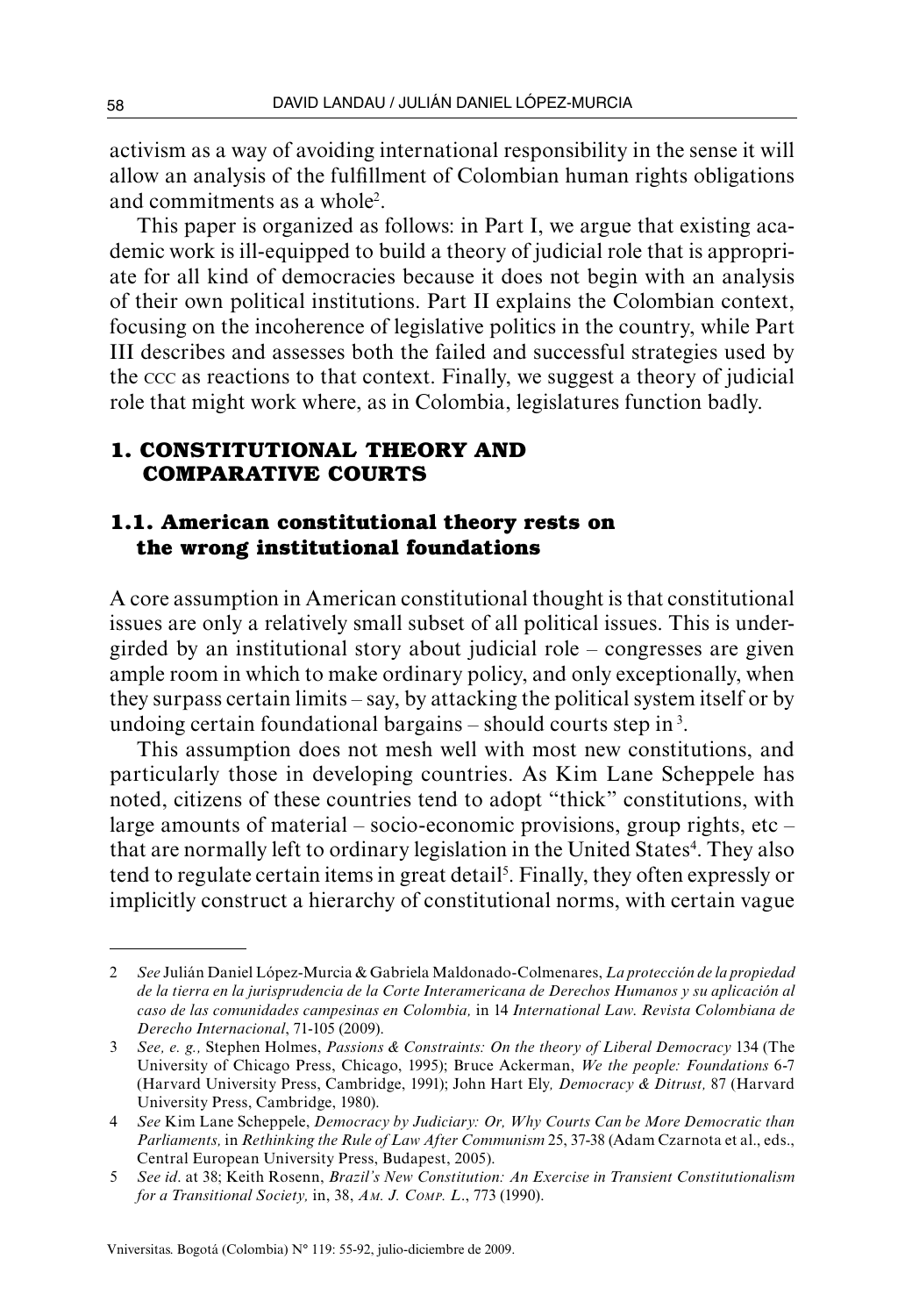formulations, particularly human dignity, acting as super-norms within the system<sup>6</sup>. The result of these three characteristics acting together is that it is almost impossible to think of an issue that does not potentially raise constitutional problems.

Scholars tend to decry the thick constitutions phenomenon as bizarre or at least very unwise, suggesting that these countries will choke on an excess of constitutional law and/or do not understand what a constitution is supposed to do7 . But there is logic behind the thickness of many constitutions in the developing and post-authoritarian world. Constitutions in developing countries are thoroughly transformative documents by necessity; no developing country wants to stay as it is<sup>8</sup>. And there is a need to transform not merely society and the economy, but politics as well. The ordinary political order is generally viewed as seriously flawed. And here's the rub: if ordinary politics cannot be trusted now, there is no reason to believe that it can help to achieve a better social or economic order. Thick constitutionalization is thus a signal that ordinary politics will not do as a solution to a country's problems<sup>9</sup>. Hence the high volume of bodies (courts, ombudsmen, human rights commissions, etc.) given constitutional control power in many new constitutions10. Thick constitutions do not necessarily give constitutional courts a mandate to step in for weak ordinary institutions; it could be, as many in the United States have argued, that the elected institutions and not the court are the best interpreters of the constitutional text. But they offer at least the opportunity for vigorous judicial intervention.

Any case for non-judicial interpretation of constitutional texts is much weaker where political actors are unlikely to be attuned to the constitution. And here as well, U.S. constitutional theory is not very useful for developing countries. The most important recent strain of American constitutional theory, popular constitutionalism, suggests that there is and always has been a vibrant culture of constitutional interpretation outside the courts in the United States,

<sup>6</sup> *See, e. g.,* Rodrigo Uprimny Yepes, *The Enforcement of Social Rights by the Colombian Constitucional Court: Cases an Debates*, in *Courts and Social Transformation in new Democracies* 128-31 (Roberto Gargarella et al., eds., Ashgate, England, 2006); Catherine Dupre, *Importing the Law in Post – Communist Transitions: The Hungrian Constitutional Court and the Right to Human Dignity* (Hart publishing, Oxford, 2003); Heinz Klug, *Constituting Democracy: Law, Globalism and South Africa's Political Reconstruction* 164-65 (Cambridge University Press, Cambridge 2000).

<sup>7</sup> *See, e. g.,* Maurice Kugler & Howard Rosenthal, *Checks and Balances: An Assessment of the Institutional Separation of Political Powers in Colombia,* in *Institutional Reforms: The Case of Colombia* 75, 75-76 (Alberto Alesina, ed., The mit Press, Cambridge, 2005).

<sup>8</sup> *See* Cass Sunstein, *Deesigning Democracy: What Constitutions Do,* 68 (Oxford University Press, New York, 2001).

<sup>9</sup> *See* Scheppele, *supra* note 4, at 37-38.

<sup>10</sup> *See, e. g.,* Christopher S. Elmendorf, *Advisory Counterparts to Constitutional Courts,* 56 *Duke L.J.* 953 (2007); *see also* Thomas Pegram, *Accountability in Hostile Times: The Case of the Peruvian Human Rights Ombudsman 1996-2001*, in, 40*, J. Lat. Am. Stud*., 51 (2008).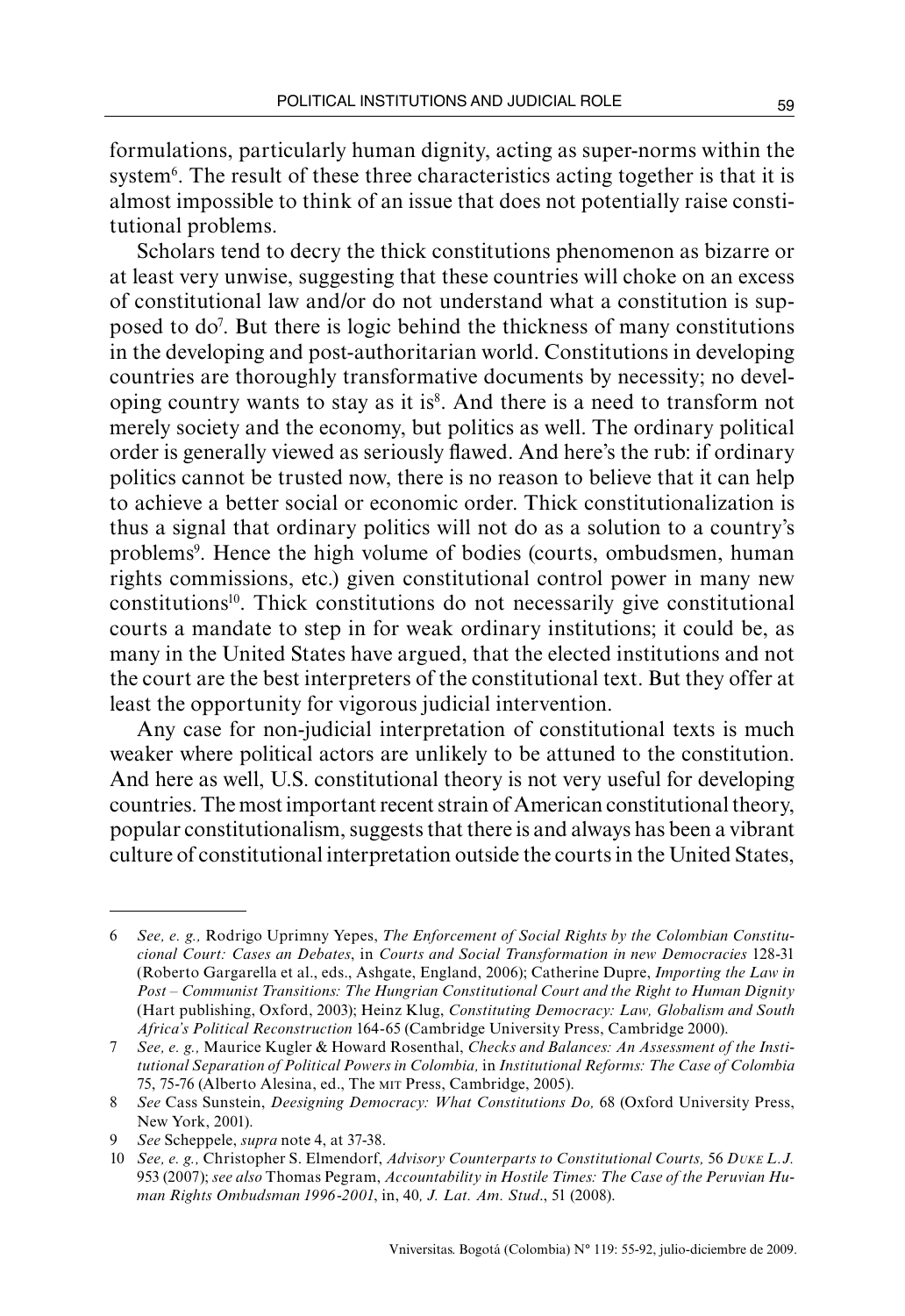both within elected institutions and outside them<sup>11</sup>. This tradition would be even more vibrant, they claim, if the Supreme Court did not attempt to monopolize constitutional interpretation via claims of judicial supremacy<sup>12</sup>. Since elected institutions like Congress are also attuned to constitutional values and have more democratic legitimacy, they should take over some of the judiciary's constitutional review functions<sup>13</sup>.

There is some empirical evidence that, in the United States, Congress does care about the constitution -committees fairly routinely debate constitutional issues, for example, and historically the legislature and the executive have settled many issues of constitutional law without the help of the courts<sup>14</sup>. Further, non-elected actors, like civil society groups, the media, and the general public, seem to put many of their arguments in constitutional terms<sup>15</sup>. And it is plausible (although contestable) that these actors would take constitutional interpretation even more seriously if the courts did not claim to monopolize the task.

American constitutional theory has longed viewed the democratic credentials of the legislature as a reason to constrain judicial power<sup>16</sup>. Indeed, this notion underlies Bickel's "counter-majoritarian" difficulty - judicial review can be "undemocratic" because it "thwarts the will of representatives of the actual people of the here and now; it exercises control, not in behalf of the prevailing majority, but against it"17. Another line of thought stresses the potentially superior institutional capacities of courts to formulate policy and to check executive power<sup>18</sup>. Empirical work finds that the U.S. congress has considerable

<sup>11</sup> *See, e. g.,* Larry Kramer, *The People Themselves* (Oxford University Press, New York, 2004); Keith E Whittington, *Extrajudicial Constitutional Interpretation: Three Objections and Responses,* in, 80 *N.C. L. Rev*. 773 (2002); Mark Tushnet, *Taking the Contitution Away the Courts* (Princenton University Press, Princenton, 1999).

<sup>12</sup> *See* Mark Tushnet, *Taking the Contitution Away the Courts,* 57-65 (Princenton University Press, Princenton, 1999).

<sup>13</sup> *See id.*; Larry Kramer, *The People Themselves,* 252-53 (Oxford University Press, New York, 2004); Keith E Whittington, *Extrajudicial Constitutional Interpretation: Three Objections and Responses,*  in, 80 *N.C. L. Rev.* 773, 848- 849 (2002).

<sup>14</sup> *See, e. g.,* Keith E. Whittington et al., *The Constitution and Congressional Committees: 1971-2000,* in *The Least Examined Branch* 396 (Richard W. Bauman & Tsvi Kahana, eds., Cambridge University Press, New York, 2006); Keith E. Whittington, *Constitutional Construction* (Harvard University Press, Cambridge, 1999).

<sup>15</sup> *See, e. g.,* Tushnet, *supra* note 12, at 135-41.

<sup>16</sup> *See* Jeremy Waldron, *The Core of the Case Against Judicial Review,* in, 115, Yale L.J. 1346, 1406 (2006); Tushnet, *supra* note 12; Alexander Bickel, *The Least Dangerous Branch* (2d ed., Yale University Press, New Haven, 1986); John Hart Ely, *Democracy & Ditrust* 87 (Harvard University Press, Cambridge, 1980); James Bradley Thayer, *The Origin and Scope of the American Doctrine of Judicial Review,* in, 7, *Harvard L. Rev*.,129 (1993).

<sup>17</sup> *See* Bickel, supra note 16, at 16-17.

<sup>18</sup> *See* Andrian Vermeule, *Judging Under Uncertainty* 230 (Harvard University Press, Cambridge, 2006); Gerald R. Rosenberg, *The Hollow Hope* 15-21 (The University of Chicago Press, Chicago, 1991); Neil Devins & Alan Meese, *Judicial Review and Non-Generalizable Cases,* in, 32, Fla. St. L. Rev., 323, 327 (2005) (noting that American courts, unlike legislatures, do not usually hold hearings);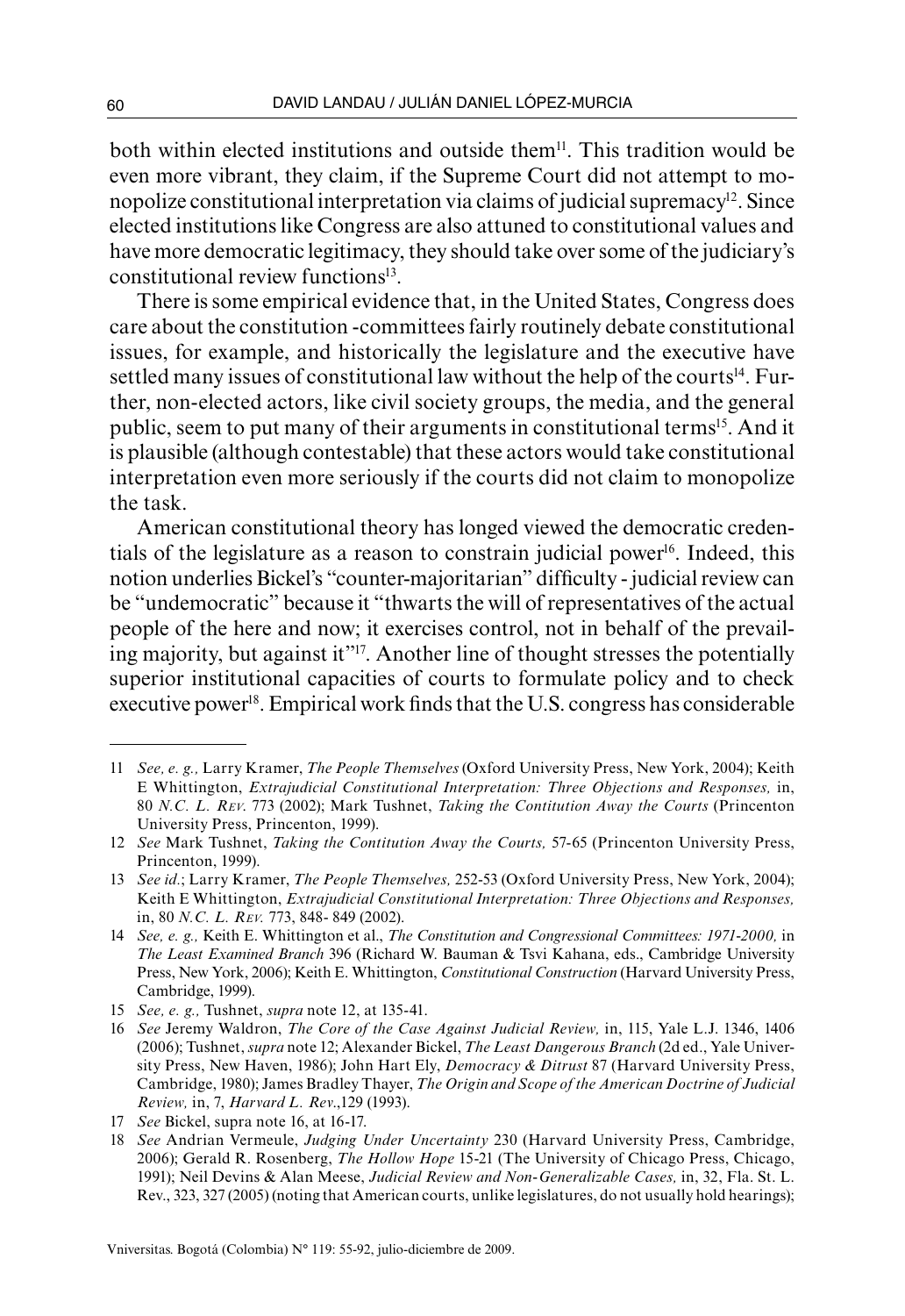capacity to gather and evaluate information, mostly through the committee system, which allows it to formulate complex policy initiatives and to evaluate and control the performance of executive and other actors<sup>19</sup>.

 Both the democratic legitimacy argument and the capacity argument are problematic in the developing world. Sometimes, problems with democratic legitimacy are caused by outright electoral fraud, which bedevils a lot of nominal democracies and obviously weakens the link between legislator and populace20. Also, many legislatures in the developing world have few resources, limiting their effectiveness as policymakers and as checks on the executive $2<sup>1</sup>$ . But the most important source of problems with poorly-functioning legislatures is rooted in their party systems. As Daryl Levinson and Rick Pildes suggest, party systems are the key to understanding legislative behavior<sup>22</sup>. Scholars familiar with American political behavior are accustomed to a system with two fairly strong parties, each of which possesses a relatively clear ideological identity and relatively high party discipline (that is, most party members tend to vote together most of the time). The two parties compete for votes and tend to rotate in power fairly regularly. But the portrait of party systems in the developing world is often much bleaker; these parties are commonly plagued by two major classes of dysfunctions. In the first variety, seen for example in South Africa today and in the past in India and México, one dominant party controls the system, rarely if ever losing its majority status. Contrary to what one might expect, strong and independent constitutional courts do appear to be possible (although fairly rare) within these systems, as both the Indian and South African examples show<sup>23</sup>. A court in this kind of system may see itself as engaged in the representation-reinforcing described

Alexander Bickel, *The Supreme Court and The Idea of Progress* 175 (Yale University Press, New Haven, 1978) (arguing that courts are often poor policymakers because of their procedural rules); Lon Fuller, *The Forms and Limits of Adjudication,* in, 92, Harv. L. Rev., 353, 394-95 (1978) (arguing that courts are poorly suited to deal with complex, polycentric problems because of constraints on their institutional capacities).

<sup>19</sup> *See, e. g.,* Keith Krehbiel, *Information and Legislative Organization* (The University of Michigan Press, Ann Arbor, 1991); Gary W. Cox & Matthew D. Mc Cubbins, *Legislative Leviathan* (University of California Press, Los Angeles, 1993); Cubbins et al., *Structure and Process, Politics and Policy: Administrative Arrangements and the Political Control of Agencies,* in, 75, Va. L. Rev. 31 (1978).

<sup>20</sup> *See* Andreas Schedler, *The Menu of Manipulation,* in *Journal of Democracy*, Vol. 13, No. 2, 36-50, 36 (Apr. 2002).

<sup>21</sup> *See, e. g.,* Scott Morgenstern, *Towards a Model of Latin American Legislatures,* in *Legislative Politics in Latin America,* 1-19 (Scott Morgenstern & Benito Nacif, eds., Cambridge University Press, New york, 2002).

<sup>22</sup> *See* Daryl Levinson & Richard Pildes, *Separation of Parties, Not Powers,* in 119, *Harv. L. Rev*., 2311 (2006).

<sup>23</sup> *See, e. g.,* Theunis Roux, *Principle and Pragmatism on the Constitutional Court of South Africa,* in 7 Int'l J. Const. L.106 (2008); Carl Baar, *Social Action Litigation in India,* in, *19Pol. Stud. J.,* 140 (1990); *see also* Jennifer A. Winder, *Building the Rule of Law* (Cambridge University Press, New York, 2001).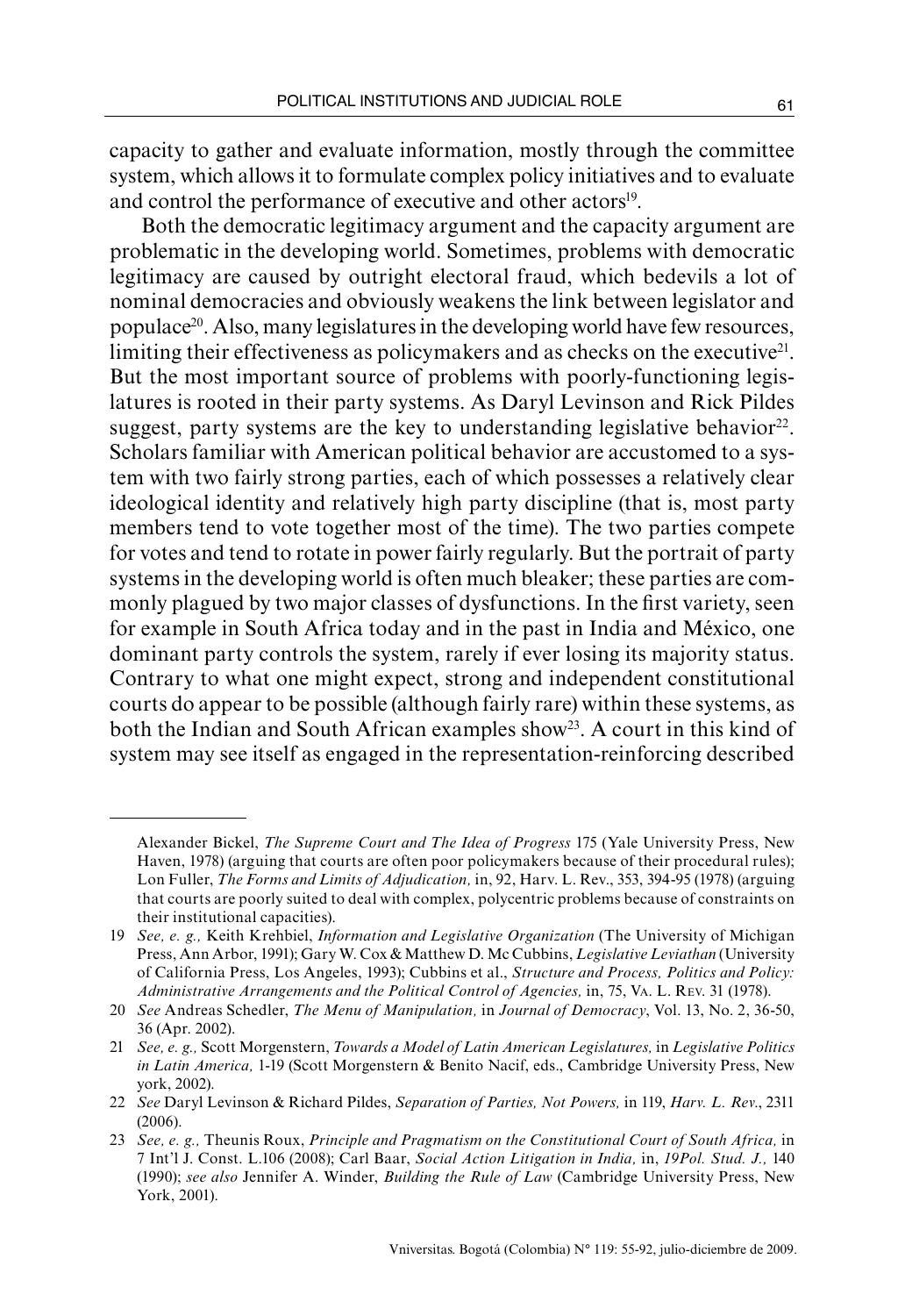by John Hart Ely in *Democracy and Distrust*24, but kicked up several notches because of the severe democratic dysfunctions brought on by a single-party system.

A bigger problem occurs where parties are extremely weak entities, rendering the legislature a largely incoherent body. The key concept is one that Mainwaring and Scully call "party system institutionalization," which measures the depth of the roots that parties have in society<sup>25</sup>. Parties in non-institutionalized systems tend to have loose or non-existent ideological platforms; they are chiefly vehicles of convenience for individual candidates seeking office rather than collections of individuals with similar policy viewpoints26. These parties also lack ties to civil society groups (labor unions, employer organizations, interest groups, etc.) $27$ . Internally, these parties are usually undisciplined, and they commonly suffer defections from sitting politicians (called "shirt-changing")<sup>28</sup>. The systems as a whole are volatile: parties can rise to prominence and then disintegrate within the span of a few years; older parties are constantly dying and new ones constantly springing  $up<sup>29</sup>$ . And finally, these party systems are often highly fragmented – there tend to be a lot of parties in these systems, many of them so small that they have been called "taxi parties" because their national party conventions could be held in a taxi-cab<sup>30</sup>. Where parties lack clear ideological platforms and do not last very long, voters will usually be unable to use party identification as a tool for assessing the views of prospective legislators. But party label is a necessary short-cut for voters; without it, they will usually be unable to make an informed choice31. And where the ideological meaning of a party label is malleable, voters will not get what they think they are getting even if they do try to put weight on party label32. Coalitions will be unstable, and will be formed because personal favors are handed out to individual legislators, and not because a coherent policy compromise has been reached<sup>33</sup>. Outcomes in

<sup>24</sup> *See* Ely, *supra* note 3, at 102.

<sup>25</sup> *See* Scott Mainwaring and Timothy R. Scully, *Introduction: Party Systems in Latin America,* in *Building Democratic Institutions: Party Systems in Latin America* 1,1 (Scott Mainwaring & Timothy R. Scully, eds., Stanford University Press, Stanford, 1996).

<sup>26</sup> *See id*.

<sup>27</sup> *See id.*

<sup>28</sup> *See id.* at 16; *see also* Catherine M. Conaghan, *Loose Parties, 'Floating' Politicians, and Institutional Stress: Presidentialism in Ecuador, 1979-1988,* in *The Failure of Presidential Democracy* 254, 273 (Juan J. Linz & Arturo Valenzuela, eds., The Johns Hopkins University Press, Baltimore, 1994).

<sup>29</sup> *See id.* at 13-15.

<sup>30</sup> *See* Eduardo A. Gamarra & James M. Malloy, *The Patrimonial Dynamics of Party Politics in Bolivia,* in *Building Democratic Institutions: Party Systems in Latin America* 399, 412 (Scott Mainwaring & Timothy R. Scully, eds., Stanford University Press, Stanford, 1996).

<sup>31</sup> *See* Mainwaring & Scully, *supra* note 25, at 25.

<sup>32</sup> *See id.* at 22-23; Susan C. Stokes, *Mandates & Democracy: Neoliberalism by Surprise in Latin America* (Cambridge University Press, Cambridge, 2001).

<sup>33</sup> *See* Cindy Skach, *Rethinking Judicial Review,* in *Rethinking the Rule of Law After Communism* 61, 65 (Adam Czarnota et al., eds., Central European University Press, Budapest, 2005), at 65-66.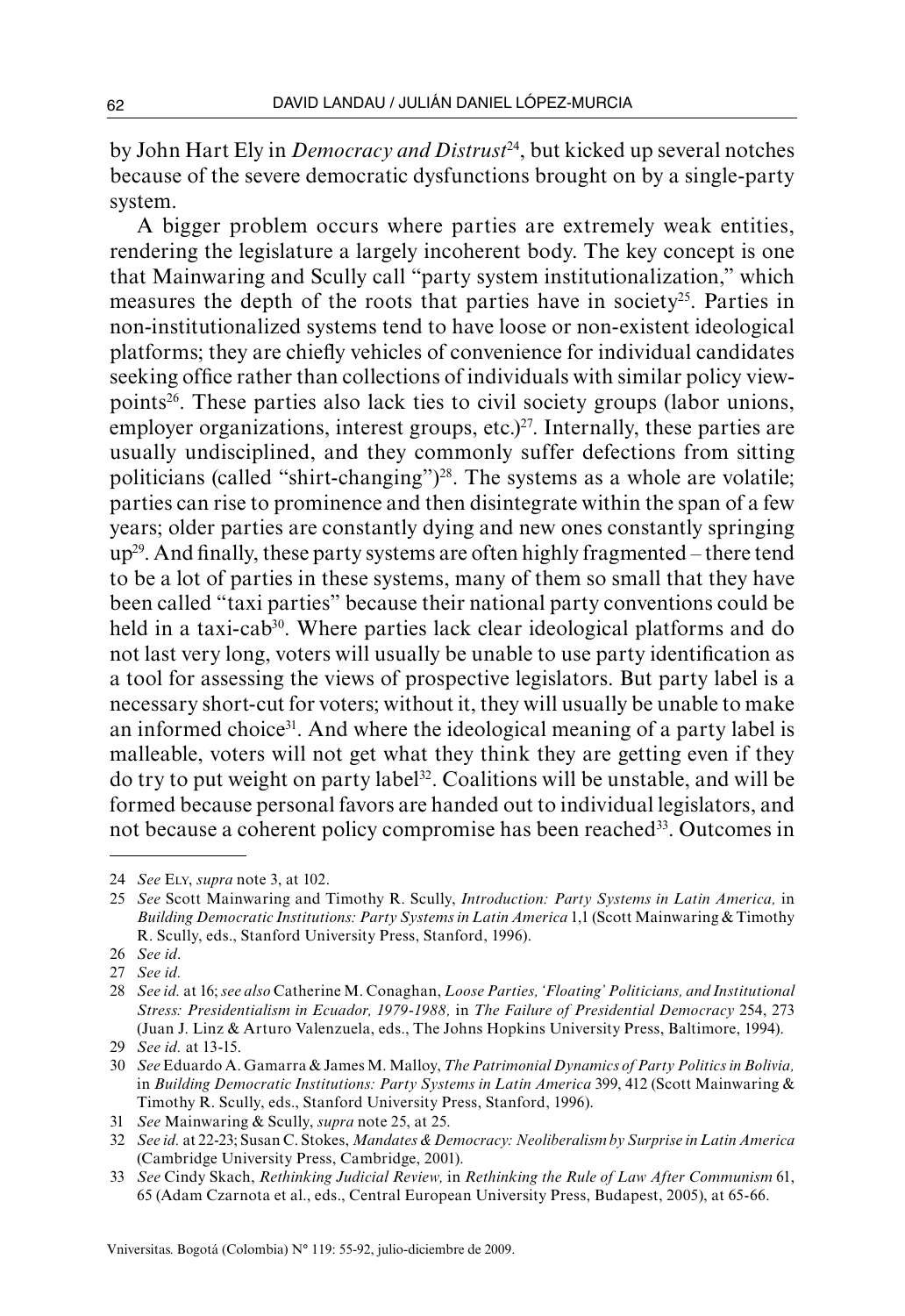such a body are unlikely to represent the views of a clear majority, or indeed of any large, identifiable social group34.

The capacity of legislatures in non-institutionalized party systems is also generally low; they usually suffer from weak committee systems and an inability to formulate important policy initiatives. Basically, this is because leaders of strong parties with long-term interests have the interest and ability to build up legislative power<sup>35</sup>. Individual legislators in systems with non-institutionalized parties generally have no such interest; their main interest is in procuring particularistic benefits (money, jobs, etc.) for themselves and their allies, rather than in making broad policy or monitoring the executive<sup>36</sup>. Also, party platforms and partisan think-tanks form a major source of serious policy ideas in modern politics37. Thus where parties are weak and platforms vague, fewer important policy ideas will enter the system. High fragmentation and low party discipline mean that these legislatures have difficulty passing even legislation that enjoys high support<sup>38</sup>. And finally, the substantial instability in coalitions and in electoral outcomes helps ensure the legislators will be unable to accumulate the expertise necessary to manage policy initiatives<sup>39</sup>.

## **1.2. Comparative Constitutional Law does not rest on any institutional foundations**

As Mark Tushnet points out, existing studies in the comparative constitutional law have tended to come in two varieties, neither of which seems quite right as the basis for comparative constitutional theory. In the first variety, which Tushnet labels "expressivism," the underlying assumption is that constitu-

<sup>34</sup> *See, e. g.,* Kim Lane Scheppele, *Democracy by Judiciary,* in Rethinking the Rule of Law After Comunism 25, 34 (Adam Czarnota et al., eds., Central European University Press, Budapest, 2005); Scott Mainwaring et al., *The Crisis of Democratic Representation in the Andes: An Overview,* in *The Crisis of Democratic Representation in the Andes* 1, 17 tbl.1.3 (Scott Mainwaring et al., eds., Standford university Press, Standford, 2006).

<sup>35</sup> *See* Gary W. Cox & Matthew D. Cubbins, *Legislative Leviathan*, 275-278 (University of California Press, Los Angeles, 1993), at 275-78 (arguing that the power of American legislatures is due to party strength). We should modify this statement a bit – strong parties might not create well-developed committee systems, but this would be because, as in some parliamentary systems (like the UK), these party leaders choose to centralize policy expertise in the executive. *See* John R. Hibbing, *Legislative Careers: Why and How We Should Study Them,* in *Legislatures*, 25, 34-35 (Gerhard Loewenberg, eds., The University Of Michigan Press, Ann Arbor, 2002). In contrast, where parties are non-institutionalized, pockets of policy expertise will not exist anywhere in the system.

<sup>36</sup> *See* Mainwaring & Scully, *supra* note 25, at 27; Gary W. Cox & Scott Morgenstern, *Epilogue: Latin America's Reactive Assemblies and Proactive Presidents,* in *Legislative Politics in Latin America* 446, 454 (Scott Morgenstern, eds.,Cambridge University Press, Cambridge, 2002).

<sup>37</sup> *See, e. g.,* Hans Dieter- Klingemann et al., *Parties, Policies, and Democracy* (Westview Press, Boulder, 1994).

<sup>38</sup> *See* Mainwaring & Scully, *supra* note 25, at 26.

<sup>39</sup> *See* John R. Hibbing, *Legislative Careers: Why and How We Should Study Them,* in *Legislatures*, 25, 34-35 (Gerhard Loewenberg, eds., The University Of Michigan Press, Ann Arbor, 2002), at 30-34.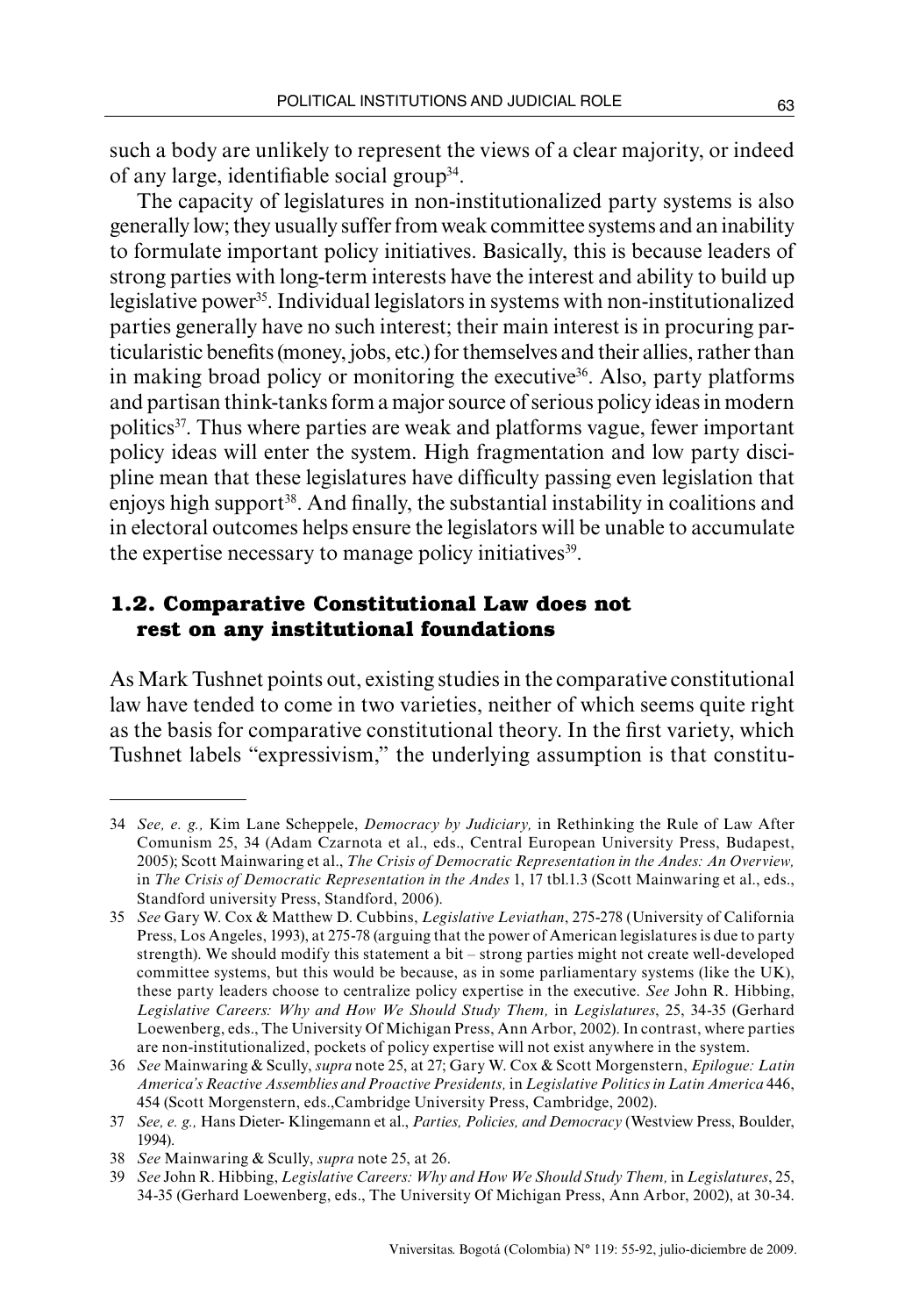tional doctrine is deeply bound up in, and reflective of, the rich texture of a country's underlying traditions and culture40. The problem with this kind of approach is that it makes any kind of structured comparison between countries quite difficult; the jurisprudence of each individual country rests on its own unique historical factors, rather than depending on factors that might vary in predictable ways across countries. Theorizing therefore becomes nearly impossible and even evaluating or critiquing a court's work is quite hard, again because most aspects of judicial work could be justified using some aspect of a country's culture or traditions.

The other approach, which Tushnet calls "functionalism,"41 sees constitutional law as something that migrates easily across national boundaries. Functionalists start by seeking to explain how groups of countries deal with common problems, and tend towards finding similarity across systems. A recent example of a largely functionalist debate is the comparative literature on the judicial enforcement of socio-economic rights. One of the main conclusions of this work is that, contrary to some earlier writings by American scholars, there is a plausible way to enforce socio-economic rights. That approach is one we might call the "dialogical" model. Under the "dialogical" model, which takes much of its inspiration from the prominent South African case Government of the Republic of South Africa v. Grootboom<sup>42</sup>, courts attempt to give content to rights, but in a way that gives due deference to the expertise and democratic legitimacy of the elected branches<sup>43</sup>. Roughly speaking, this means courts tell the other branches that a socio-economic right has been infringed and give them an idea of why the right has been infringed, but then leave the plan for how to remedy the violation up to the elected branches. This approach tries to make socio-economic rights effective while holding at bay concerns about judicial capacity and legitimacy<sup>44</sup>.

<sup>40</sup> *See* Mark Tushnet, *The Possibilities of Comparative Constitutional Law,* in 108, *Yale L.J.* 1225, 1261-85 (1999). *See id.* at 1287-1305.

<sup>41</sup> *See id.* at 1238-69. In some ways, the debate between functionalism and expressivism maps onto a fundamental debate in comparative law between those who think that law is (and should be) easily transplanted across systems and those who see law as instead fundamentally non-transplantable and rooted in fundamental aspects of a country's history and culture. *See, e. g.,* Alan Watson, *Legal Transplants: An Aproach to Comparative Law* (2d ed., University of Georgia Press, Georgia, 1993); Carlos Rosenkrantz, *Against Borrowings and Other Non-Authoritative Uses of Foreign Law,* in 1, Int'l J. Const. L., 269 (2003); Konrad Zweigert & Hein Kotz, *An Introduction to Comparative Law* (3d ed., Tony Weir, trans. Oxford University Press, Oxford, 1998).

<sup>42</sup> 2001(1) SA 46.

<sup>43</sup> *See, e. g.,* Mark Tudhnet, *Weak Courts,Strong Rightd* 242-44 (Princenton University Press, Princenton, 2008); Cass Sunstein, *Designing Democracy What Constitution Do* 227-35 (Oxford University Press, New York, 2001); Michael C. Dorf & Charles F. Sabel, *A Constitution of Democratic Experimentalism,* in 98, Colum. L. Rev. 267 (1998).

<sup>44</sup> *See, e. g.,* Mark Tushnet, *The Possibilities of Comparative Constitutional Law,* in 108 *YALE L.J.* 1225, 1261-85 (1999), at 264; Kim Lane Scheppele, *Democracy by Judiciary: Or, Why Courts Can be More Democratic than Parliaments,* in *Rethinking the Rule of Law After Communism* 25, 37-38 (Adam Czarnota et al., eds., Central European University Press, Budapest, 2005), at 237.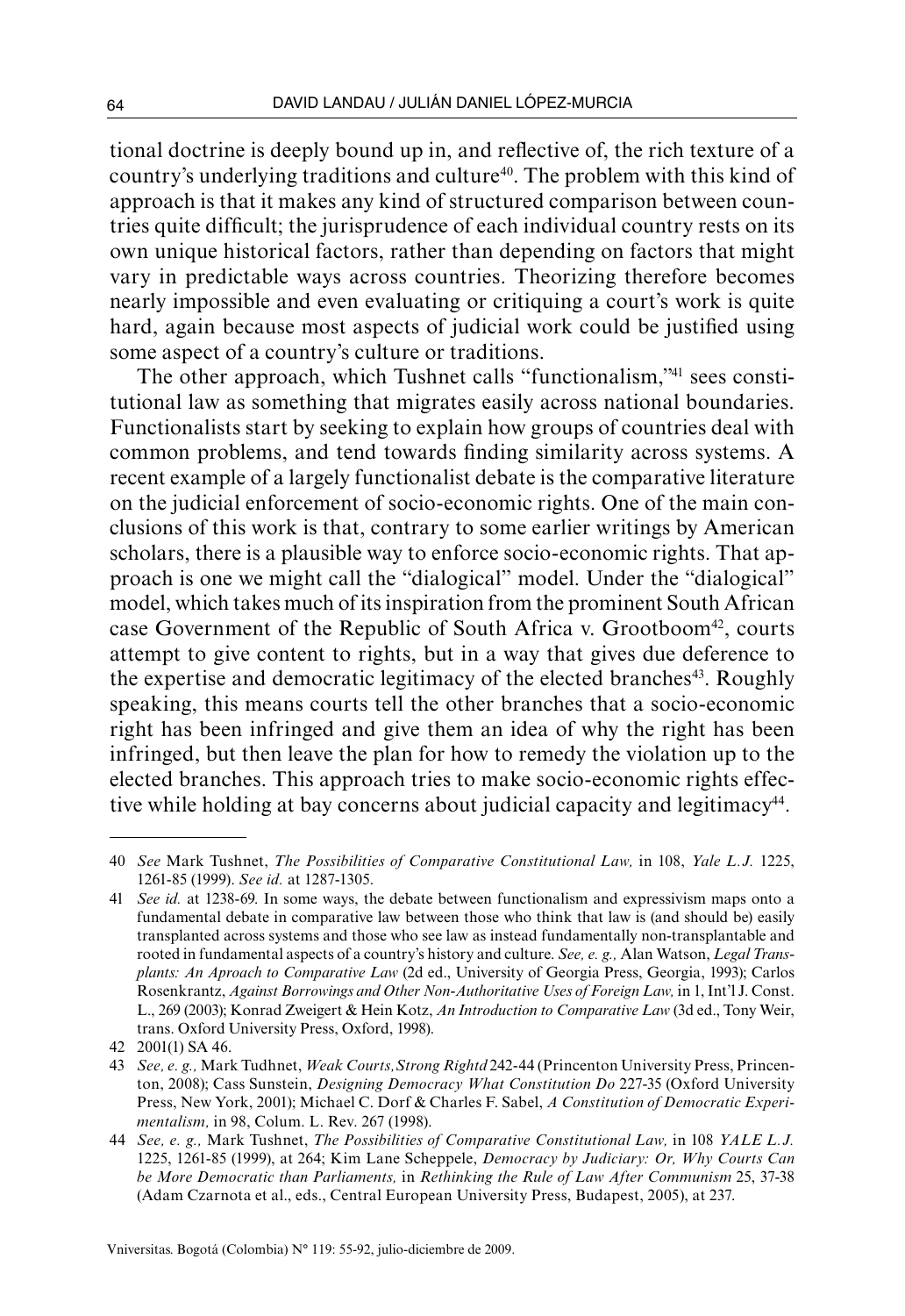This literature around Grootboom makes an important contribution in highlighting a potentially important doctrinal tool for enforcement of socioeconomic rights. But it is a tool that depends on political context, a point that has not been fully appreciated in existing work. The "dialogical" strategy was created in South Africa, a country that is ruled by a fairly coherent dominant party that is quite close to the court, and which shares the overarching constitutional vision<sup>45</sup>. Whether such an approach to socio-economic rights enforcement would work in other institutional contexts is questionable. For example, in a country with a non-institutionalized party system, it would seem more-or-less impossible to adopt the South African approach to rights enforcement. The "dialogical" approach seems to depend, at a minimum, on the presence of coherent political actors who will be interested in and capable of developing the right that th

## **2. The dysfunCtions of colombian democracy and the design of the court**

# **2.1. The Political Context – Weak Parties and an Abdicating Legislature**

The country's two traditional parties, the Liberals and Conservatives, were originally separated by different stances on certain ideological issues, particularly religion, but more importantly by intense personal dislikes and factional conflicts. The personal hatreds between them bubbled over into civil war from 1899 to 1902 named "La Guerra de los Mil Días" ("The War of Thousand Days") and later in the 30s and 40s. The parties only managed to settle this conflict by setting up a power-sharing system enshrined in the Constitution, the "Frente Nacional" (the "National Front").

During the "Frente Nacional", which lasted in some form from the 1950s until the 1980s, the two parties agreed to render the election returns irrelevant: they would rotate the presidency, divide up cabinet posts equally between the two parties, and split the Supreme Court between their supporters<sup>46</sup>. The

<sup>45</sup> The situation in South African politics is not the existence of weak, incoherent parties, but rather the existence of a dominant party, the African National Congress (ANC), which has been in power continuously since the end of apartheid. This group had a huge hand in writing the country's postapartheid constitution, and shares the general mission of social transformation that underlies the document. Thus the Constitutional Court has in the political branches what is basically a partner in constitutional development, rather than being confronted with incoherent political forces who ignore the document. For works on the South African political context, see, for example, Kimberly Lanegran, *South Africa's 1999 Election: Consolidating a Dominant Party System,* in 48, *Africa Today*, 81 (2002); Hermann Giliomee et al., *Dominant Party Rule, Opposition Parties and Minorities in South Africa,* in 8, *Democratization*, 161 (2001); Hermann Giliomee, *South Africa's Emerging Dominant-Party Regime,* in 9, *J. Democracy*, 128 (1998).

<sup>46</sup> For a more thorough accounting of the civil war and "Frente Nacional" periods, see, for example,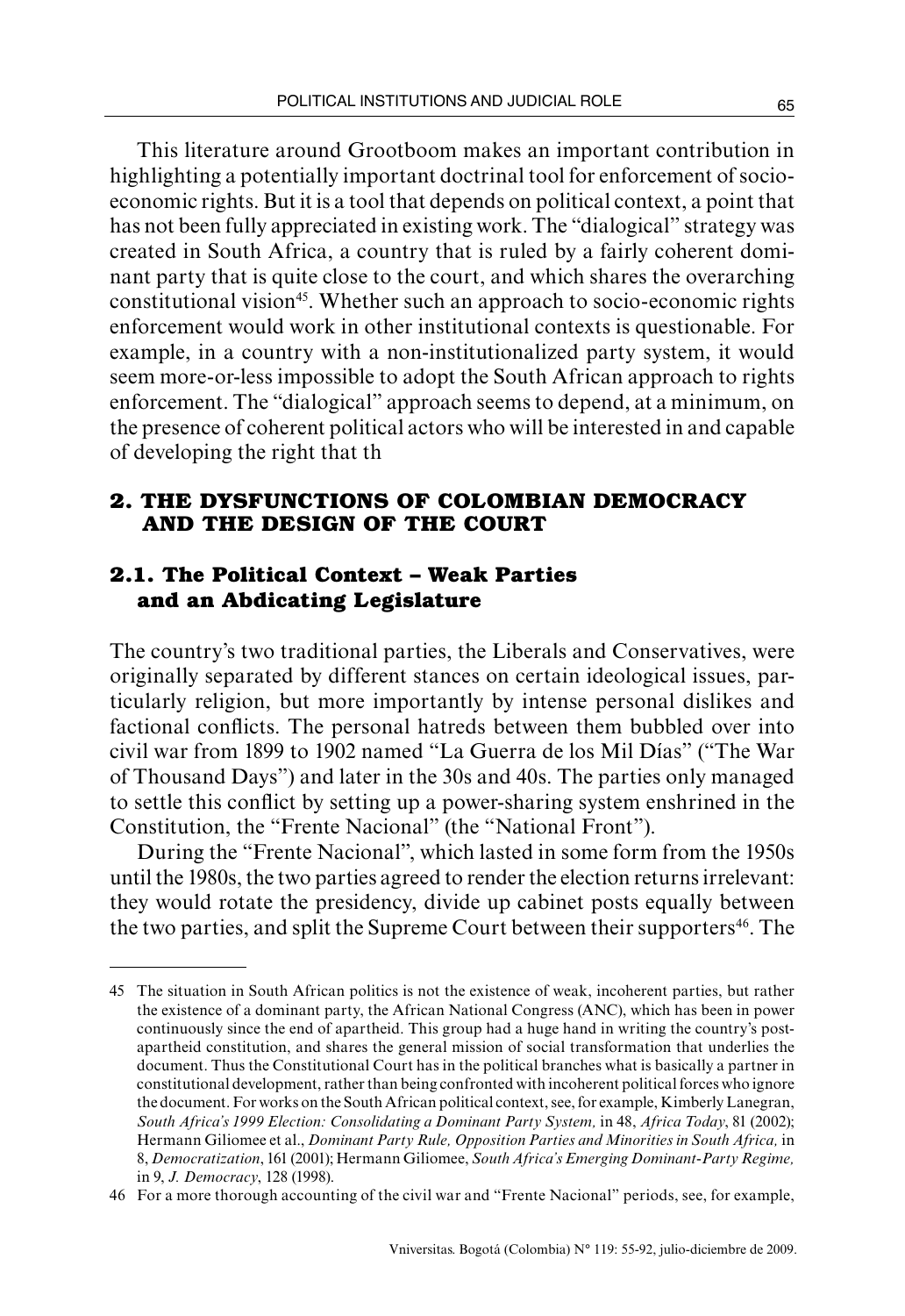pact did end the conflict between the parties, but at a high price: First, social groups left outside the closed two-party system turned to armed conflict  $$ the insurgent movements that have plagued modern Colombia grew rapidly during the "Frente Nacional" period<sup>47</sup>. Second, as inter-party competition became meaningless, intra-party competition gained in importance. The parties lost most of the coherent ideological identities they originally had; instead they became battlegrounds for rival factions, all organized around prominent families or individuals, to fight for positions of prominence within their own party48. These trends were bolstered by sets of electoral rules that were considered "the most personalistic in the world,"<sup>49</sup> giving party leaders little leverage over backbencher members of congress. Further, the rules seriously overrepresented the importance of rural districts, particularly in the lower house; in a country like Colombia, this further increased the importance of clientelism and decreased the importance of partisan ideology<sup>50</sup>.

The Colombian Congress was a classic example of a legislature that, to use Levinson and Pildes's terminology, preferred to "abdicate" its power rather than to "empire build."51 Major policy proposals did not originate in the legislature; virtually everything important was crafted by the president and his team of technocrats. Moreover, the legislature did not usually engage the president's bills in an ideological way<sup>52</sup>. Still, it is important to stress that passing bills was not easy, because it required that the president shower individual legislators with sufficient amounts of pork and other particularistic benefits to buy their support. When, as commonly happened with important policy measures, presidents were unable to cobble together a sufficiently large coalition of legislators because of unwillingness or lack of resources, their proposals were blocked<sup>53</sup>. The president often used his sweeping emergency powers to legislate directly, bypassing congress altogether: between 1970 and 1991, the country existed under some kind of a state of emergency 82 percent

David Bushnell, *The Making of Modern Colombia* 201-248 (University of California Press, Los Angeles, 1993).

<sup>47</sup> *See id.* at 244-48.

<sup>48</sup> *See* Eduardo Pizarro, *Giants with Feet of Clay: Political Parties in Colombia,* in *The Crisis of Democratic Representation in The Andes,* 78 (Scott Mainwaring et al., eds., Standford university Press, Standford, 2006).

<sup>49</sup> John M. Carey & Matthew Soberg Shugart, *Incentives to Cultivate a Personal Vote: A Rank Ordering of Electoral Formulas,* in 14, *Elec. Stud.* 417 (1995). *See* Ronald R. Archer & Matthew Shugart, *The Unrealized Potential of Presidential Dominance in Colombia,* in *Presidentialism and Democracy in Latin America*, 110, 133-6 (Scott Mainwaring & Matthew Soberg Shugart, eds., Cambridge University Press, Cambridge, 1997).

<sup>50</sup> *See* Archer & Shugart, *supra* note 49, at 140.

<sup>51</sup> *See* Daryl Levinson, *Empire-Building Government in Constitutional Law,* in 118, *Harv. L. Rev*., 915 (2005).

<sup>52</sup> *See* Archer & Shugart, *supra* note 49, at 144.

<sup>53</sup> *See id.* at 116.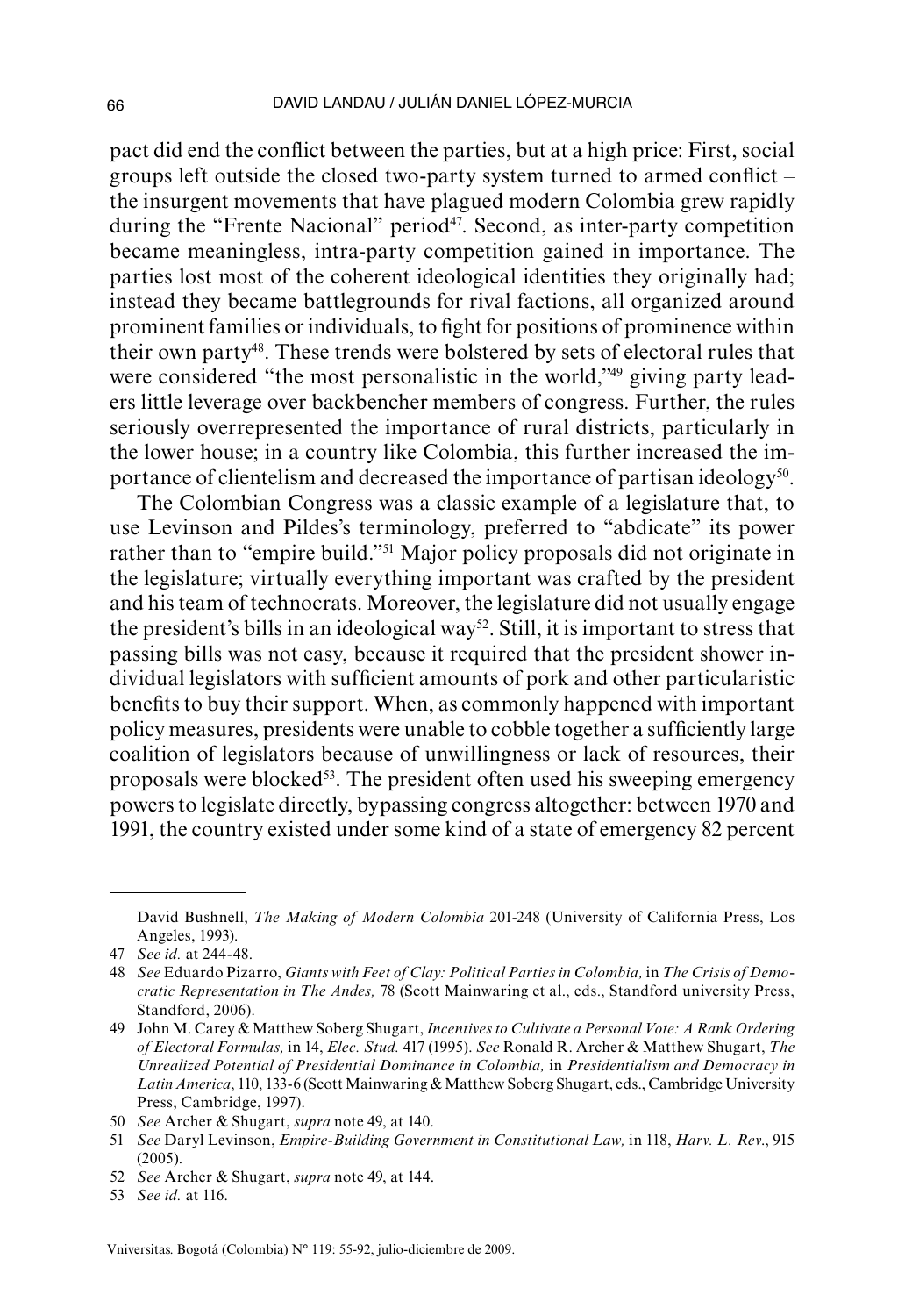of the time54. Often, these states of emergency were not called to deal with genuine security crises, but rather to push through important economic or social reforms that were being blocked by congress<sup>55</sup>. Likewise, congress routinely abdicated huge swaths of its power to the president, delegating lawmaking over virtually unbounded policy areas to the executive<sup>56</sup>.

The problems with the Colombian Congress, then, were multifaceted, but all of the issues were ultimately rooted in the weakness of its party system. First, its approval of a bill said little about the bill's compatibility with real social forces in Colombia, because Congress represented few of these groups other than rural bosses. Second, while the legislature could not initiate policy or participate in important policy debates, it could and did block lots of important pieces of legislation on dubious grounds (basically because a sufficiently large coalition could not be bought by the president). In essence, it was a veto point in Colombian politics, but a low quality veto point, because its disapproval of the bill was unlikely to represent a clear social consensus against it<sup>57</sup>.

### **2.2. Responses to Institutional Weakness**

Politically the 1991 Constitutional Assembly marked a strange moment in Colombian history where old political lines appeared to be breaking down: the Liberals sent a fairly large contingent to the convention, but the Conservatives won only a few seats. Most of the remaining seats were won by the "Alianza Democrática M-19" ("Democratic Alliance M-19"), a political party created by former guerrilla group M-19 after the peace process, and the "Movimiento Salvación Nacional" ("National Salvation Movement"), a breakaway faction of the Conservatives<sup>58</sup>.

At an overarching level, the convention was torn between two impulses that have since proven to be in considerable tension: constructing new institu-

<sup>54</sup> *See* Rodrigo Uprimny, *The Constitutional Court and Control of Presidential Emergency Powers in Colombia,* in *Democratization and the Judiciary: The Accountability Function of Courts in New Democracies* 46, 65 tbl.3 (Siri Gloppen et al., eds., Frank Cass Publishers, London, 2004).

<sup>55</sup> There were actually two distinct types of emergencies under the old constitution, the "State of Siege" for security crises and the "State of Economic Emergency" for economic crises. *See* Archer & Shugart, *supra* note 49, at 126-30. Both powers were often used by presidents to make an end-run around congressional blocking. *See id.* at 127, 129.

<sup>56</sup> *See id.* at 121-22; *see also id.* at 117. *See* also Hernando Valencia Villa, *Es posible vivir sin Estado de Excepción*, in 4, *Revista de Derecho Público,* Universidad de los Andes (1993).

<sup>57</sup> *See* George Tsebelis, Veto Players, *How Political Institutions Work* (Princenton University Press, Princenton, 2002). For our purposes, though, what matters is not simply whether an institution has the ability to veto policy, but also the quality of that veto point – does the veto represent the disapproval of some significant social group that democratic theorists ought to care about, or is it essentially random or based on the disapproval of groups that are unimportant from the standpoint of democratic theory.

<sup>58</sup> *See, e. g.,* Archer & Shugart, *supra* note 49, at 148-52 & tbl.3.3.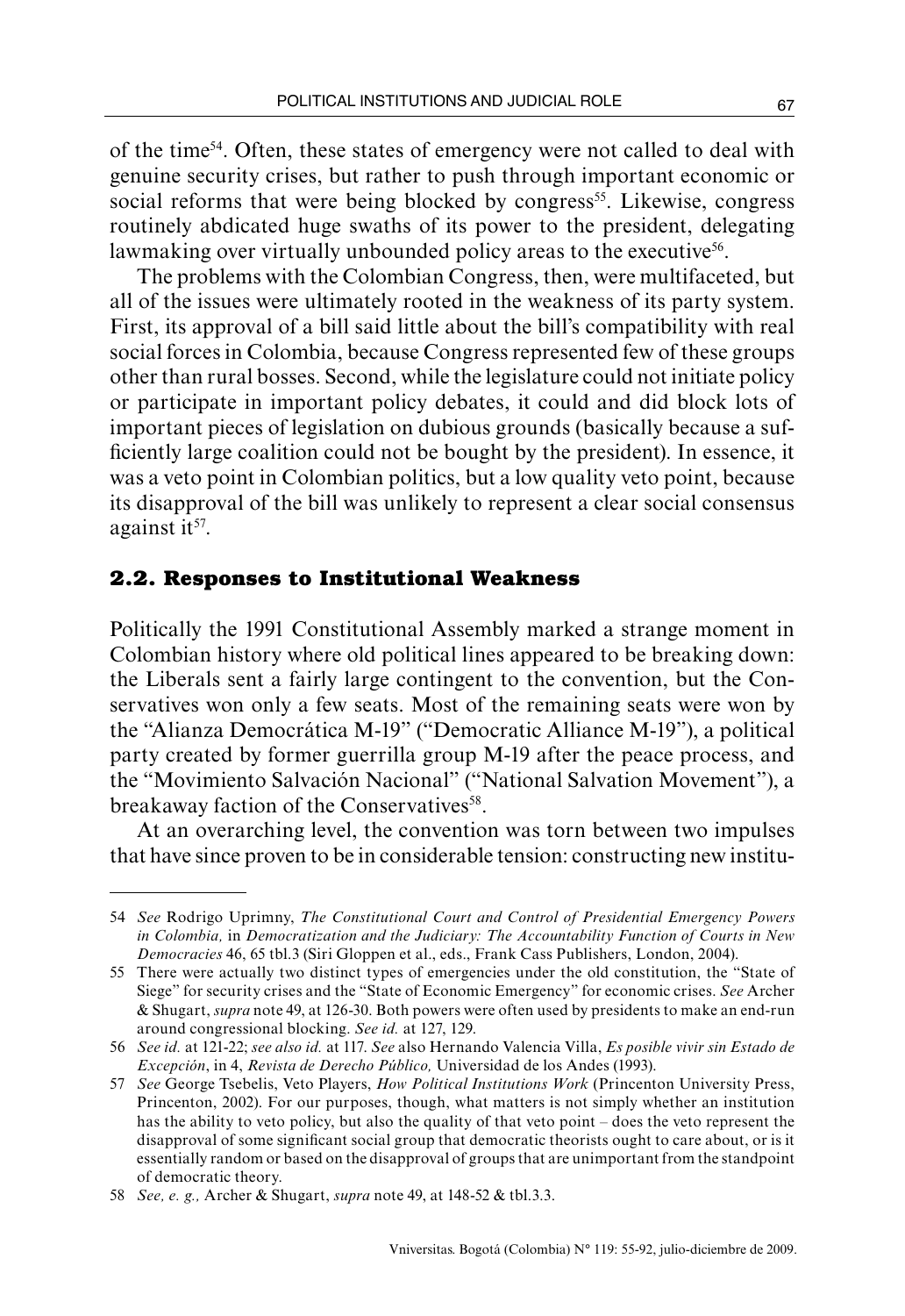tions and devices that would in some sense make an end run around the old ones, versus reforming old institutions to make them work better. The first impulse was reflected in the assembly's writing of an extraordinarily extensive bill of rights, including many socio-economic rights and its creation of new institutions to enforce those rights, based on a suspicion that existing structures may not adequately enforce the constitution and transform Colombian society<sup>59</sup>. The assembly created a new "Defensor del Pueblo" ("Defender of the People") or ombudsman charged with protecting constitutional rights by investigating wrongdoing, mobilizing public opinion, and filing judicial actions and strengthened the "Procuraduría General de la Nación" ("Attorney General"), which was given wide-ranging powers to investigate and root out constitutional violations by state officials $60$ . As we will see below, the CCC has at times enlisted these actors as allies in its efforts.

Most importantly, the Constitutional Assembly created the CCC itself, and gave this body exceptional powers – indeed, the Colombian Court must be by any measure one of the strongest courts in the world. The CCC has the power to hear abstract review petitions initiated at any time by any single citizen, rather than, as in México, solely at the conclusion of the legislative process by a minority of political actors<sup>61</sup>. Further, the CCC has the power to hear appeals from lower court dispositions of an individual complaint procedure called "acción de tutela." "Tutelas" are inexpensive to bring, are heard very quickly, and can be used to enforce any of the "fundamental" rights in the constitution against any public actor and, in many situations, private actors as well<sup>62</sup>. The assembly constructed the CCC to ensure that the constitution would have force even if the traditional political actors were not reformed. Furthermore, in article 93 the Constitution states that international treaties on human rights are legally binding for national authorities and constitute relevant criteria for interpreting constitutional rights, the "bloque de constitucionalidad" ("constitutionality block").

The other motivation, reforming existing political institutions to make them work better, is also reflected at various points in the convention's work. It shows in the assembly's efforts to establish clearer rules for the president's invocation and use of emergency powers and its efforts to give the congress an enlarged role in supervising and checking the president's use of emergency powers, as well as in naming certain officials<sup>63</sup>. But the convention did not focus on the

<sup>59</sup> *See* Manuel José Cepeda, *Introducción a la Constitución de 1991: hacia un nuevo constitucionalismo colombiano,* 147-70 (Presidencia de la República, Bogotá, 1993).

<sup>60</sup> *See id.* at 101-02. *See, e. g.,* Christopher S. Elmendorf, *Advisory Counterparts to Constitutional Courts,* in 56, *Duke L.J.*, 953, 961-64 (2007).

<sup>61</sup> *See* Manuel José Cepeda, *Judicial Activism in a Violent Context: The Origin, Role, and Impact of the Colombian Constitutional Court,* in 3 *Wash. U. Global Studies L. Rev.* 529, 554- 557 (2004).

<sup>62</sup> *See id.* at 552-554.

<sup>63</sup> *See* Const. Col*.*, arts. 212-15; *See* Cepeda supra note 62, at 296. *See* Archer & Shugart, *supra* note 58, at 128, 130.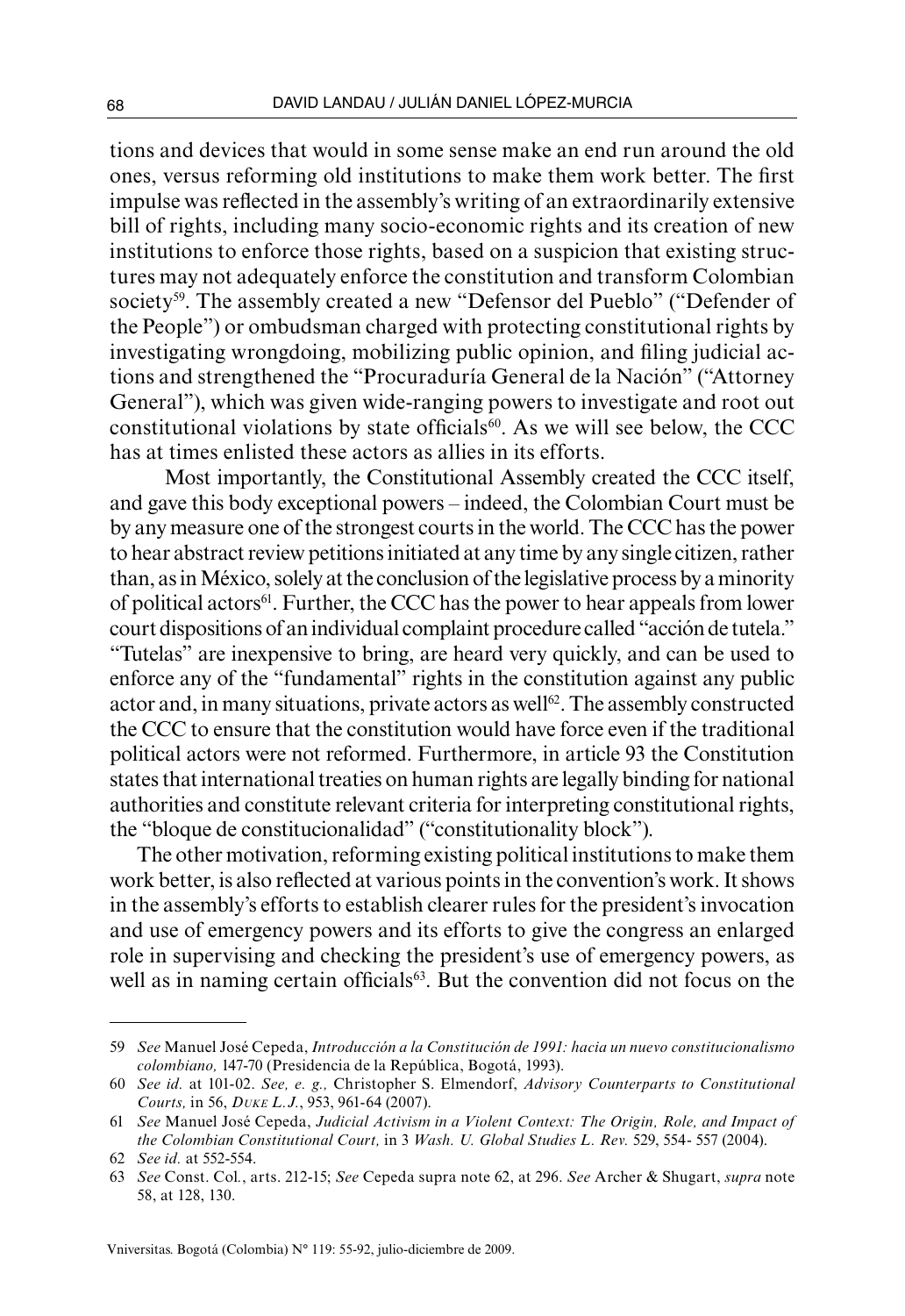underlying causes of congressional dysfunction<sup>64</sup>. It made some superficial efforts to "clean up" congress,<sup>65</sup> but its changes to electoral rules actually made problems of legislative behavior worse, not better. The new rules maintained the open-list structure that gave parties little control over their candidates and allowed multiple lists from the same party<sup>66</sup>; moreover, the rules actually made it easier for transient movements, rather than established parties, to gain representation<sup>67</sup>.

# **2.3. Political institutions since 1991 – continued deterioration of the party system**

Unsurprisingly, then, parties have become significantly less institutionalized since 1991, and the behavior of the legislature has actually worsened significantly over the past fifteen years. The two traditional parties, although highly factionalized, at least occasionally operated as coherent entities, and gave some structure to Colombian politics. In the post-1991 period, the Colombian party system has become increasingly deinstitutionalized (although also significantly more open to new interests)<sup>68</sup>. This process perhaps reached its apogee in 2002, when a former member of Liberal Party, as an outsider to the party system, Álvaro Uribe, was elected president. The two traditional parties have been in a long decline – neither is now a powerful entity. Two types of new political forces have filled this vacuum, but neither type bodes well for legislative performance.

First, there are off-shoots and factions of the traditional rural, patronagebased parties, now repackaged with new labels. These parties are personalistic

<sup>64</sup> *See*. Rodrigo Uprimny, *Constitución de 1991, Estado Social y Derechos Humanos: promesas incumplidas, diagnóstico y perspectivas*, in *El Debate de la Constitución*, 71 (Universidad Nacional de Colombia, Instituto Latinoamericano de Servicios Legales Alternativos, Bogotá, 2002).

<sup>65</sup> For example, it outlawed one of the devices used by the president to "buy" individual legislators, the notorious auxilios parliamentarios or discretionary funds given to legislators for whatever project they desired. *See* Const. Col., art. 136, cl. 4. Despite the bar, funds of this kind continue to exist under different names. *See* Leongomez, *supra* note 48, at 78, 96 n. 25.

<sup>66</sup> *See* Leongomez, *supra* note 48, at 84 & n. 17 (noting that a 1994 law technically gave party lists control over the party label but that, in fact, "the traditional parties, as well as many new parties, make indiscriminate endorsements."); *see also* Brian F. Crisp, *"The Nature of Representation in Andean Legislatures and Attempts at Institutional Reengineering,* in *The Crisis of Democratic Representation in The Andes,* 78 (Scott Mainwaring et al., eds., Standford university Press, Standford, 2006). (Listing the failure to eliminate intra-party lists as a failing of the 1991 convention). A law that took effect in 2006 mandated one list per party per district, see id. at 219 n. 4, but it is unclear how much of an impact this law will have, given that factions can run as separate parties. Up to now, one study has found that the reform significantly reduced the number of lists in the 2006 election. *See* Matthew Soberg Shugart, Erika Moreno, & Luis Fajardo, *Deepening Democracy by Renovating Political Practices: The Struggle for Electoral Reform in Colombia* (March 2006) (unpublished manuscript, on file with author).

<sup>67</sup> *See Const. Col*., art. 108.

<sup>68</sup> *See* Leongomez, *supra* note 48, at 88 & tbl. 3.3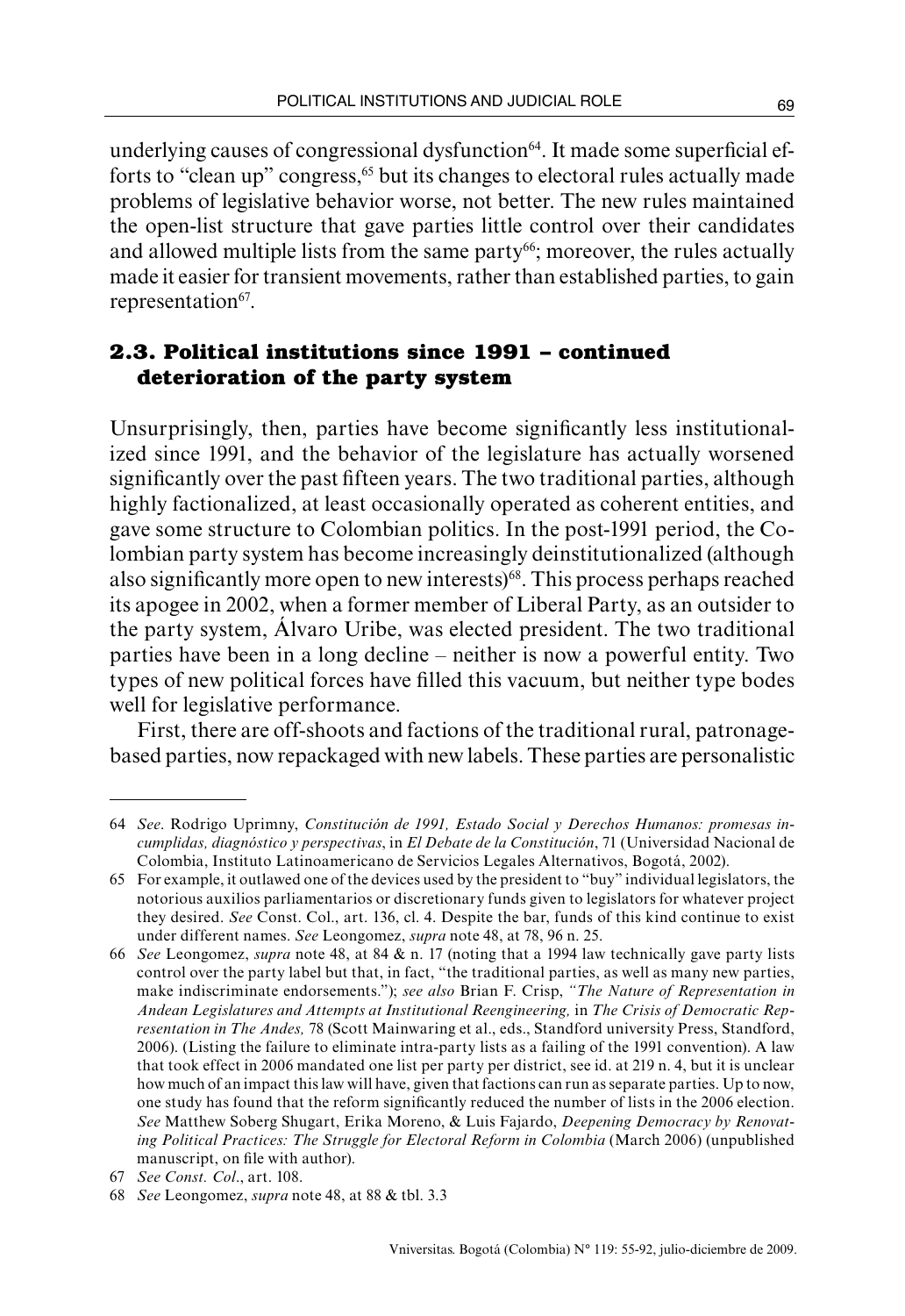and led by the same types of politicians who would have led factions in the Liberal or Conservative party<sup>69</sup>. The difference is that they are even less tied to a coherent party label than before. As in the pre-1991 period, these legislators have little interest in making national-level policy. As a whole, their parties tend to be fairly small (because they are linked around individual actors who generally have support in only one region of the country), and they tend to appear and disappear fairly frequently, showing little longevity. Further, empirical evidence suggests that party discipline remains quite low within these kinds of parties, so they are not capable of voting as a coherent block<sup>70</sup>.

The second kind of legislator in the new congress belongs to what various authors have called the "electoral micro-enterprise."71 These are very small bands of political figures with predominantly urban support; they tend to be led by a celebrity-turned politician, like famous journalists or human rights advocates. These actors, on the surface, have considerable promise for making broad policy decisions; many of them were elected precisely because of their views on important questions. However, isolated figures interested in broad political questions cannot by themselves create a functioning legislature, at least on most issues. Without parties to tie them together and forge coalitions, these micro-enterprise legislators have great difficulty getting anything done at the institutional level. Moreover, the lack of a real party label in these micro-enterprises weakens the link between elected representatives and their constituents; it is hard for people to know what they are getting when they cast a vote.

Several studies, then, have indicated that the behavior of the legislature as a body is worse than before 1991. Most proposals initiated by legislators are either symbolic measures or pork-barrel measures targeted at a particular geographic constituency; virtually all important national policy proposals continue to be initiated by the executive<sup> $\bar{z}$ </sup>; and it is evident that Congress does not care about the Constitution because it wants to avoid the political costs involved in monitoring legislation for constitutionality. Thus, partially because of incomplete reforms and partially because of durable elements of political culture, the congress has maintained its traditional role as a blocker of presidential policy73 rather than as an initiator or dialoguer on national

<sup>69</sup> *See id.* at 90-91.

<sup>70</sup> *See* Crisp, *supra* note 66, at 218.

<sup>71</sup> *See id.* at 90-91.

<sup>72</sup> *See* Pizarro Leongomez, *supra* note 48, at 92 (citing a study which showed that 78 percent of bills proposed by legislators between July 1998 and July 1999 had a strictly local or regional focus, while only 22 percent addressed national issues at all); *see also* Erika Moreno, *Whither the Colombian two-party system? An assessment of political reforms and their limits,* in, 24, *Electoral Studies*, 485 (2005) (finding via a study of bill initiation patterns that the new parties behaved like the old ones).

<sup>73</sup> *See id.* at 91 (noting that fragmentation and legislative indiscipline combine to force "constant negotiation between the government and individual members of congress," which "drastically increases the transaction costs of moving legislation forward").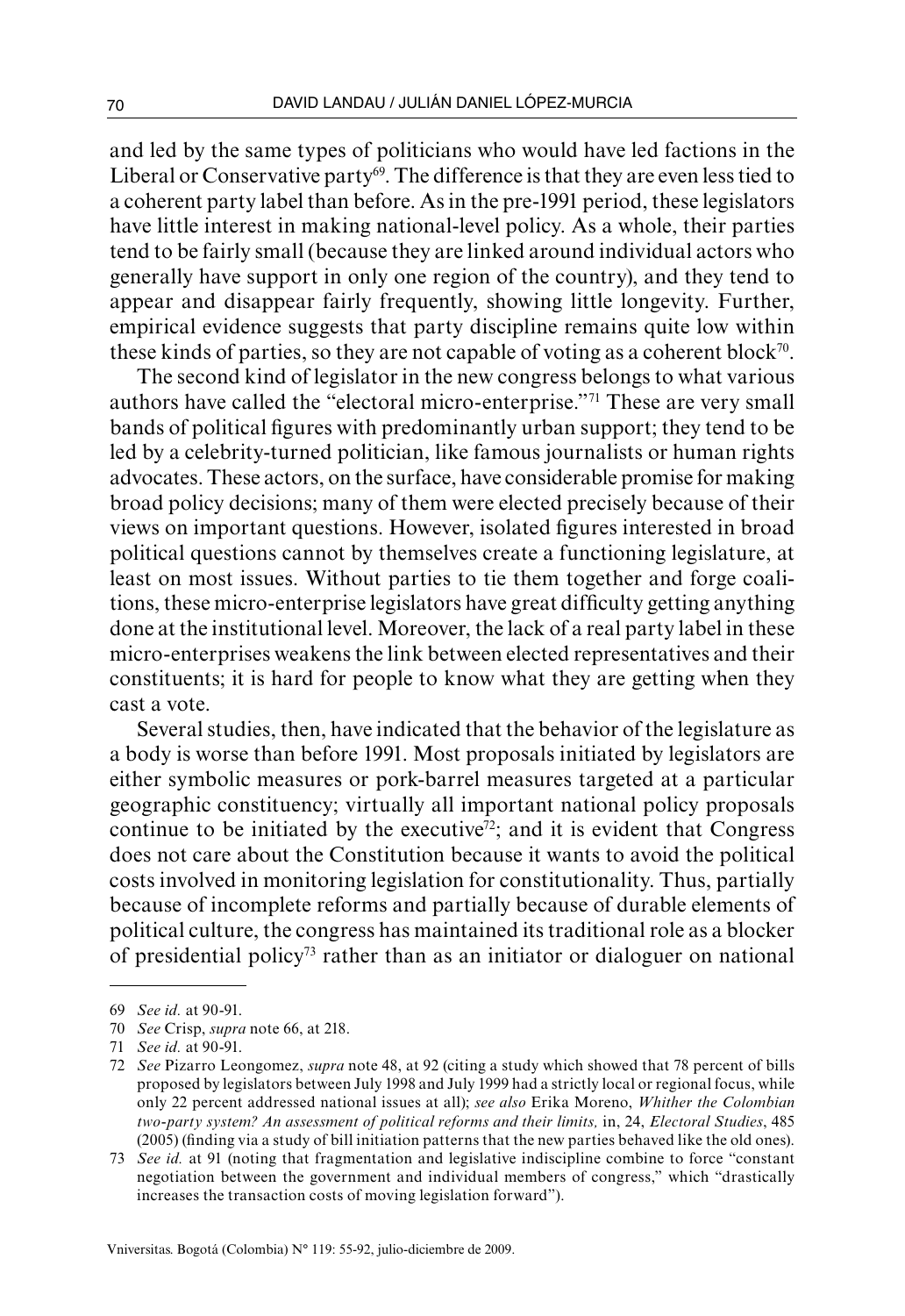policy initiatives, and as a body willing to abdicate national power to the executive in exchange for particularistic payoffs.

## **3. The ccc's responses to the institutional context**

## **3.1. The CCC in front of the institutional context**

The ccc often complains that the legislature is not acting like a deliberative body. An example is an important case in 2003 where the ccc on abstract review struck down reforms to the country's value-added tax that would have broadened the base to include certain everyday items (like milk) that had previously been exempt. The ccc criticized the legislature harshly for simply accepting a last-minute executive proposal without debating it substantively. Indeed, the ccc stated that the reform "was the result of an indiscriminate decision to tax a great quantity of completely different goods and services that was not accompanied by even a minimum of legislative deliberation, raising the principle of 'no taxation without representation'…"74.

Second, the Court's discourse shows an awareness that legislative bargaining is about pork and not policy. In a decision upholding the constitutionality of what were essentially payoffs from the executive into funds that individual legislators could use for whatever they wished, the ccc noted the "reasonableness" and "empirical rationality" of the following argument presented by an intervener, although it claimed to balk somewhat at accepting all of its normative implications<sup>75</sup>.

The ccc and its supporters have drawn from this a new theory of separation of powers that focuses on the Court's role as a check on the executive branch and even as a direct setter of policies based on substantive values derived from the constitutional text. In a famous case from  $1992<sup>76</sup>$  where the ccc announced it would enforce socio-economic rights using the "Acción de tutela" under certain conditions, it stated:

The difficulties deriving from the overflowing power of the executive in our modern state and the loss of political leadership of the legislature should be compensated, in a constitutional democracy, with the strengthening of the judicial power, which is perfectly placed to control and defend the constitutional order.

<sup>74</sup> *C-776/03*, Justice Manuel José Cepeda Espinosa.

<sup>75</sup> *C-1168/01*, Justice Eduardo Montealegre Lynett.

<sup>76</sup> *T-406/92*, Justice Ciro Angarita Barón.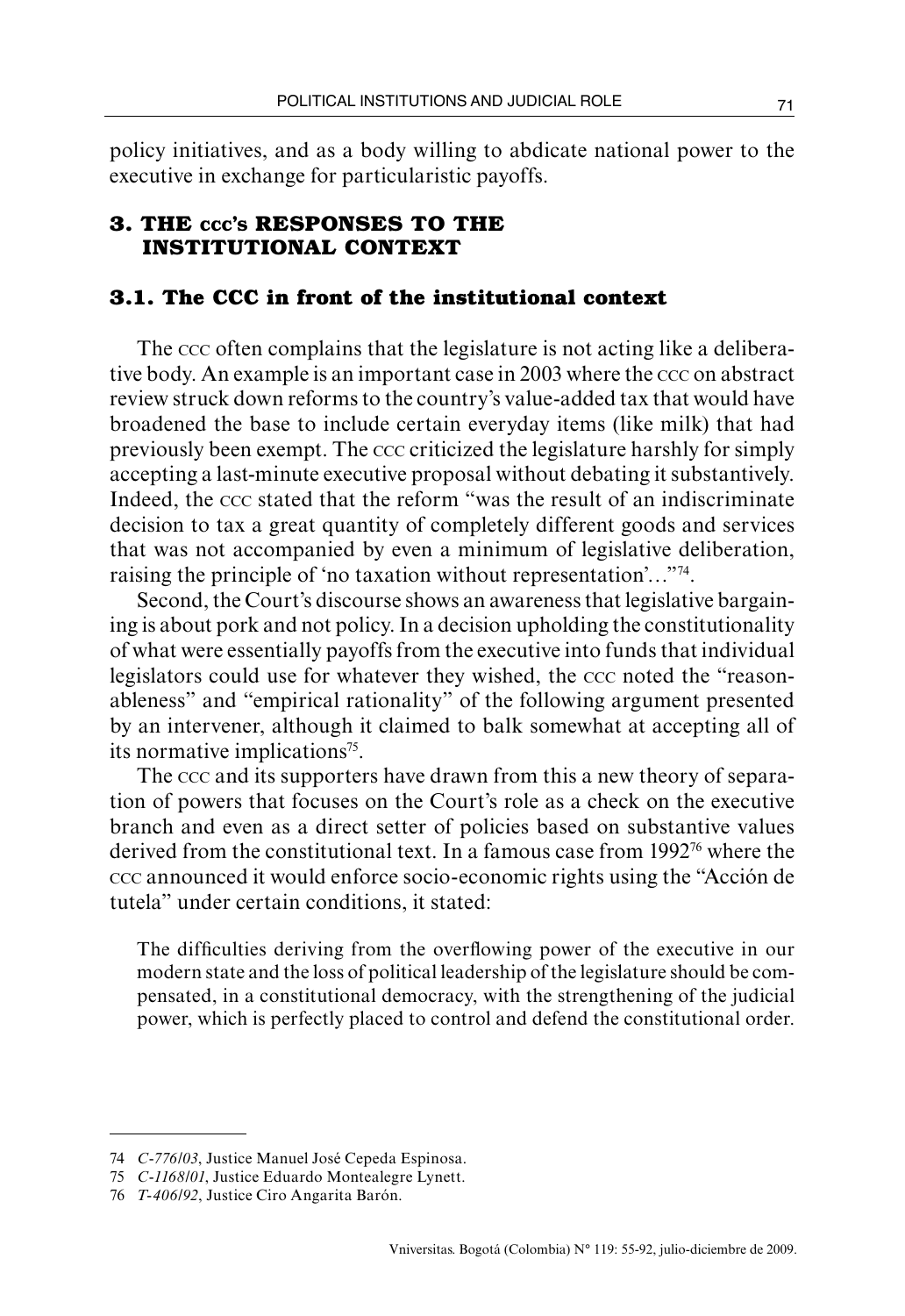This is the only way to construct a true equilibrium and collaboration between the powers; otherwise, the executive will dominate.

In other words, in an institutional order where the legislature was structurally incapable of checking the executive, a strengthened judiciary was the best hope to do so. Further, in the absence of "legislative action," the ccc must "give force" to constitutional principles, developing and directly enforcing even socio-economic rights: "It's clear that in principle in all of these cases the judge decides something that corresponds to the legislature. However … the lack of a solution from the organ that has the faculty to decide, makes it possible for another body, in this case the judiciary, to decide."77

Thus, the ccc has held that although separation of powers is an important principle in Colombian constitutional law, it is a flexible doctrine – the ccc tends to emphasize the duty of the branches to "harmoniously collaborate" in achieving constitutional goals, rather than their rigid separation<sup>78</sup>. The forefront of the Court's consciousness, as "guardian of the supremacy of the Constitution,"79 is whether society and the state are coming closer to the constitutional vision established in 1991; separation of powers is merely a tool for approaching that constitutional vision. As we will see repeatedly below, the judiciary will step in to re-establish the constitutional vision when the other branches fail to act or act improperly. Ensuring any particular conception of judicial role is subordinated to the overriding goal of ensuring that constitutional change occurs.

## **3.2. The ccc's failed attempts to "fix" legislative dysfunctionality**

The basis for the ccc's doctrines is the idea of deliberation: the Colombian Congress "should be … a space of public reason," even if the legislature's actual behavior is wildly divergent from that  $end<sup>80</sup>$ . In other words, decisions should be made on the floor, not in back-room deals or party-based pacts: "the validity of a majority decision does not reside solely in the fact that it has

<sup>77</sup> *Id.* Major supporters of the Court have echoed this analysis. For example, Manuel Jose Cepeda, former Court's president, noted that two major sources of the Court's power were (1) the "central position that the President had traditionally exercised … over the Congress, which diminishes – and in many cases distorts – the system of checks and balances between the political branches," and (2) "the perception that [politics] is clientelistic and beneficial for the politicians and not for ordinary people. ….. Citizens rarely think that laws represent the consensus of society or of a solid political majority." *See.* Manuel José Cepeda Espinosa, *Polémicas Constitucionales,* 241- 242 (Legis Editores, Bogotá, 2007).

<sup>78</sup> *See, e. g., T-068/98*, Justice Alejandro Martínez Caballero; *T-025/04*, Justice Manuel José Cepeda Espinosa.

<sup>79</sup> *See T-068/98,* Justice Alejandro Martínez Caballero.

<sup>80</sup> *C-816/04,* Justice Jaime Córdoba Triviño & Rodrigo Uprimny Yepes.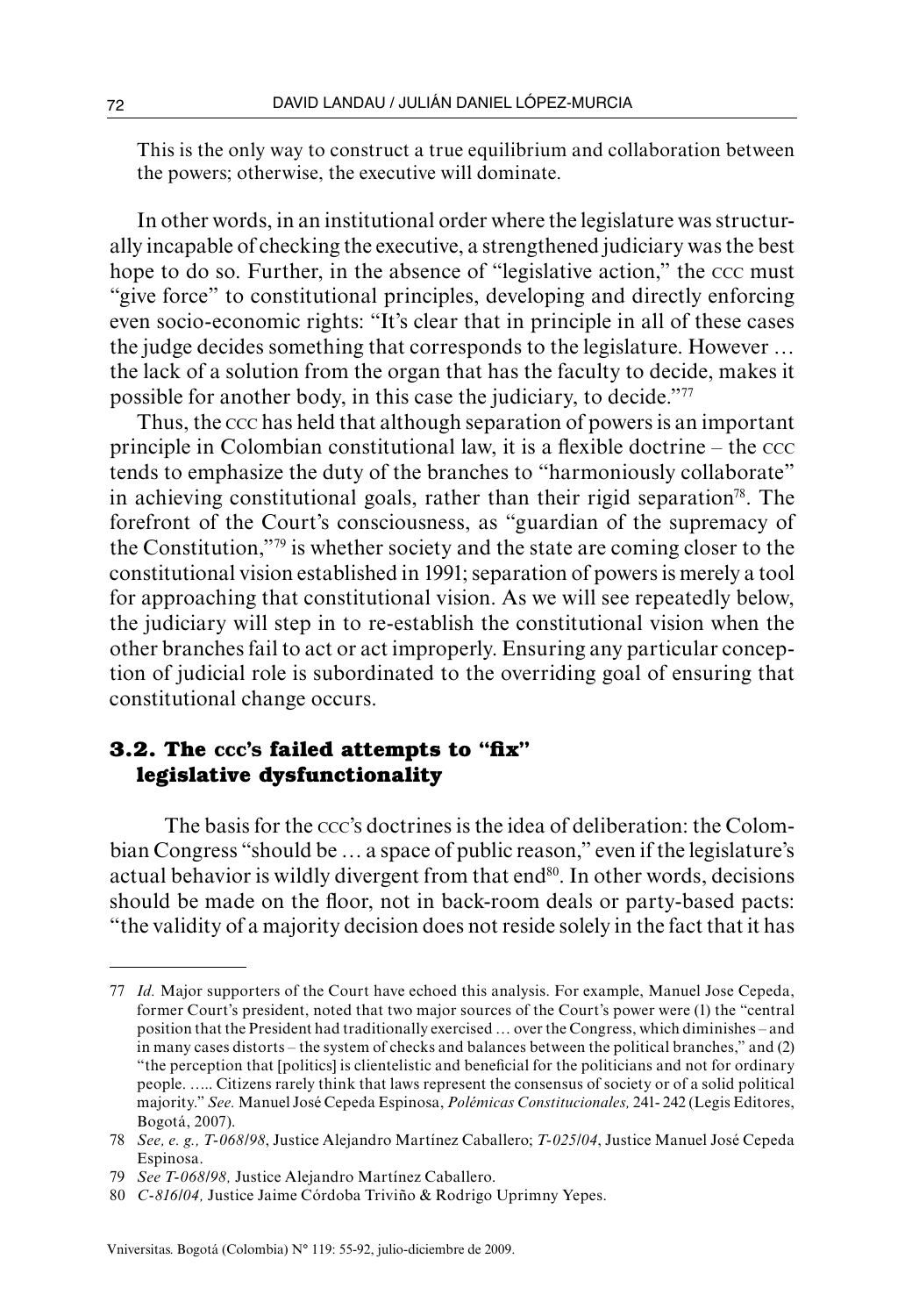been adopted by a majority, but also in that it has been publicly deliberated and discussed"81. Two lines of doctrine spring from these principles. In the first, narrower line, the ccc focuses on preventing executive manipulation of the legislative process. The second line is aimed at the lack of legislative deliberation even in the absence of executive interference.

The court will strike down legislative enactments because chamber leadership did not offer time for debate; for example, where the chair formally opens debate but then immediately closes it and proceeds to a vote before any statements have been made<sup>82</sup>. Also, the  $ccc$  will strike down bills where the chamber leadership has failed to read into the record, print in the legislative journal, or otherwise publicize the content of bills to be voted on, on the grounds that this precludes informed debate and voting $83$ . Finally, the  $\csc$ will strike down amendments to a bill made on the floor if it appears that a committee declined to debate the provisions at issue, but instead was trying to pass the buck to a later stage of the legislative process<sup>84</sup>.

These doctrines have blocked a lot of important policy measures $85$ ; little has been achieved in return. The ccc is faced with the obvious difficulty of using a weak instrument – legislative procedure – to fix a deep structural problem, rooted in the party system and political culture. As noted by one Colombian legal scholar, the main problem with legislative debate is not that it fails to occur, but rather that it is "disorganized and ineffective" because of the weakness of the country's parties and thus the legislature's failure to coalesce into coherent ideological bands<sup>86</sup>. The  $ccc$  cannot radically strengthen parties via judicial decision<sup>87</sup>. The doctrine aimed at executive interference is equally ineffectual because of problems of detection.

<sup>81</sup> *Id.* at § VII.137; *see also id.* at § VII.138; *id.* at § 127 (quoting C-222/97).

<sup>82</sup> *See C-754/04*, Justice Álvaro Tafur Galvis; *C-668/04,* Justice Alfredo Beltrán Sierra.

<sup>83</sup> *See, e. g., C-760/01,* Justice Marco Gerardo Monroy Cabra & Manuel José Cepeda Espinosa. (Araujo Renteria, J., concurring in the judgment).

<sup>84</sup> *See C-801/03* Justice Jaime Córdoba Triviño. *See C-370/04*, Justice Jaime Córdoba Triviño & Álvaro Tafur Galvis (Cepeda Espinosa, J., dissenting), (explaining the doctrinal evolution). Justice Manuel José Cepeda Espinosa, one of the founders of this doctrine, argued that it has become too broad, and now has the effect of "punishing parliamentary creativity and petrifying legislative projects to what was decided in the first debate." *Id.*

<sup>85</sup> *See, e. g., C-332/05*, Justice Manuel José Cepeda Espinosa; *C-754/04*, Justice Álvaro Tafur Galvis (striking down key parts of a law aimed at reducing pension payouts); *C-668/04,* Justice Alfredo Beltrán Sierra (constitutional rules for structuring elected local government institutions); *C-372/04*, Justice Clara Inés Vargas Hernández (constitutional amendment changing congressional powers); *C-370/04*, Justice Jaime Córdoba Triviño & Álvaro Tafur Galvis (VAT tax exemptions for agricultural products); *C-1147/03*, Justice Rodrigo Escobar Gil (VAT tax on gambling products); *C-801/03*, Justice Jaime Córdoba Triviño (parts of a bill aimed at making labor laws more flexible); *C-760/01,*  Justice Rodrigo Escobar Gil (July 18, 2001) (amendments to the criminal code).

<sup>86</sup> Faiber Eucario Falla Casanova, *Algunas consideraciones sobre el principio democrático y la función legislativa parlamentaria en Colombia,* in *Primeras Jornadas de Derecho Constitucional y Administrativo* 201, 216, 221 (Universidad Externado de Colombia, Bogotá, 2001).

<sup>87</sup> We do not argue that judicial doctrine has no impact on the party system. For example, much of the edifice of electoral law in the United States is based on the assumption that they can. Nor do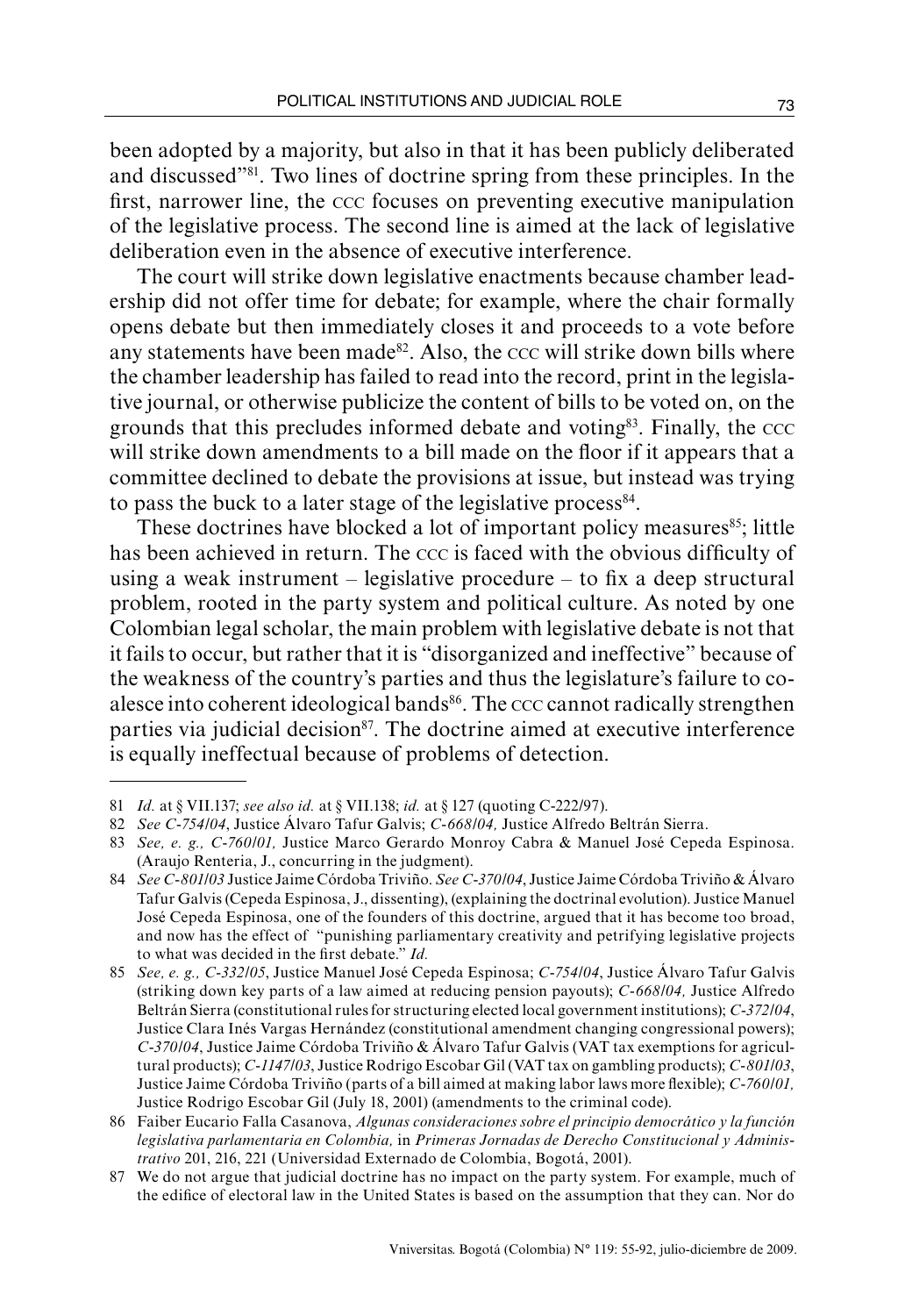The ccc has also developed doctrines that have sharply cut down on the president's ability to make policy autonomously (ie. without going through the legislative process), either via delegated power<sup>88</sup> or via emergency decree. The ccc has held that legislative delegations of extraordinary power are disfavored and must be read "restrictively" in all contexts<sup>89</sup>; it has held that its goal is to "reduce the capacity of the government to exercise legislative functions through congressional delegation."90 Thus, the ccc has developed powerful doctrines voiding delegations as insufficiently precise (a Colombian version of the non-delegation doctrine)<sup>91</sup> and limiting their scope<sup>92</sup>.

In the emergency powers area, the raw statistics amply demonstrate judicial activism: of twelve presidential declarations of states of emergency since 1991, the ccc has completely struck down three and partially struck down three more. Moreover, even when the ccc has upheld a declaration of a state of emergency, it has often struck down substantive decrees issued while the  $\alpha$  declaration was in effect<sup>93</sup>. Further, most of the judicial approvals of decree powers occurred in the early years of the Court's existence: it completely upheld five of six decrees between 1992 and 1994, but has since struck down, at least partially, five of six declarations of emergency<sup>94</sup>. The country spent 82 percent of the time under some kind of presidential state of emergency

we mean to imply that judicial control of legislative procedure is always futile – it may be, as Cass Sunstein has argued, that judges can and should force legislators to deliberate certain issues. *See, e. g.,* Cass Sunstein, *Nondelegation Canons,* in 67, U. Chi. L. Rev., 315 (2000). Our point here is simpler: where the problems in legislative performance are rooted in deep problems with the party system like those found in Colombia, judicial improvement of legislative performance is almost impossible.

<sup>88</sup> Colombian presidents have several types of delegated decree power: they can make decrees that are equal in rank to statutes after being delegated extraordinary powers by the legislature, or they can create administrative decrees with a rank that is lesser than congressional statutes by elaborating or regulating those statutes themselves. *See* Alexi Julio Estrada*, Las ramas ejecutiva y judicial del Poder público en la Constitución colombiana de 1991*, 75-88 (Universidad Externado de Colombia, Bogotá, 2003). We are discussing the first type of delegated power here; use of the second power is reviewed by a different body, the "Consejo de Estado" ("Council of State"- Colombia's high administrative court), and so we do not treat it.

<sup>89</sup> *See, e. g., C-1152/05*, Justice Clara Inés Vargas Hernández; *C-702/99*, Justice Fabio Morón Díaz.

<sup>90</sup> *C-702/99*, Justice Fabio Morón Díaz.§ VI.4.1, ¶ 20.

<sup>91</sup> Like other Courts who have tried to enforce a non-delegation doctrine, *see* David P. Currie, *The Constitution of The Federal Republic of Germany*, 133 (The University Chicago Press, Chicago, 1994). For Colombian cases, see, for example, *C-097/03,* Justice Manuel José Cepeda; *C-1493/00*, Justice Carlos Gaviria Diaz ; *C-1374/00*, Justice José Gregorio Hernández .

<sup>92</sup> *See, e. g., C-1152/05,* Justice Clara Inés Vargas Hernández; *C-734/05*, Justice Rodrigo Escobar Gil; *see also* Manuel José Cepeda Espinosa, *supra* note 63, at 636 n. 299 (listing cases).

<sup>93</sup> *See, e. g.,* Miguel Revenga Sánchez & Emilia Girón Reguera, *La Corte Constitucional colombiana ante las medidas de seguridad y defensa nacional del gobierno de Uribe,* in 6, *Revista de Estudios Socio- Jurídicos*, 29, 40-49 (2004).

<sup>94</sup> Rodrigo Uprimny, *The Constitutional Court and Control of Executive Emergency Powers in Colombia,* in *Democratization and The Judiciary: The Accountability Function of Courts in New Democracies*, 46, 57 tbl. 1 (Siri Gloppen et al., eds., Frank Cass Publishers, London, 2004).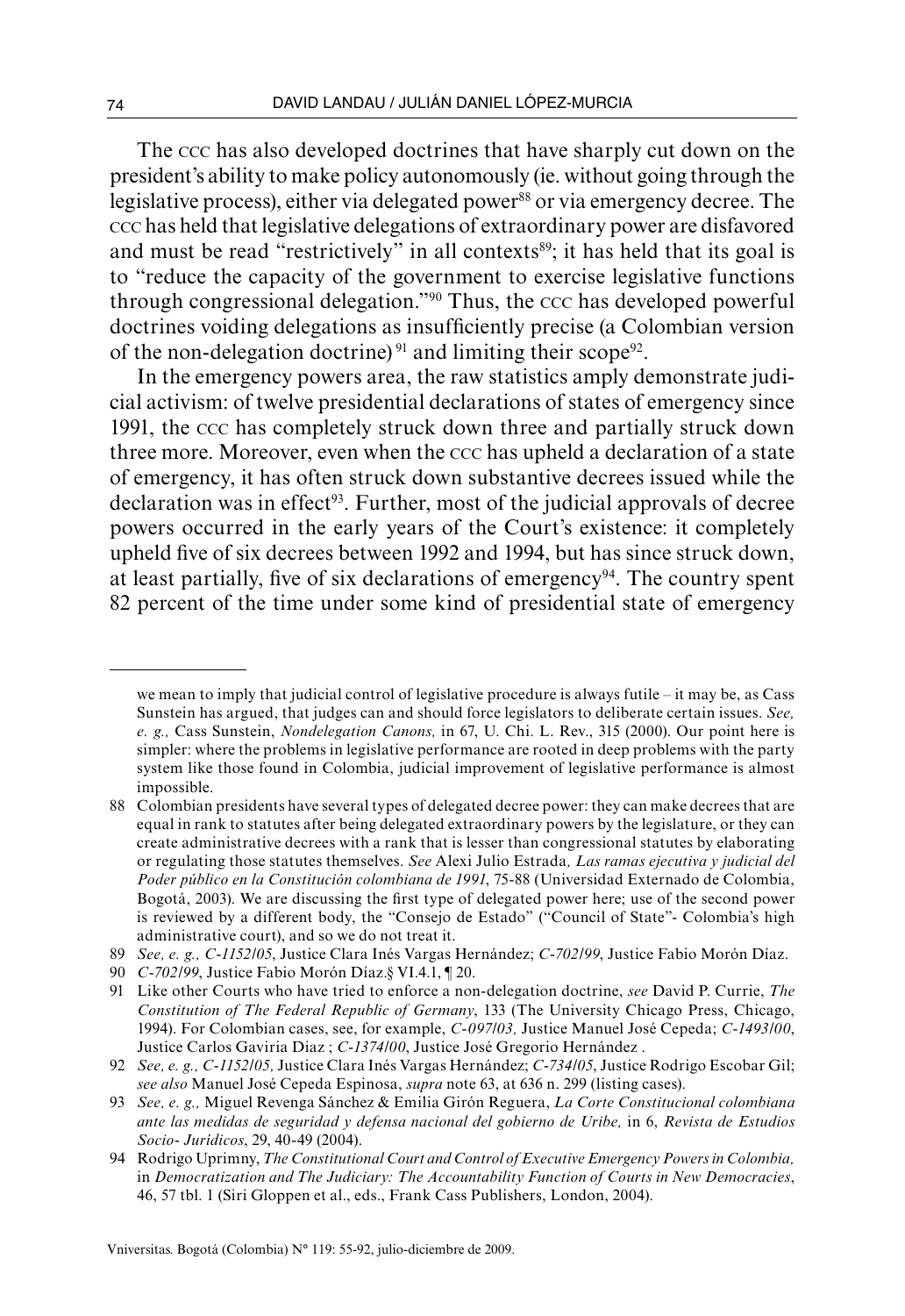in the 1980s, but it has spent only 17.5 percent of the time under such a state between 1991 and 200295.

Commentators have hailed the Court's emergency powers jurisprudence as "one of [its] most important and original interventions."96 But this kind of structural jurisprudence – which aims to push all policymaking through the legislature – ignores the problem of legislative weakness. Like executive manipulation of the policy process, autonomous executive policymaking has historically been a coping mechanism because of serious problems in legislative performance. So long as the legislature remains dysfunctional, forcing all policy through the legislature simply adds a low quality veto point to the policymaking process, and is likely to block a significant number of bills without achieving positive results $97$ . Historically, Colombian governments have used emergency decrees to deal with severe economic crises; the congress functioned so poorly that the president would often pass these bills alone. Understanding this need, the framers of the 1991 constitution created a "social and economic emergency," which was meant to deal with socio-economic (rather than security) crises $98$ . The ccc has severely limited this device by confining it to situations where there has been a significant exogenous shock to the system, like a natural disaster. For example, in 1997, the ccc struck down the government's attempt to declare a state of economic emergency in order to deal with serious balance of payments problems, largely caused by an increasing fiscal deficit, which threatened the economy<sup>99</sup>. The ccc emphasized that the problem was a "structural" one, with a "prolonged duration," and held that "the expansive use of exceptional powers to resolve structural or chronic problems" was constitutionally prohibited. Structural problems were

<sup>95</sup> *See id.* at 65 tbl. 3.

<sup>96</sup> *Id.* at 47.

<sup>97</sup> The Court's emergency powers jurisprudence is not devoid of merit. As Tushnet argues, there are two ways for a court to control emergency power: it can independently review executive action for substantive rights concerns, or it can attempt to place structural controls on executive action, telling the executive that he must go to congress to get what he wants. *See* Mark Tushnet, *The Political Constitution of Emergency Powers,* in 91, Minn*. L. REV*., 1451 (2007). Much of the Colombian jurisprudence is purely structural, and this is inappropriate given legislative dysfunctionality. But some of the cases, particularly those where the president has invoked the "state of internal commotion" meant to deal with the ongoing insurgency, are really about rights. The Court is telling the political branches that what they want to do is unconstitutional, regardless of source. *See, e. g., C-300/94*, Justice Eduardo Cifuentes Muñoz. In our view, this kind of judicial supervision suits the institutional context well and is part of the legislative substitution strategy outlined below, because the Court is conducting its own substantive review of the measures rather than deferring to congressional controls.

<sup>98</sup> Const. Col., art. 215. The assembly also provided for two other states of emergency – the state of internal commotion and the state of external war. The first was meant to deal with serious internal unrest related to things like Colombia's ongoing guerrilla insurgency, while the second, which has never been used, was meant to deal with states of emergency during wartime. *See* Const. Col., arts. 213-14.

<sup>99</sup> *See C-122/97*, Justice Antonio Barrera Carbonell & Eduardo Cifuentes Muñoz.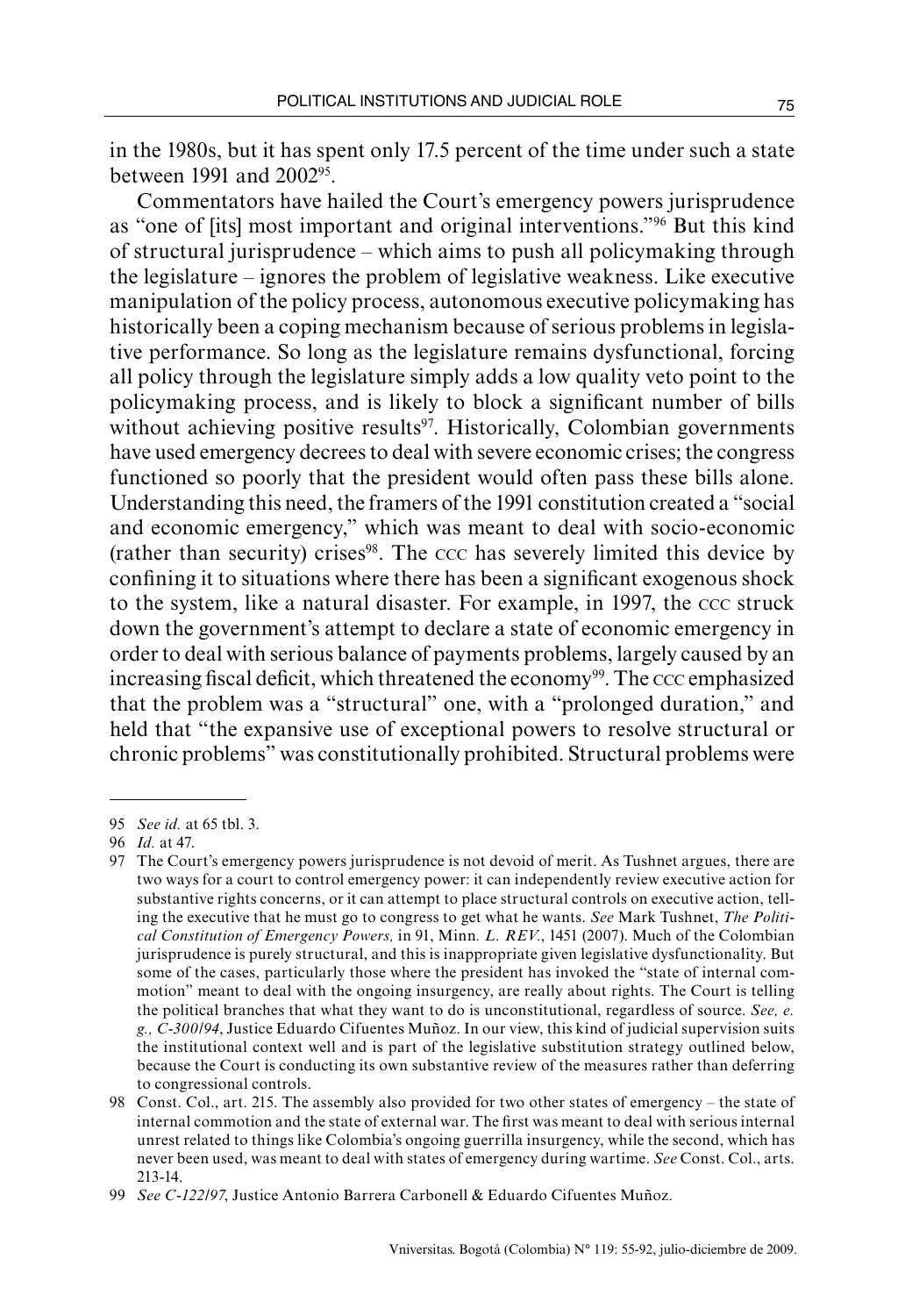generally meant to be dealt with via the constitutionally "privileged" route of ordinary democratic debate in the congress, which was the "natural forum for discussing and resolving critical [economScholars have found evidence for a link in Colombia between the post-1991 jurisprudence, which gives the president little ability to act unilaterally in economic matters, and worsening fiscal deficits<sup>100</sup>. The economic crisis of the late 1990s did not pass quickly, but rather threw Colombia into one of the worst recessions in its history; further, many key economic reforms could not be pushed through congress until President Álvaro Uribe took office in 2002101.

## **3.3. The ccc as a Partial Replacement for the Legislature**

### **3.3.1. Policy Initiation**

The ccc commonly steps in when it feels that other branches of government are not initiating policy in key areas. Most famously, it decided a series of cases in the 1999-2000 period that forced an overhaul of the mortgage system. The background here is a crisis in that system, due both to rising interest rates and declining real wages (the underlying causes were the same fiscal and financial crises that spurred the presidential decrees discussed above). A large number of mortgagees (perhaps 200,000102) had either gone into default or were in danger of defaulting in the previous several years, and the elected branches had not formulated any response – the president was preoccupied with the macroeconomic and mortgage crises from the standpoint of the state, the international financial agencies, and the financial sector, while Congress was too dysfunctional to swing into motion. An important component of the system was a formula, upac, which re-equilibrated mortgage contracts annually given inflation rates in the previous year. In a historically moderate to high inflation environment like Colombia, this adjustment formula was necessary to permit a market for long-term financing; in its absence, uncertainty around future inflation might prevent most mortgage contracts from existing. The Central Bank had discretion, in accordance with guidelines set by a 1993 delegated decree, to determine these adjustments.

The ccc acted immediately to reduce overall interest rates by attacking aspects of the upac formula. In its first decision, it held unconstitutional a pro-

<sup>100</sup> *See* Mauricio Cárdenas ét al., *Political Institutions and Policy Outcomes in Colombia: The Effects of the 1991 Constitution,* in *Policymaking in Latin America*, 199, 228 (Ernesto Stein & Mariano Tommasi, eds., Harvard University Press, Cambridge, 2008).

<sup>101</sup> *See* Juan José Echaverria ét al., *Recent Economic History of Colombia,* in *Institutional Reforms: The Case of Colombia,* 33, 34-35 (Alberto Alesina, ed., The MIT Press, Cambridge, 2005).

<sup>102</sup> *See* Rodrigo Uprimny Yepes, *The Enforcement of Social Rights by the Colombian Constitutional Court: Cases and Debates,* in *Courts and Social Transformation in New Democracies,*127, 136 (Roberto Gargarella et al., eds., Ashgate Pub Co., England, 2006).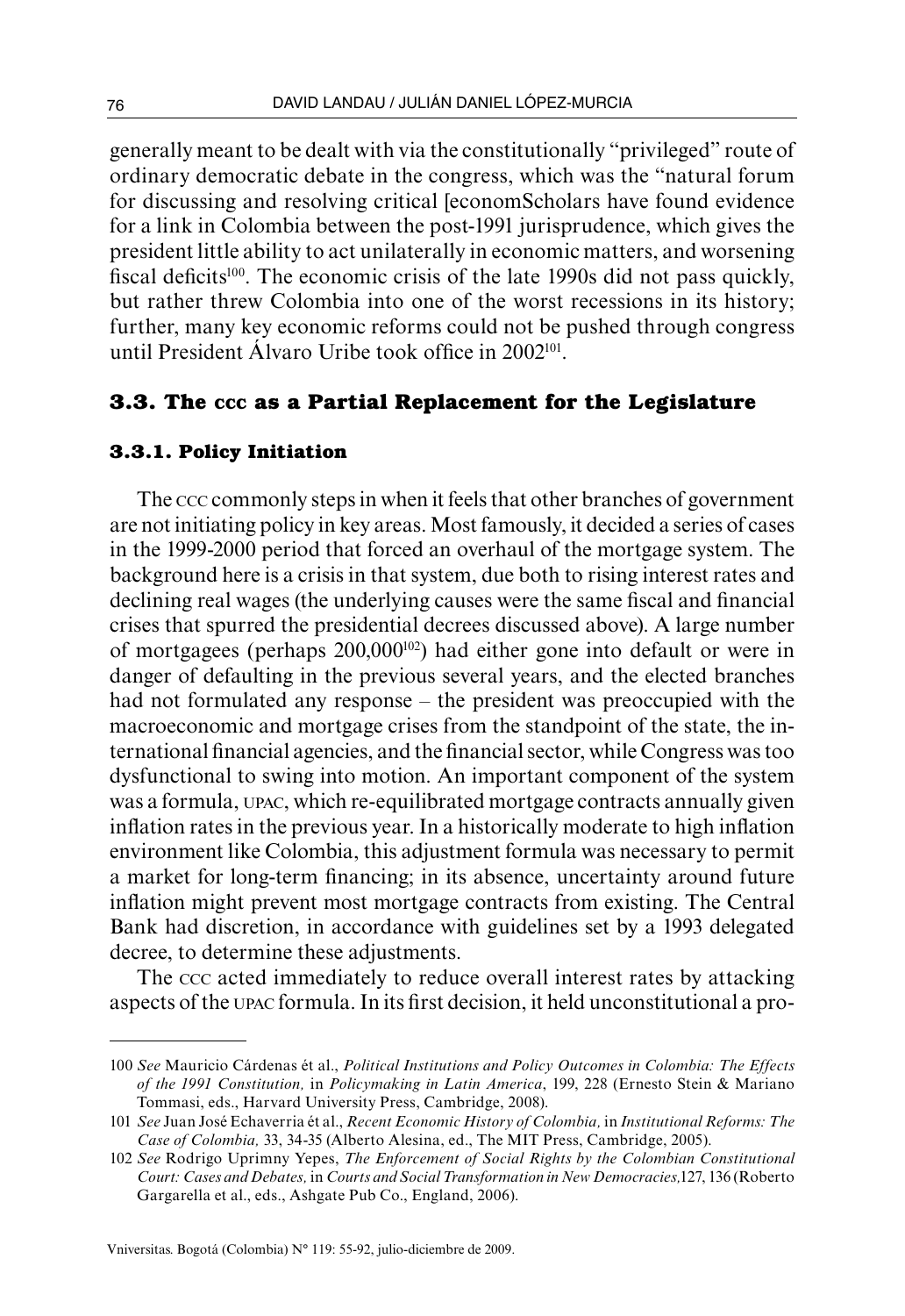vision that required the Central Bank to set upac adjustments in accordance with the interest rates found in the economy<sup>103</sup>. There was a difference, the ccc noted, between the inflation rate (which measured the purchasing power of money) and the interest rate (which measured returns to money) – the latter was typically higher because of returns to capital and risk. Thus, the interest rate measure "destroyed" the balance between debtor and creditor, and ran contrary to the promotion of housing, a constitutionally protected value. In other substantive decisions, the ccc also banned the capitalization of interest in mortgages and prepayment penalties in mortgages, holding that these too overburdened homeowners<sup>104</sup>.

In yet another decision from September 1999, the ccc stretched existing doctrines105 to find that the existing upac regulations had been improperly promulgated by the president when a statute was required. It thus held the entire set of existing regulations unconstitutional, but delayed erasing them from the legal order until the end of the then-current legislative term (in 2000)106. As several dissenters pointed out, it was evident that the Court's real motivation was to force legal changes to the entire structure, including some provisions that would have been difficult to strike down substantively $107$ . Also, the ccc ordered that its prior substantive jurisprudence on calculating the upac formulas be given immediate effect, and that debtors receive refunds on any excessive interest they might have paid in the past; thus debtors were given some immediate relief from the crisis<sup>108</sup>.

The president presented a new law to the Congress in about one month, in October 1999, which was passed in the early part of 2000. The law incorporated the Court's earlier substantive jurisprudence – it banned capitalization, pre-payment penalties, and required that the new upac system reflect only changes in the rate of inflation – and made all of these changes retroactive, thus reimbursing debtors for overpayments<sup>109</sup>. It also incorporated a myriad

<sup>103</sup> *See C-383/99*, Justice Alfredo Beltrán Sierra.

<sup>104</sup> *See C-747/99*, Justice Alfredo Beltrán Sierra (capitalization); *C-252/98,* Justice Carmenza Isaza de Gómez (prepayment).

<sup>105</sup> As the dissenters pointed out, the Court easily could have come to the opposite conclusion. The majority held that the basic financial regulations, including the upac guidelines, constitutionally constituted a *ley marco* that under the 1991 constitution had to be established by the legislature. Thus, the president's legislation of the rules via delegated decree powers was void. *See C-700/99*, Justice José Gregorio Hernández Galindo (Sept. 16, 1999), § VII.3. The trouble with the holding is that the 1993 decree merely integrated existing statutory material from several sources and renumbered it; nothing new was added to the system. *See id.* (Cifuentes Munoz & Naranjo Mesa, dissenting). The Court had held previously, with respect to this very same statute, that such a power is not an attempt to create a *ley marco*, because it involves no substantive power or discretion. *See id.*

<sup>106</sup> *See C-700/99*, Justice José Gregorio Hernández Galindo § VII.5.

<sup>107</sup> *See id.* (Cifuentes Muñoz & Naranjo Mesa, dissenting).

<sup>108</sup> *See C-700/99,* Justice José Gregorio Hernández Galindo.

<sup>109</sup> *See C-955/00*, Justice José Gregorio Hernández Galindo (July 26, 2000) (citing Law 546 of 1999, §§ 3, 17).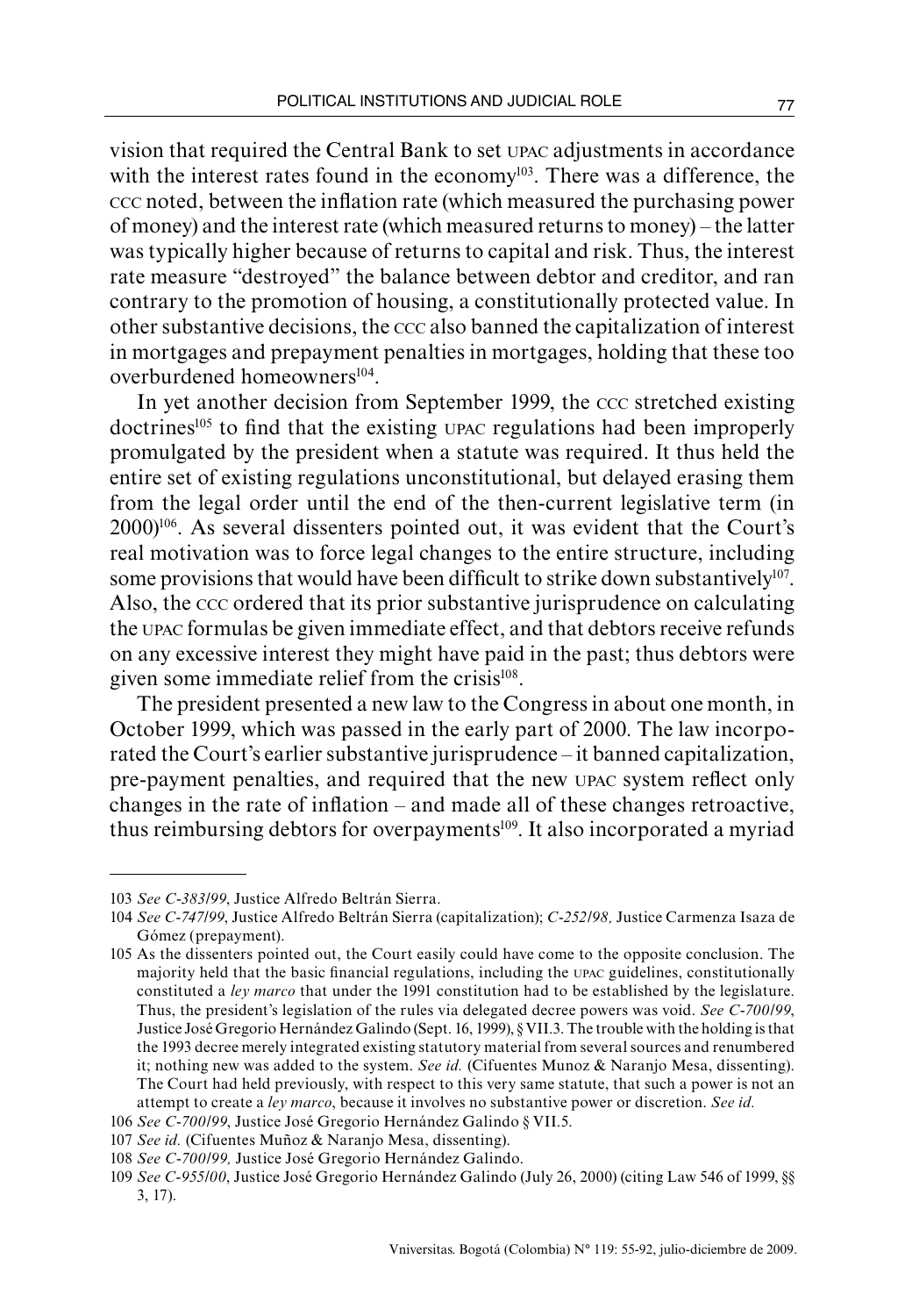of other provisions that the ccc had not explicitly required but which it liked, such as an infusion of state money to help cash-strapped debtors. Still, in the end the ccc made extensive and creative use of the conditional decision doctrine – which allows the court to condition the constitutionality of a bill on the grounds that it be interpreted a certain way – in order to effectively re-write large portions of the statute. Most importantly, it imposed specific caps on interest rates in housing, requiring that they be no higher than the lowest real interest rate being charged in the financial system. It also required that the bailouts for debtors who were already late on payments be the same as those for debtors who were not.

The end product of the Court's work was fairly successful: it succeeded in forcing a far-reaching reform to the housing finance system that was more favorable to debtors, and it protected many of the existing debtors. Yet the decision was criticized on several grounds. Dissenters in these cases, as well as others, argued that the ccc was trying to solve social problems, rather than acting much like a Constitutional Court. The dissenters admitted that the UPAC system had become a disaster and that the political branches were not fixing the problem, but they argued that the ccc would ultimately weaken its own legitimacy if it started acting like a legislature<sup>110</sup>.

That the ccc is indeed taking on such a role was made clear by some of its procedural innovations in the case. In July 1999, it held a public hearing in the style of a legislative committee or an administrative agency, in which in heard from about 25 leaders or officials, including the ombudsman, the Minister of Housing, the Head of the Colombian Central Bank, several deputies and senators, the heads of various trade groups, and the head of a labor union association<sup>111</sup>. In addition, throughout the process the  $ccc$  requested – and received – written comments on the problem at issue from a extraordinary number of figures, including economists, academics, public officials, and civil society groups<sup>112</sup>. Finally, the ccc received a lot of information about the mortgage crisis from the high number of "tutelas" it received on the topic. These mechanisms probably solved, at least partially, informational deficits the ccc faced.

The ccc was also criticized for using its housing jurisprudence to primarily benefit the middle class, rather than the very poor<sup>113</sup>. Again, this is true – only

<sup>110</sup> *C-383/99*, Justice Alfredo Beltrán Sierra (Beltrán Sierra, J., dissenting).

<sup>111</sup> *See C-700/99*, Justice José Gregorio Hernández; Salomon Kalmanovitz, *La Corte Constitucional y la capitalización de intereses*, 2 (unpublished manuscript, on file with author) ("The public audience replaced the Congress in convoking presumably all the involved interests, but the problem is that it did not allow for proportional representation based on universal suffrage, but rather the positions with which the Court agrees.")

<sup>112</sup> *See C-955/00*, Justice José Gregorio Hernández; *C-700/99*, Justice José Gregorio Hernández.

<sup>113</sup> *See* Kalmanovitz, *supra* note 111, at 8 ("The poorest people who have access to their own homes via loan sharks outside the official system …, and which are charged 4 or 5 times the interest rate within the system because of high risks of non-payment, did not benefit at all from these sentences.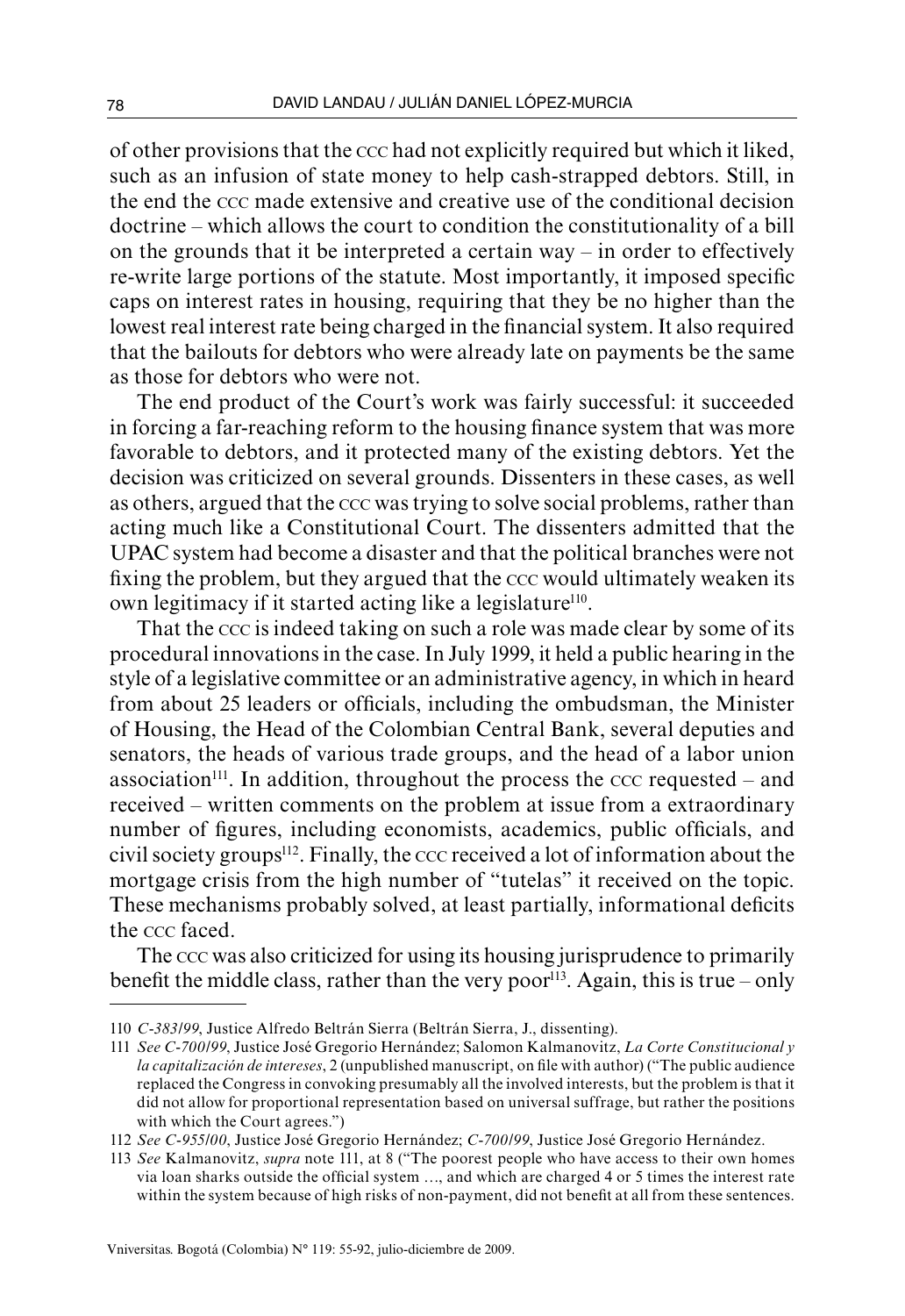the middle class, and not the poor, had mortgages, at least within the formal sector. It is also a fairly general feature of the Court's work: while the ccc does protect extremely marginalized groups and has developed some representationreinforcing constitutional theory to justify its work, many of its most important interventions have been on behalf of more middle class groups114. Yet in a political system that functions as poorly as the Colombian system, this is not necessarily an indictment of the Court's work. When the ccc protects middleclass groups from mortgage defaults and salary reductions, it is protecting groups that should have had recourse within the political process, had that process functioned well. But the fact is that the Colombian system often does not function well<sup>115</sup>.

A final point is that the Court's work here is different than the "dialogical" model of socio-economic rights-enforcement used, for example, in South Africa and described by Tushnet and others<sup>116</sup>. The ccc's strategy involved some cooperation from the other branches, particularly the president, but its primary goal was not to catalyze democratic processes, but rather to take whatever action it deemed necessary to solve the policy problem. Thus the ccc was not afraid to issue precise directives from early on in the process or to extensively revise the bill that came out of the legislature. Again, this kind of approach seems more reasonable where the legislature's ability to substantively engage the bill was limited by the weaknesses of its parties.

#### **3.3.2. Supervision of Major Policy Initiatives**

The ccc has not been content to simply push new policy ideas into the system; it has also spent considerable effort on supervising the enforcement of these policies. Its chief tool in this respect has been the "state of unconstitutional conditions" doctrine. When the ccc declares a state of unconstitutional conditions, it holds that the treatment of a broad class of people, who are impacted by a range of institutions, is unconstitutional<sup>117</sup>. The state of unconstitutional

The still poorer who live in the slums … were also left unprotected."). Even defenders of the Court's socio-economic work have noted that the housing decisions mainly benefited middle-class groups. *See* Uprimny, *supra* note 102, at 136 (noting that "[t]he debtors were largely from the middle class").

<sup>114</sup> *See, e. g., C-1433/00*, Justice Antonio Barrera Carbonell.

<sup>115</sup> Scheppele, using the Hungarian example, offers a reason why domestic political actors often ignore middle-class groups in the developing world. *See* Kim Lane Scheppele, *A Realpolitik Defense of Social Rights,* in 82, *Tex. L. Rev*., 1921 (2004). Executives are heavily pressured by international organizations, which want them to cut costs and are often hostile to social spending targeting the middle class. Other domestic institutions, like legislatures, should stand up for these groups; but problems of representation are often serious enough to prevent them from doing so. Thus the Court acts as the catalyst for a broad set of domestic interests that is wholly excluded from the rest of the process.

<sup>116</sup> *See, e. g.,* Mark Thushnet, *Weak Courts, Strong Rights*, 227-64 (2008); Michael C. Dorf & Charles F. Sabel, *A Constitution of Democratic Experimentalism,* in 98, *Colum. L. Rev.,* 267 (1998).

<sup>117</sup> *See, e. g., T-025/04*, Justice Manuel José Cepeda Espinosa (Jan. 22, 2004), § III.7 (explaining the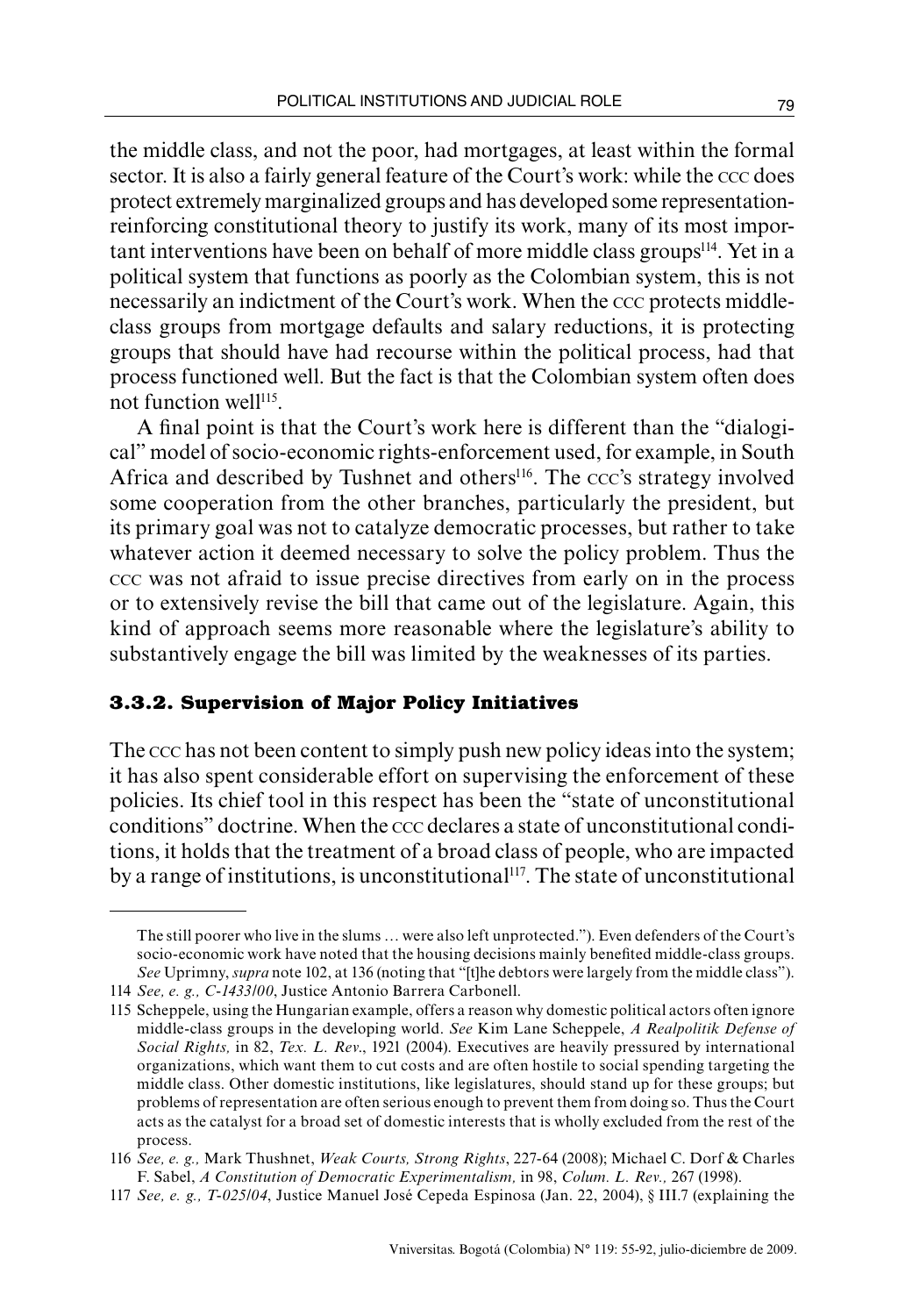conditions jurisprudence bears great resemblance to the American structural injunction, but on a bigger scale and in a more centralized manner. While American structural injunctions are typically supervised by individual district courts and typically involve institutions in one locality, the ccc itself supervises states of unconstitutional conditions, and often declares them over the reach of the entire country and for a nation-wide class<sup>118</sup>. Also, while states of unconstitutional conditions have sometimes been called to deal with problems involving groups that might be poorly represented in a well-functioning system, like prisoners and refugees displaced by civil conflict<sup>119</sup>, it has also been used to deal with groups that should be politically powerful, like pension recipients and lawyers trying to become notaries<sup>120</sup>. The ccc views the state of unconstitutional conditions doctrine less in terms of remedies for particular parties, and more in terms of an entire state of affairs being out of compliance with the constitution. The doctrine is thus consistent with the Court's vision of the constitution as a transformative document and with its role as the chief mechanism for ensuring that constitutional aspiration and reality move towards lining up. It is also consistent with a conception of judicial role that relies on the "harmonious cooperation" between the branches, rather than a pre-defined set of roles.

The case of the internally displaced persons is perhaps the most illustrative. It is estimated that there are perhaps three million people living in Colombia who are currently displaced from their homes due to the country's civil conflict<sup>121</sup>. The Colombian state has typically done very little for these people, despite the myriad of problems they face – they have trouble receiving food, shelter, or medical care, their children are often left uneducated, they face serious safety problems, they generally have trouble reestablishing rights to land that they have been forced to abandon, and they are often pressured to go back to their homes well before it is safe to do so<sup>122</sup>. So, the problem is classically polycentric; hardly the stuff we would expect a court to be willing or able to take on. But in 2005, the ccc declared a state of unconstitutional conditions with respect to all internally displaced persons in the country, holding after a statistical review that the problems that population faced were massive and that the state response, in terms of capacity and budget, was "gravely deficient."123

doctrine's roots and applicability).

<sup>118</sup> *See, e.g., T-025/04*, Justice Manuel José Cepeda Espinosa (displaced persons); T-153/98 (prisoners).

<sup>119</sup> *See T-025/04,* Justice Manuel José Cepeda Espinosa (refugees); T-153/98 (prisoners).

<sup>120</sup> *See SU-090/00*, Justice Eduardo Cifuentes Muñoz (pensions); *T-1650/00,* Justice Fabio Morón Díaz (notaries).

<sup>121</sup> *See* Jennifer Easterday, *Litigation or Legislation: Protecting the Rights of Internally Displaced Persons in Colombia*, 5 (2008) (unpublished manuscript, on file with author).

<sup>122</sup> *See id.* at 6-7; Julián Daniel López-Murcia & Juana Inés Acosta López, *Asistencia estatal a los desplazados y reparaciones en el Sistema Interamericano de Derechos Humanos*, 8 *International Law. Revista Colombiana de Derecho Internacional,* 161-194 (2006).

<sup>123</sup> *See T-025/04*, Justice Manuel José Cepeda Espinosa §§ iii.6.2-6.3. Article 2 of the Colombian Consti-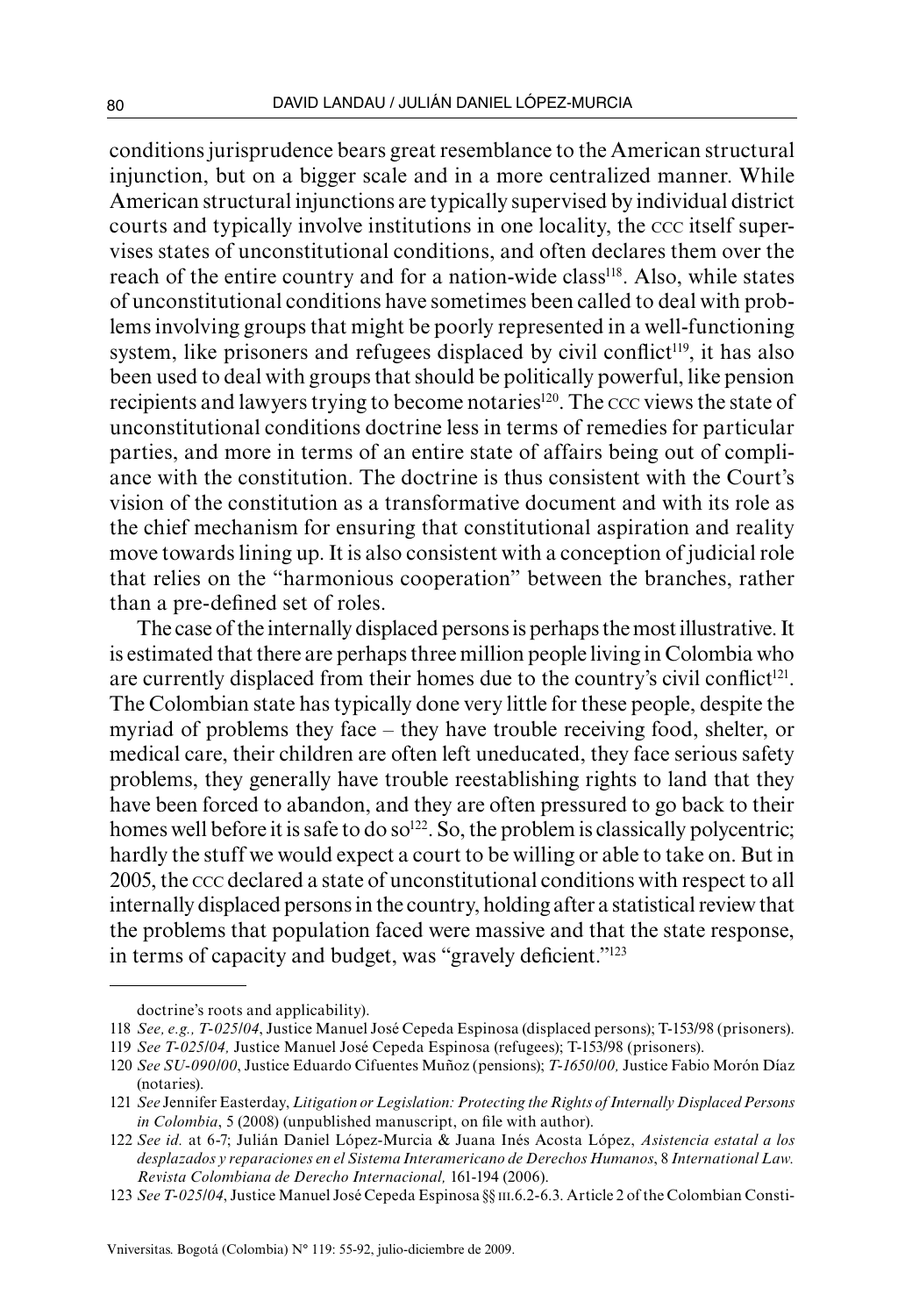The ccc declared the state only after receiving a flood of "tutelas" dealing with a particular issue over a sustained period of time124. Thus, as in the housing cases, the ccc has been able to leverage its easily-accessible individual complaint mechanism to get good information about widespread problems raised by Colombian society. Since declaring the state, the ccc has used a variety of techniques to get reasonable policy-relevant information. It has issued numerous orders in the case subsequently; most of these orders have requested information from the various agencies, particularly about how much money they are spending on the problem and how they are spending  $it^{125}$ . The ccc has also relied heavily on a set of friendly national and transnational ngo's and on allied institutions created by the 1991 constitution, especially the "Procuraduría General de la Nación" and the "Defensor del Pueblo", to monitor the performance of the agencies and to write reports, excerpts of which it has often appended to its subsequent orders<sup>126</sup>. And, as in the housing case, it has held several legislative-style hearing involving these groups and the administrative agencies<sup>127</sup>. Finally, the  $ccc$  has loosened standing rules to allow third-parties (particularly ngo's) to bring "tutelas" on behalf of groups of displaced people128. The result, then, is that the ccc has placed itself at the head of a coalition of allied governmental and non-governmental institutions to amass and systematize huge amounts of information and to put itself in a position to issue more specific orders where action has been delayed.

Remedially, the ccc has gone well beyond merely pointing out the constitutional principles at issue. It has issued detailed guidelines for how other branches should implement the right. Thus, as with the mortgage cases, the ccc here has interacted significantly with other government actors, but its work does not fit the classic "dialogic" model where the ccc points out the

tution holds that "guaranteeing the effectiveness of the principles, duties, and rights consecrated in the Constitution" is an "essential duty of the state"; the Court held that this created a positive duty on the state to do something about the displaced persons problem, even if it did not bear primary responsibility for creating the problem. *See id.* § III.8.

<sup>124</sup> *See id.* § iii. 7.

<sup>125</sup> *See, e. g.,* auto 337/06 (requesting information on actual and proposed statistical indicators to measure the scope of the problem); auto 218/06 (ordering the agencies to produce reports on compliance with prior Court orders in the case); auto 176/05, app. (summarizing prior reports required by the Court from various governmental organizations). An Auto is a decision that the Court issues on its own accord, exercising its inherent administrative powers or its jurisdiction over an open case.

<sup>126</sup> *See, e. g.,* auto 178/05, app. (summarizing reports or testimony that the Court had received from the "Procuraduría General de la Nación", the "Defensor del Pueblo", several bar associations, and myriad civil society groups).

<sup>127</sup> *See* auto 236/07 (calling such a hearing); auto 178/05 (describing the contents of a prior hearing). The Court has also tried to mandate that civil society groups have a hand in drafting new programs. See, e. g., auto 92/08 (ordering agencies to create new programs, and requiring that they "adopt a public participatory hearing" before they begin planning the program, that they subsequently write a report to the Court explaining how civil society groups participated in the planning, and that they ensure these groups are designed in implementing the programs as well).

<sup>128</sup> *See* Easterday, *supra* note 121, at 45.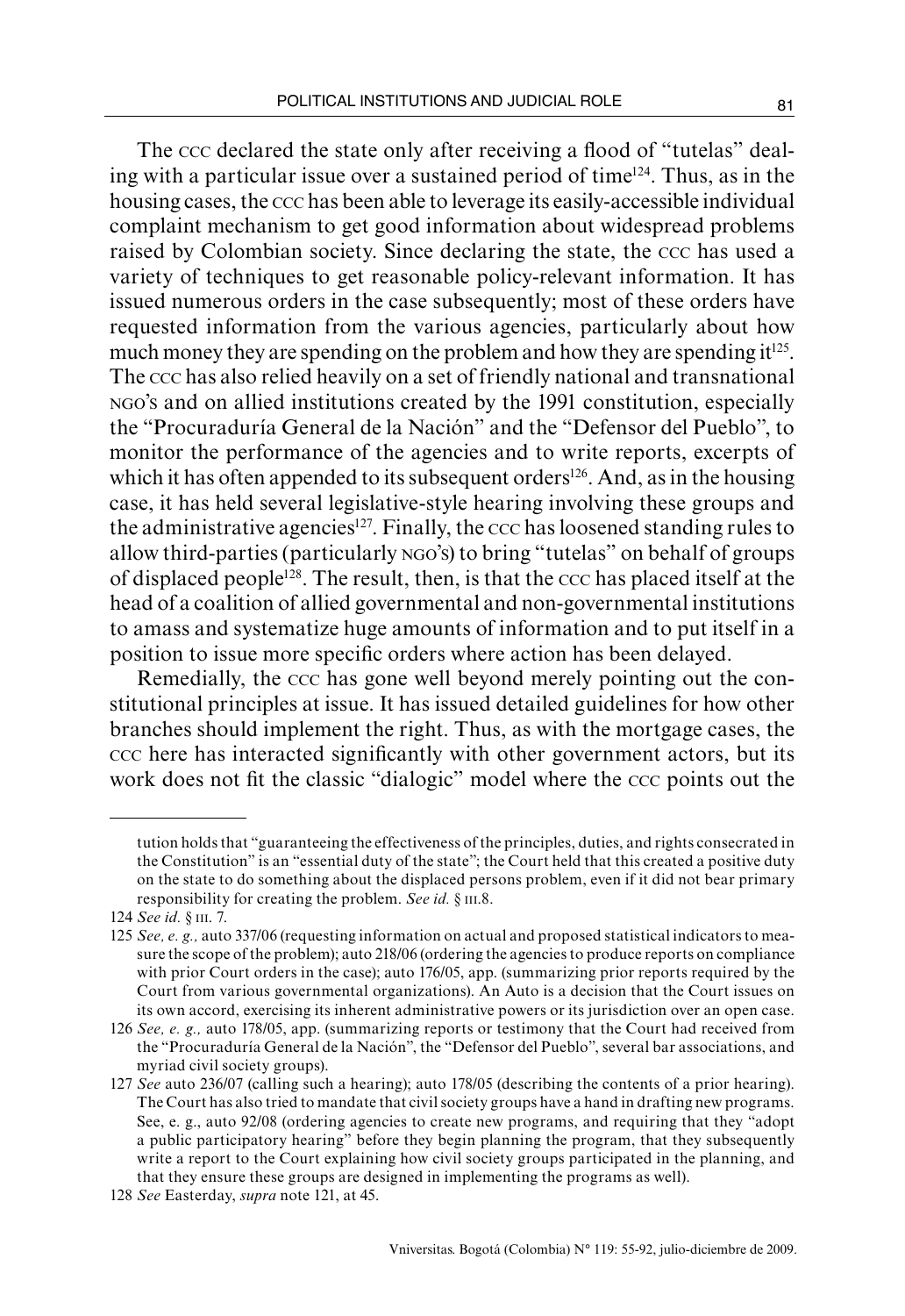right violated and leaves most of the implementation to the political branches, and particularly the legislature. Instead, the ccc is acting as a manager of the relevant agencies over a long period of time, using allied institutions and civil society groups as sources of information and policy. Moreover, the ccc has not viewed the legislature as a key figure in its interactions; the ccc stressed that it was not calling for any new legislation, and instead has focused on issuing orders to a group of agencies with jurisdiction over the topic<sup>129</sup>. The overall conception of the "unconstitutional state of conditions" doctrine is in harmony with the Court's general view that separation of powers in Colombia must be flexible, and should be subordinated to the more important goal of constitutional enforcement.

It is difficult, and really too soon, to evaluate the work of the ccc in this area, but based on the views of commentators it seems to have achieved some real – albeit limited – results. There have been substantial increases in funding spent on the problem, and increases in other statistical areas, like the percent of displaced children attending school and receiving medical care130. Better statistics are now being kept on the size of the population and its characteristics and needs. Progress has, of course, been fairly slow, and the ccc has been reluctant to utilize contempt mechanisms, recognizing the complexity of the problem<sup>131</sup>. But the Court's approach has had an impact.

#### **3.3.3. Checking the Executive**

Given that the legislature does not act as a productive, substantive check on executive decision-making, the ccc itself has had to shoulder much of this burden. The Court's development of an extremely thick rights jurisprudence has allowed it to review executive proposals, whether passed by the legislature or promulgated using autonomous executive powers, quite aggressively. But our interest here is not in re-hashing the Court's general activism and willingness to rethink executive policy decisions, which is a task others have undertaken<sup>132</sup>. Instead, we show how the  $\rm ccc$  has linked its aggressive rights jurisprudence to the institutional context.

The ccc uses weak legislative performance as a justification for judicial activism when considering executive-created proposals. One of the basic tools used by courts in comparative constitutional law is proportionality

<sup>129</sup> *See T-025/04*, Manuel José Cepeda Espinosa § III.10.1 (noting that the Court is not "modifying the policy designed by the legislature").

<sup>130</sup> *See* Rodrigo Uprimny & María Paula Saffon, *Desplazamiento forzado y justicia transicional en Colombia*, 8 (2008) (unpublished manuscript, on file with author); Manuel José Cepeda Espinosa, *How Far May Colombia's Constitutional Court go to Protect IDP Rights, available at* http://www. fmreview.org/text/FMR/BrookingsSpecial/13.htm (last visited May 19, 2008).

<sup>131</sup> *See* Cepeda Espinosa, *supra* note 61.

<sup>132</sup> For an overview of the Court's activism on rights questions, *see, e. g.,* Cepeda, *supra* note 61.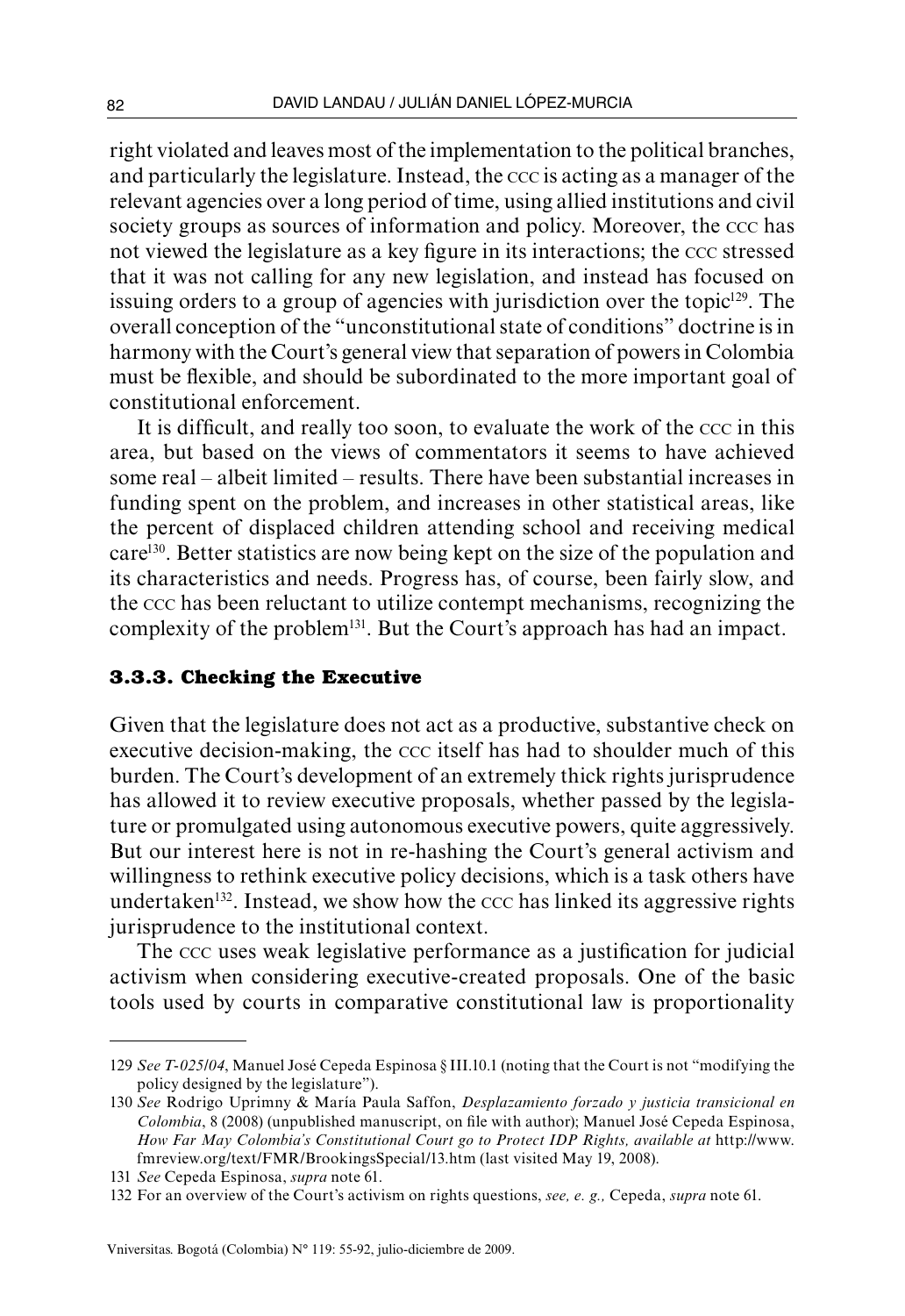or balancing. Basically, this kind of tool measures the interests served by a piece of legislation against those constitutional rights and values infringed by it. One of the keys to any proportionality or balancing test is the level of deference with which the legislation is reviewed: how hard does the ccc look at the political branches' assessment of the interests served by a particular piece of legislation? The question is particularly important in a country with a thick constitution, because virtually all pieces of legislation potentially place burdens on some constitutional rights. The ccc has stated its balancing test in an unusual way, with an eye on institutional considerations: "the measures must be proportional to the objectives pursued, to the care taken in the democratic debates, and to the sacrifices eventually imposed on [affected groups]". 133 In other words, if the legislature does its job of vetting a bill properly, the ccc will defer to the political branches. Where it does not, the ccc will exercise a more independent review of the executive's proposal.

An important application of this principle occurred in a major executiveled tax reform bill in 2003. The executive sought to broaden the base of the country's value-added-tax, its biggest source of revenue, by getting rid of a bunch of traditionally exempted products. The fiscal crisis grew as the bill sat before Congress, and thus the president greatly expanded the bill by proposing to tax a group of products that had historically not been taxed because they were "necessities." The main challenge to the law rested on the argument that it unconstitutionally infringed the rights to life and to adequate sustenance, because it raised the price on necessary goods for people who could not afford the increase134.

The ccc began by noting that, in principle, Congress was entitled to a "broad margin of configuration" in making tax decisions. The trouble here was the quality of debate on the provisions at issue, which would have expanded the tax base to include many necessities traditionally exempted from the var. The ccc stressed that the provisions were not the object of even a "minimal public deliberation in the Congress in which [their] implication[s] for equity and progressiveness were explored." The ccc emphasized that the vat tax expansion was not in the original bill, but instead represented a last minute presidential addition, driven by a deteriorating fiscal situation during the year. And it found, reviewing the congressional record, that Congress had not engaged this part of the bill, and thus had never discussed the consequences of the provision for middle class and poor groups, but instead had merely rubber-stamped the presidential proposal. Moreover, the bill itself showed an "indiscriminate" widening of the base to include many disparate items, thus offering evidence of a lack of deliberation.

<sup>133</sup> *C-038/04*, Justice Eduardo Montealegre Lynett.

<sup>134</sup> *See C-776/03*, Justice Manuel José Cepeda Espinosa.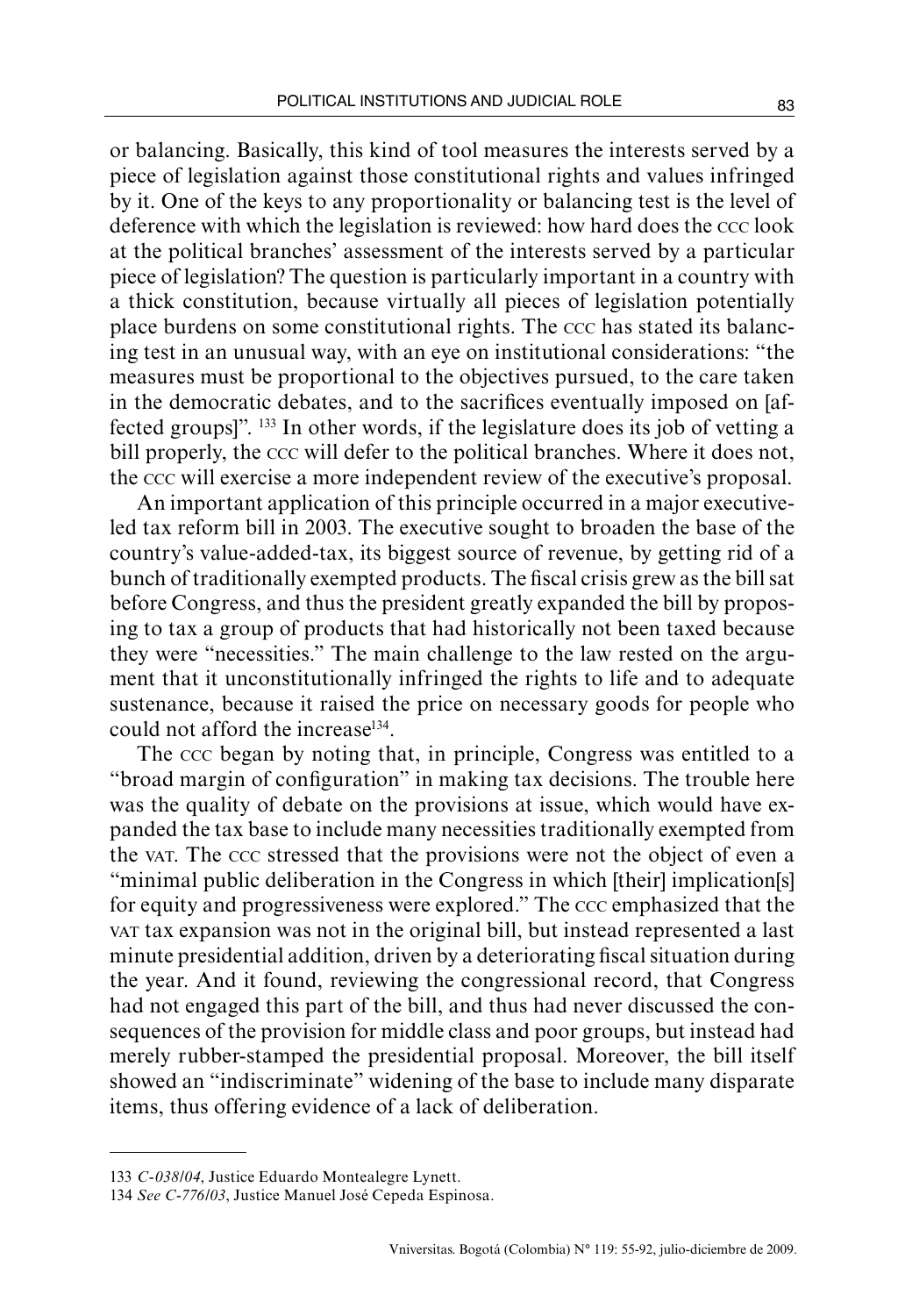Given these facts, the ccc found that the legislature had not played its role properly and would not be given any "margin of configuration." Instead the ccc independently reviewed, and struck down, the law in light of the constitutional right to life, particularly given the context of declining welfare spending, high tax evasion by the rich, and the fact that most of the new spending would go to national defense and not welfare. This doctrinal line is a better way for the ccc to vindicate the interests it has identified in its line of jurisprudence on legislative procedure. Like in those cases, its concern is that the legislature often acts in an insufficiently "deliberative" manner and that "congressional autonomy" is often breached by presidential strong-arm tactics during the legislative process $135$ . But the approach is less formalistic; the ccc is able to look more at the substance of debate, and not just at whether certain stages of debate occurred<sup>136</sup>. And its remedy, where it finds problems, is to take an independent look at executive policy, not to automatically strike down the bill on procedural grounds. Finally, the policy is flexible; on those (rare) occasions where Congress does a thorough job engaging a presidential bill, the ccc has exercised greater deference to the policy choice<sup>137</sup>. Thus, the ccc keeps open the Congress's ability to develop a legislative constitutionalism and gives it ince.

<sup>135</sup> *C-776/03*, Justice Manuel José Cepeda Espinosa § 4.5.6; *see also id.* § 4.5.3.2.1 ("[D]eliberation makes effective the principle of political representation, by making know the position of the representatives of the people, expressed in public reasons known, or at least identifiable, by everyone.").

<sup>136</sup> In this sense, the Court's work resembles American theorists who recommend taking a harder look at legislative deliberations to ensure that they are sufficiently rational and do not rest on prohibited grounds. *See, e. g.,* Cass Sunstein, *Interest Groups in American Public Law,* in 38, *Stan. L. Rev.,* 29, 69-73 (1985) (calling for a heightened rationality review that would look to see whether Congress actually considered a public justification for its project, and a more probing analysis of the congressional record that would make sure laws did not actually rest on bias against disadvantaged groups).

<sup>137</sup> A 2004 case involving deep reforms aimed at making the labor laws more flexible shows the flip side of the doctrine, on those rare occasions where the Court finds that the legislature has conducted itself well. Under the Court's own prior case law, these steps (making firing easier, reducing pensions, allowing pay reductions) were problematic, because they reduced the economic security of the middle and lower classes. Generally, under the Court's "progressiveness" principle in the socio-economic area, the state cannot make poorer social groups worse off via policy change. *See* Rodrigo Uprimmy & Diana Guarnizo, ¿*Es posible una dogmática adecuada sobre la prohibición de regresividad? Un enfoque desde la jurisprudencia constitucional colombiana,* 7-11, 14 (unpublished manuscript, on file with author). Thus, the Court found that there was a prima facie case for unconstitutionality. But the Court found, unusually, that the legislature had "carefully studied and justified" the measures, and thus deferred to the legislative judgment. *See C-038/04,* Justice Manuel José Cepeda Espinosa.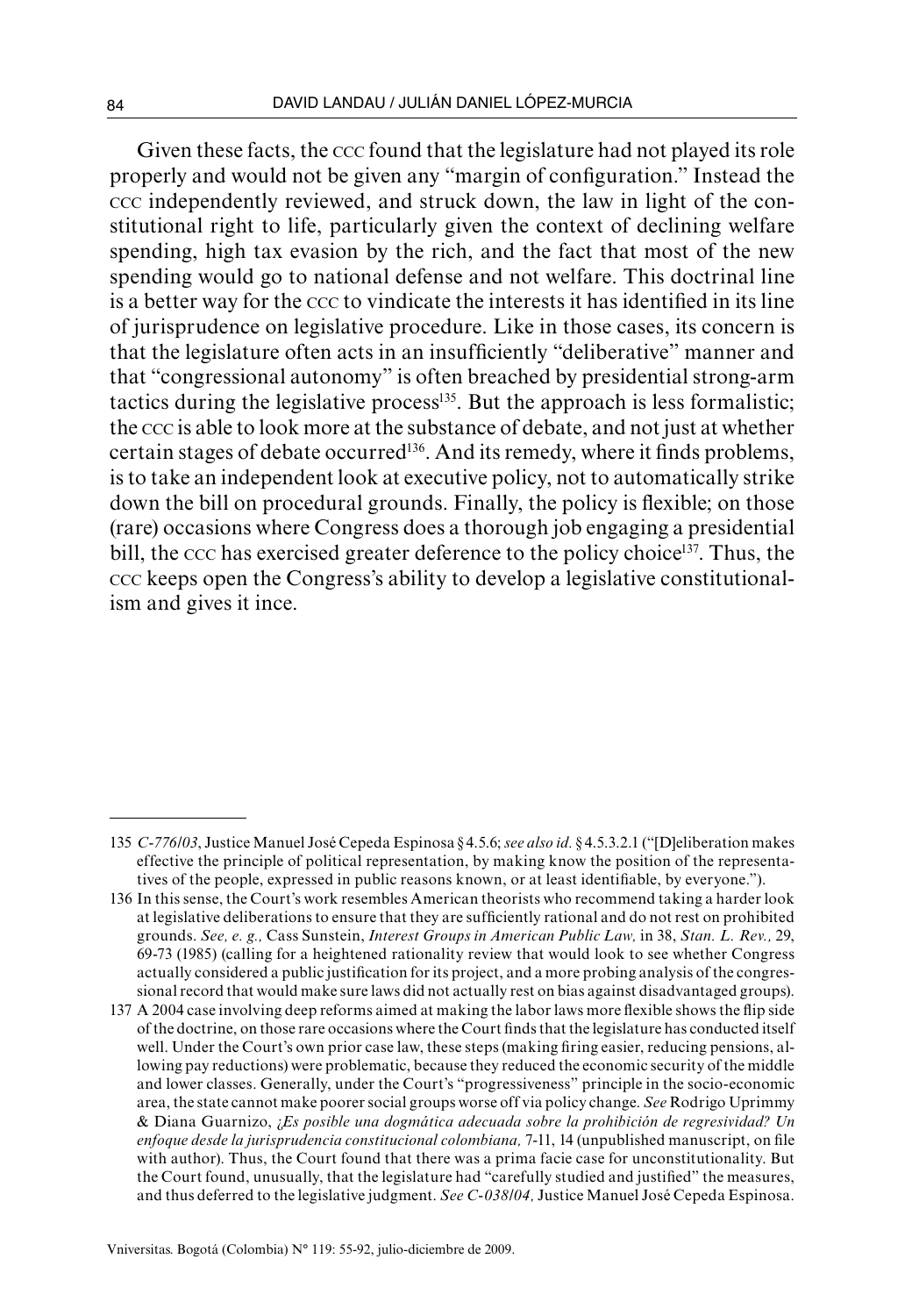## **CONCLUSION: TOWARDS AN ANALYSIS OF JUDICIAL ROLE "IN CONTEXT"**

Unlike the United States, where popular constitutionalists argue that judicial claims to supremacy in constitutional interpretation act as an obstacle to the development of constitutionalism by the Congress and by the people, in Colombia the ccc itself appears to do the best job of reflecting popular visions of constitutional transformation138. In contrast, the Colombian Congress's willingness and ability to carry out constitutional transformation is quite limited.

This suggests that the concept of judicial independence in comparative constitutional politics and law may need to be reframed. Rather than looking only at whether a court is insulated from other actors, we may be better served by focusing on exactly who the court views as its constituency and how these ties affect the functioning and legitimacy of the court.

The goal here, at any rate, is not to give a definitive assessment of the ccc's work; that task is well beyond the scope of this paper. The point instead is that the legitimacy of judicial review and constitutional jurisprudence deserves to be debated on its own institutional conditions. Building up a comparative theory of judicial role is not easy, and will not lead to clear answers, but it can help guide our assessments of constitutional design and the tasks of constitutional courts in developing countries.

<sup>138</sup> However, now there are factors that may constrain this possibility, such as an important increment of political pressure towards the conservatisation of judicial decisions, as well as the reintegration of the Court with conservative Justices.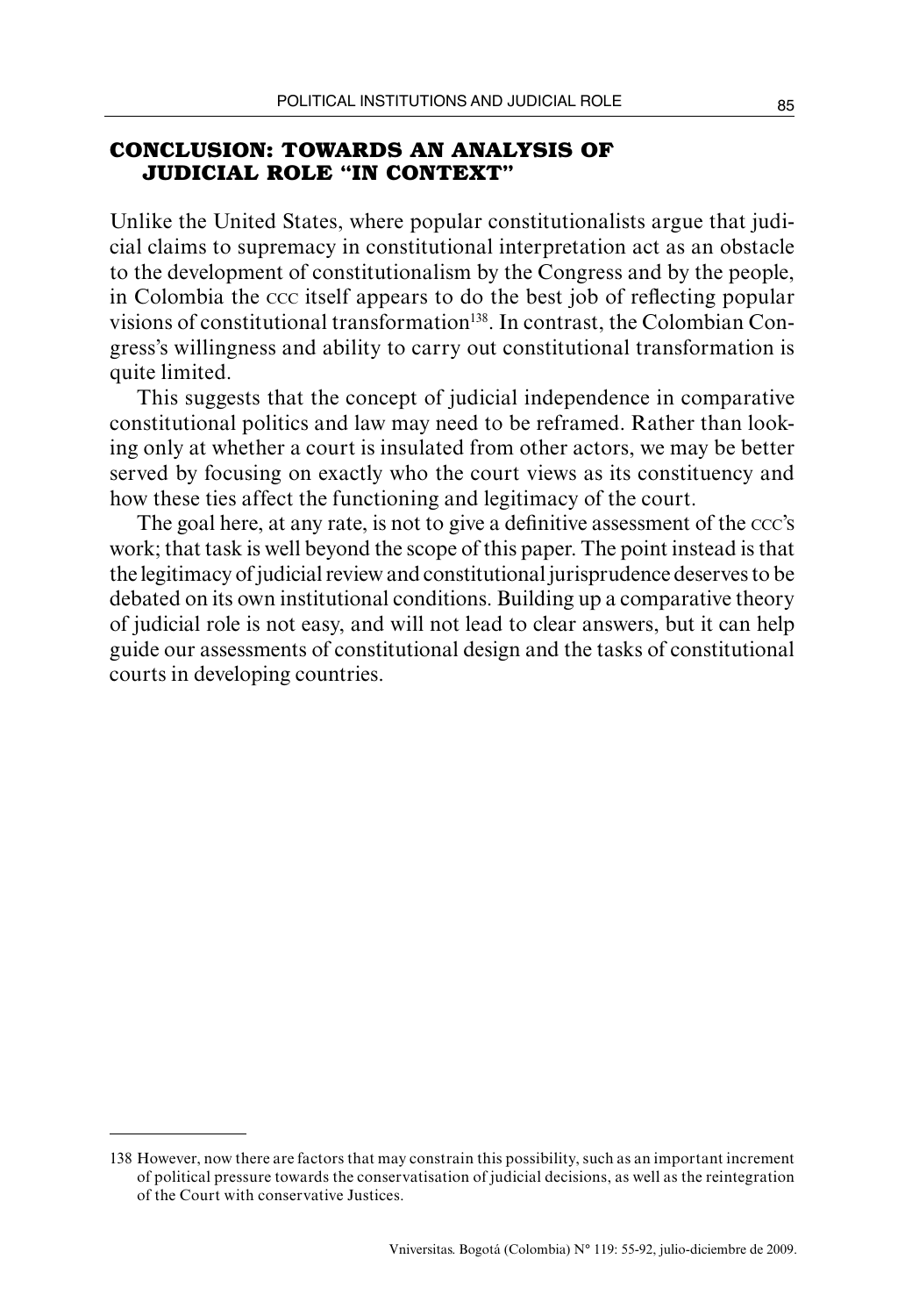### **BIBLIOGRAPHY**

#### **Books and papers**

Ackerman, Bruce, *We The People: Foundations* (Harvard University Press, Cambridge, 1991).

- Archer, Ronald R. & Shugart, Matthew, *The Unrealized Potential of Presidential Dominance in Colombia,* in *Presidentialism and Democracy in Latin America* (Scott Mainwaring & Matthew Soberg Shugart, eds., Cambridge University Press, Cambridge, 1997).
- Baar, Carl, *Social Action Litigation in India,* in 19, *Pol. Stud. J.* 140 (1990).
- Bickel, Alexander, *The Least Dangerous Branch* (2d ed., Yale University Press, New Haven, 1986).
- *The Supreme Court and The Idea of Progress* (Yale University Press, New Haven, 1978).
- Bradley Thayer, James, *The Origin and Scope of the American Doctrine of Judicial Review*, in, 7, *Harv. L. Rev.* (1993).
- Bushnell, David, *The Making of Modern Colombia* (University of California Press, Los Angeles, 1993).
- Carey, John M. & Soberg Shugart, Matthew, *Incentives to Cultivate a Personal Vote: A Rank Ordering of Electoral Formulas,* in, 14, *Elec. Stud*., (1995).
- Cárdenas, Mauricio et al., *Political Institutions and Policy Outcomes in Colombia: The Effects of the 1991 Constitution,* in *Policymaking in Latin America* (Ernesto Stein & Mariano Tommasi, eds., Harvard University Press, Cambridge, 2008).
- Cepeda Espinosa, Manuel José, *Introducción a la Constitución de 1991. Hacia un nuevo constitucionalismo* (Presidencia de la República, Consejería para el Desarrollo de la Constitución, Bogotá, 1993).
- *How Far May Colombia's Constitutional Court go to Protect IDP Rights*, available at http:// www.fmreview.org/text/FMR/BrookingsSpecial/13.htm (last visited May 19, 2008).
- *Judicial Activism in a Violent Context: The Origin, Role, and Impact of the Colombian Constitutional Court,* 3 Wash*. U. Global Studies L. Rev*. (2004).
- *Polémicas constitucionales* (Legis Editores, Bogotá, 2007).
- Conaghan, Catherine M., *Loose Parties, "Floating" Politicians, and Institutional Stress: Presidentialism in Ecuador, 1979-1988,* in 2, *The Failure of Presidential Democracy* (Juan J. Linz & Arturo Valenzuela, eds., The Johns Hopkins University Press, Baltimore, 1994).
- Cox, Gary W. & McCubbins, Matthew D., *Legislative Leviathan* (University of California Press, Los Angeles, 1993).
- & Morgenstern, Scott, *Epilogue: Latin America's Reactive Assemblies and Proactive Presidents,* in *Legislative Politics in Latin America* (Scott Morgenstern, eds., Cambridge University Press, Cambridge, 2002).
- Crisp, Brian F., *The Nature of Representation in Andean Legislatures and Attempts at Institutional Reengineering,* in *The Crisis of Democratic Representation in the Andes* (Scott Mainwaring et al., eds., Standford university Press, Standford, 2006).
- Currie, David P., *The Constitution of the Federal Republic of Germany* (The University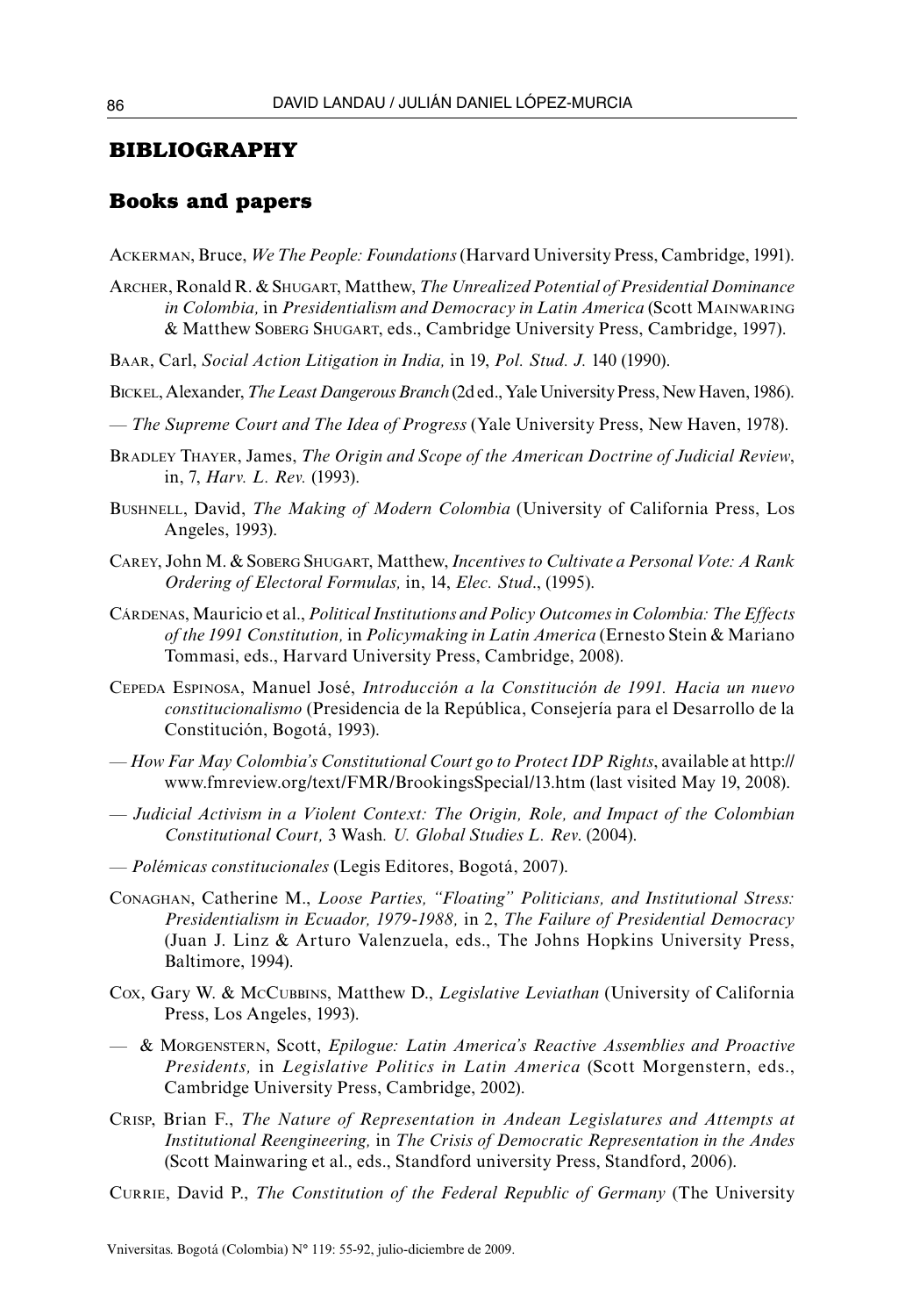Chicago Press, Chicago, 1994).

- Devins, Neil & Meese, Alan, *Judicial Review and Non-Generalizable Cases,* 32 *Fla. St. L. Rev.* (2005).
- Dieter-Klingemann, Hans et al., *Parties, Policies, and Democracy* (Westview Press, Boulder, 1994).
- DORF, Michael C. & SABEL, Charles F., *A Constitution of Democratic Experimentalism*, 98 *Colum. L. Rev.* (1998).
- Dupre, Catherine, *Importing the Law in Post-Communist Transitions: The Hungarian Constitutional Court and the Right to Human Dignity* (Hart publishing, Oxford and Portland, 2003).
- Easterday, Jennifer, *Litigation or Legislation: Protecting the Rights of Internally Displaced Persons in Colombia,* 2008. Unpublished manuscript, on file with author.
- Echaverría, Juan José et al., *Recent Economic History of Colombia,* in *Institutional Reforms: The Case of Colombia* (Alberto Alesina, ed., The mit Press, Cambridge, 2005).
- Elmendorf, Christopher S. *Advisory Counterparts to Constitutional Courts,* in, 56, *Duke L.J.*, 2007).
- Estrada, Alexei Julio, *Las ramas ejecutiva y judicial del Poder público en la Constitución colombiana de 1991* (Universidad Externado de Colombia, Bogotá, 2003).
- Falla Casanova, Faiber Eucario, *Algunas consideraciones sobre el principio democratico y la funcion legislativa parlamentaria en Colombia,* in *Primeras Jornadas de Derecho Constitucional y Administrativo* (2001).
- Fuller, Lon, *The Forms and Limits of Adjudication,* 92 *Harv. L. Rev.* (1978).Gamarra, Eduardo A. & Malloy James M., *The Patrimonial Dynamics of Party Politics in Bolivia, in* Building Democratic Institutions: Party Systems in Latin America 399, 412 (Scott Mainwaring & Timothy R. Scully, eds., 1996).
- Giliomee, Hermann, *South Africa's Emerging Dominant-Party Regime,* in 9, J. Democracy, (1998).
- et al., *Dominant Party Rule, Opposition Parties and Minorities in South Africa,* 8 *Democratization* (2001).
- Hart Ely, John, *Democracy & Distrust* (Harvard University Press, Cambridge,1980).
- Hibbing, John R. *Legislative Careers: Why and How We Should Study Them,* in *Legislatures* (Gerhard Loewenberg, eds., The University Of Michigan Press, Ann Arbor, 2002).
- HOLMES, Stephen, *Passions & Constraints: On the Theory of Liberal Democracy*, The University of Chicago Press, Chicago, (1995).
- Kalmanovitz, Salomón, *La Corte Constitucional y la capitalización de intereses* (unpublished manuscript, on file with author).
- Klug, Heinz, *Constituting Democracy: Law, Globalism and South Africa's Political Reconstruction* (Cambridge University Press, Cambridge, 2000).
- Kramer, Larry, *The People Themselves* (Oxford University Press, New York, 2004).
- Krehbiel, Keith, *Information and Legislative Organization* (The University of Michigan Press, Ann Arbor, 1991).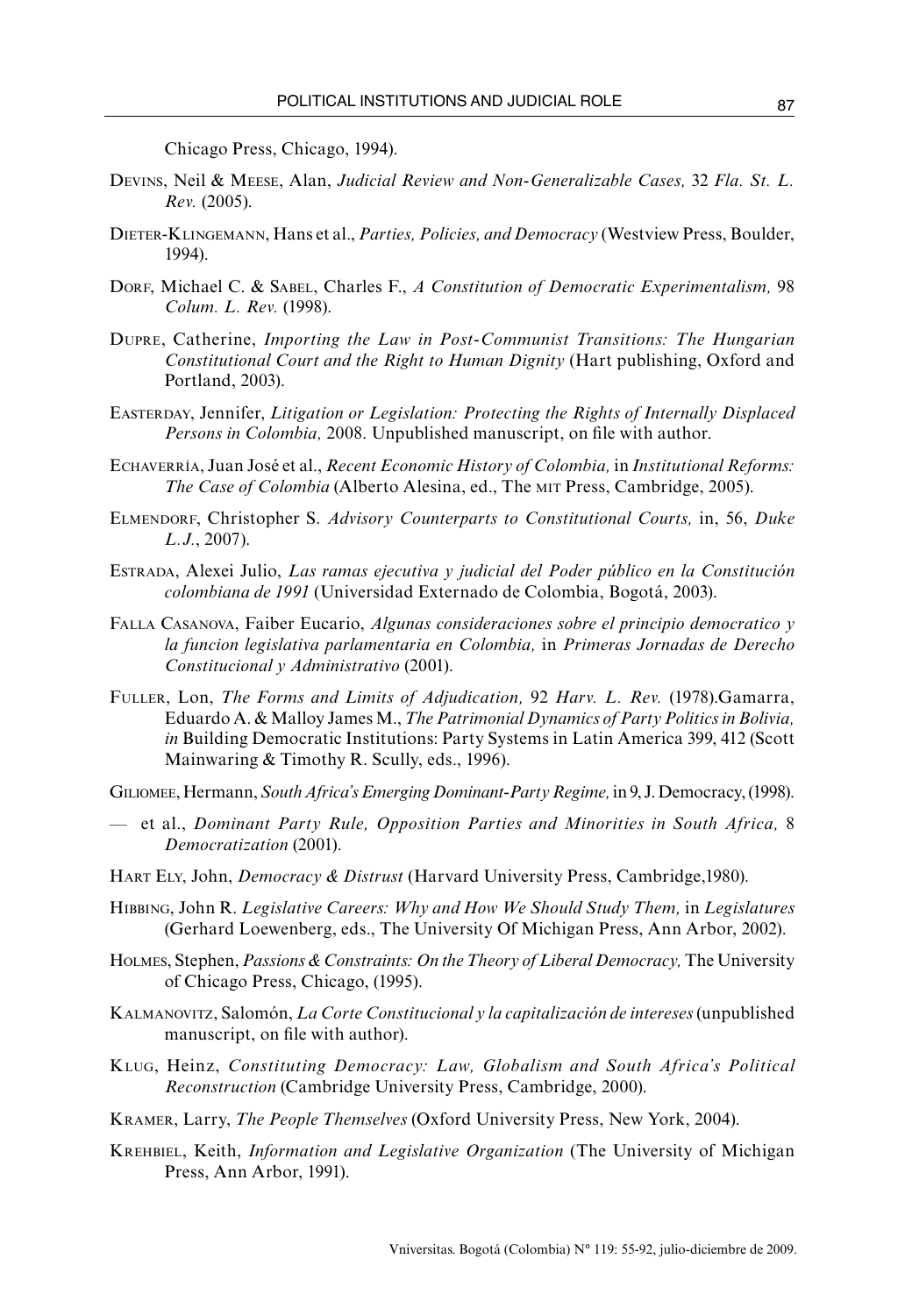- Kugler, Maurice & Rosenthal, Howard, *Checks and Balances: An Assessment of the Institutional Separation of Political Powers in Colombia,* in *Institutional Reforms: The Case of Colombia* (Alberto Alesina, ed., The MIT Press, Cambridge, 2005).
- Lanegran, Kimberly, *South Africa's 1999 Election: Consolidating a Dominant Party System,* 48, *Africa Today* (2002).
- Levinson, Daryl, *Empire-Building Government in Constitutional Law,* in, 118, *Harv. L. Rev*., 2005.
- & Pildes, Richard, *Separation of Parties, Not Powers,* in, 119, *Harv. L. Rev.*, (2006).
- López-Murcia, Julián Daniel & Maldonado-Colmenares, Gabriela, *La protección de la propiedad de la tierra en la jurisprudencia de la Corte Interamericana de Derechos Humanos y su aplicación al caso de las comunidades campesinas en Colombia"*, in, 14*, International Law. Revista Colombiana de Derecho Internacional*, (2009).
- & Acosta-López, Juana Inés, Asistencia estatal a los desplazados y reparaciones en el Sistema Interamericano de Derechos Humanos", 8 *International Law. Revista Colombiana de Derecho Internacional* (2006).
- Mainwaring, Scott & Scully, Timothy R., *Introduction: Party Systems in Latin America,* in *Building Democratic Institutions: Party Systems in Latin America* (Stanford University Press., Stanford, California, 1996).
- et al., *The Crisis of Democratic Representation in the Andes: An Overview,* in *The Crisis of Democratic Representation in the Andes* (Scott Mainwaring et al., eds., Standford university Press, Standford, 2006).
- McCubbins, Matthew et al., *Structure and Process, Politics and Policy: Administrative Arrangements and the Political Control of Agencies,* 75 *Va. L. Rev.* (1978).
- Moreno, Erika, *Whither the Colombian two-party system? An assessment of political reforms and their limits,* in, 24, *Electoral Studies* (2005).
- Morgenstern, Scott, *Towards a Model of Latin American Legislatures,* in *Legislative Politics in Latin America* (Scott MORGENSTERN & Benito NACIF, eds., Cambridge University Press, New york, 2002).
- Pegram, Thomas, *Accountability in Hostile Times: The Case of the Peruvian Human Rights Ombudsman 1996-2001*, 40 *J. Lat. Am*. *Stud.* (2008).
- Pizarro Leongómez, Eduardo, *Giants with Feet of Clay: Political Parties in Colombia,* in *The Crisis of Democratic Representation in the Andes* (Scott Mainwaring et al., eds., Standford University Press, Standford, 2006).Sunstein, Cass, *Nondelegation Canons,* in 67, U. Chi. L. Rev., 315 (2000).
- Revenga Sánchez, Miguel & Girón Reguera, Emilia, *La Corte Constitucional Colombiana ante las medidas de seguridad y defensa nacional del Gobierno de Uribe,* 6 *Revista de Estudios Socio-Jurídicos* (2004).
- Rosenberg, Gerald R., *The Hollow Hope* (The University of Chicago Press, Chicago, 1991).
- Rosenkrantz, Carlos, *Against Borrowings and Other Non-Authoritative Uses of Foreign Law,* in 1, *Int'l J. Const. L.* (2003).
- Rosenn, Keith, *Brazil's New Constitution: An Exercise in Transient Constitutionalism for a Transitional Society,* 38 *Am. J. Comp. L.* (1990).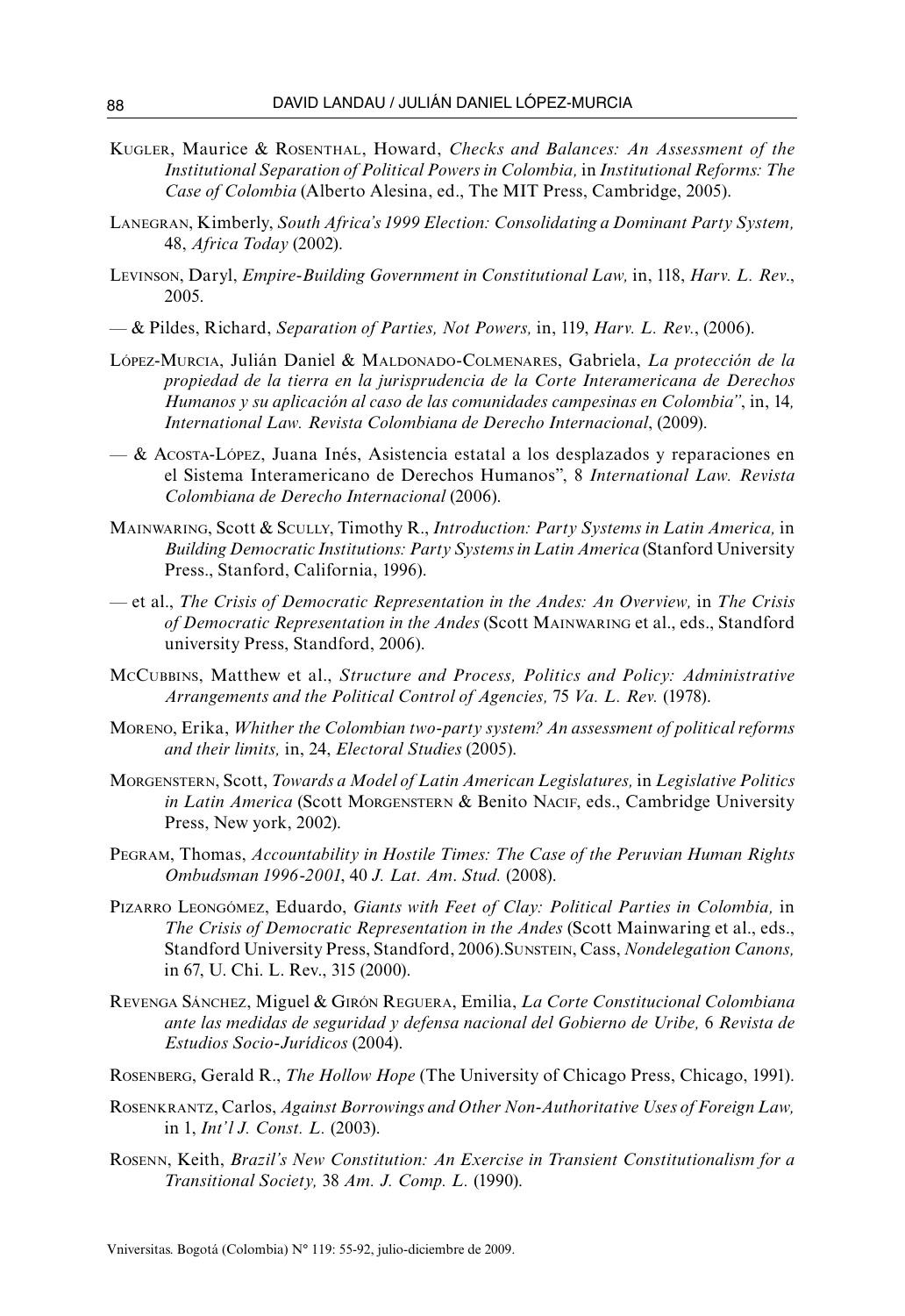- Roux, Theunis, *Principle and Pragmatism on the Constitutional Court of South Africa,* 7 *Int'l J. Const. L.* (2008).
- Schedler, Andreas, *The Menu of Manipulation,* 13 *J. Democracy*, n.º 2, 36-50, 36, (2002).
- Scheppele, Kim Lane, *Democracy by Judiciary,* in *Rethinking the Rule of Law After Comunism* (Adam Czarnota et al., eds., Central European University Press, Budapest, 2005).
- A Realpolitik Defense of Social Rights, 82 *Tex. L. Rev.* (2004).
- *Democracy by Judiciary: Or, Why Courts Can be More Democratic than Parliaments,* in *Rethinking the Rule of Law After Communism* (Adam Czarnota et al., eds., Central European University Press, Budapest, 2005).
- Skach, Cindy, *Rethinking Judicial Review,* in *Rethinking the Rule of Law After Communism* (Adam Czarnota et al., eds., Central European University Press, Budapest, 2005).
- Soberg Shugart, Matthew, Moreno, Erika & Fajardo, Luis, *Deepening Democracy by Renovating Political Practices: The Struggle for Electoral Reform in Colombia* (March 2006).
- Stokes, Susan C., *Mandates & Democracy: Neoliberalism by Surprise in Latin America* (Cambridge University Press, Cambridge, 2001).
- Sunstein, Cass, *Designing Democracy: What Constitutions Do* (Oxford University Press, New York, 2001).
- *Interest Groups in American Public Law,* in 38, Stan. L. Rev. 29 (1985).
- Tsebelis, George & Players, Veto, *How Political Institutions Work* (Princenton University Press, Princenton, 2002).
- Tushnet, Mark, *The Possibilities of Comparative Constitutional Law,* 108 *Yale L.J yale L.J.* (1999).
- *The Political Constitution of Emergency Powers,* 91 *Minn. L. REV.* (2007).
- *Taking the Constitution Away from the Courts* (Princenton University Press, Princenton, 1999).
- Uprimny Yepes, Rodrigo, *Constitución de 1991, Estado social y derechos humanos: promesas incumplidas, diagnóstico y perspectivas,* in *El debate a la Constitución* (Universidad Nacional de Colombia, Instituto Latinoamericano de Servicios Legales Alternativos, Bogotá, 2002).
- *The Constitutional Court and Control of Presidential Emergency Powers in Colombia,* in *Democratization and the Judiciary: The Accountability Function of Courts in New Democracies* (Siri Gloppen et al., eds. Frank Cass Publishers, London, 2004).
- —*The Enforcement of Social Rights by the Colombian Constitutional Court: Cases and Debates,*  in *Courts and Social Transformation in New Democracies 128-31* (Roberto Gargarella et al., eds., Ashgate, England, 2006).
- & Guarnizo, Diana, ¿*Es posible una dogmática adecuada sobre la prohibición de regresividad? Un enfoque desde la jurisprudencia constitucional colombiana* (unpublished manuscript, on file with author).
- & Saffon, María Paula *Desplazamiento forzado y justicia transicional en Colombia 8* (2008) (unpublished manuscript, on file with author).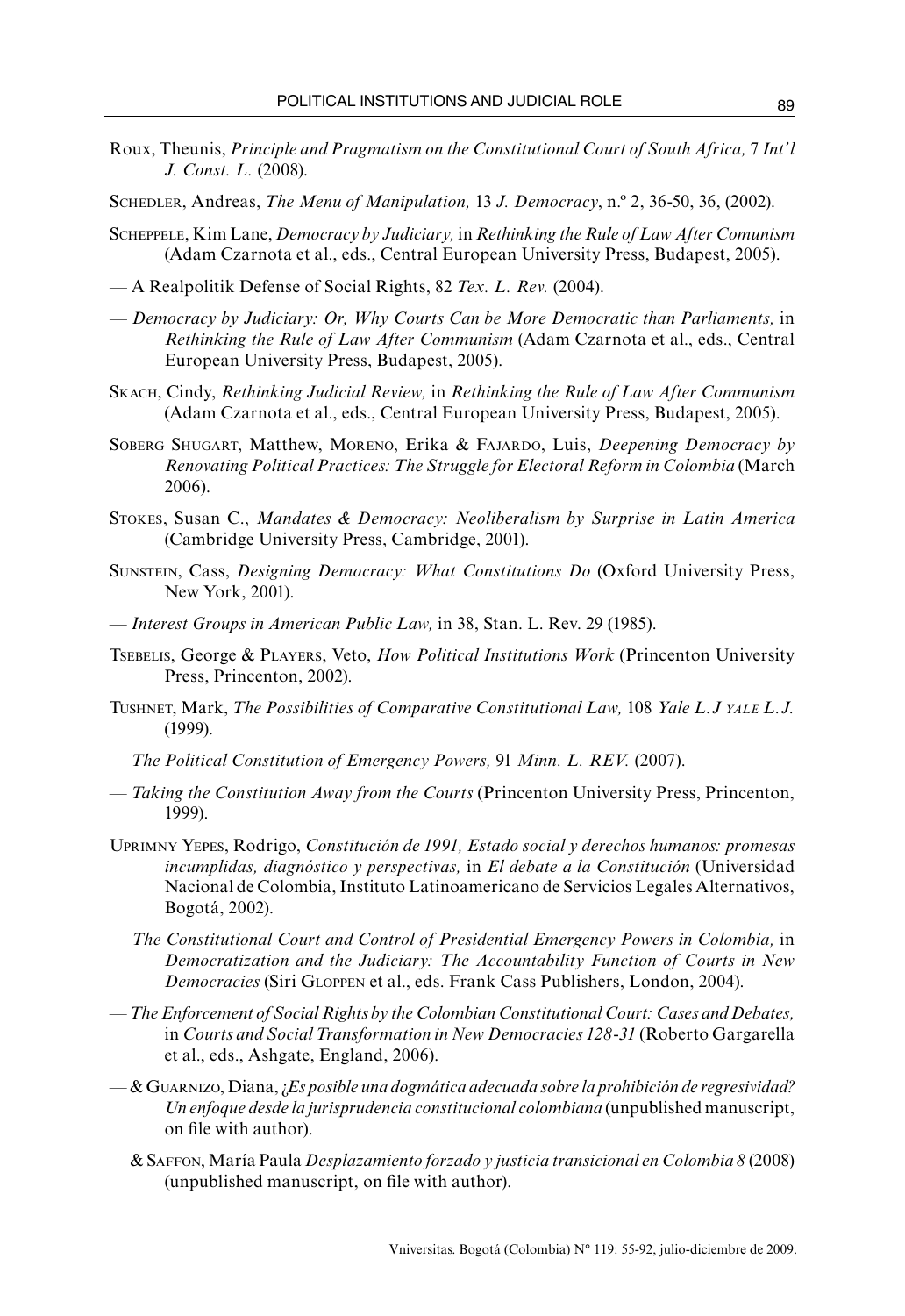- Valencia Villa, Hernando, *Es posible vivir sin Estado de excepción,* 4 *Revista de Derecho Público,* (1993).
- Waldron, Jeremy, *The Core of the Case Against Judicial Review,"* in, 115*, Yale L.J.,* 2006.
- Watson, Alan, *Legal Transplants: An Aproach to Comparative Law* (2d ed. University of Georgia Press, Georgia, 1993).
- Whittington, Keith E., *Extrajudicial Constitutional Interpretation: Three Objections and Responses,* 80, *N.C. L. Rev.* (2002).
- et al., *The Constitution and Congressional Committees: 1971-2000,* in The *Least Examined Branch* (Richard W. Bauman & Tsvi Kahana, eds.,Cambridge University Press, New York, 2006).
- *Constitutional Construction* (Harvard University Press, Cambridge, 1999.)
- Widner, Jennifer A., *Building the Rule of Law* (Cambridge University Press, New York, 2001).
- Zweigert, Konrad & Kotz, Hein, *An Introduction to Comparative Law* (3d ed. Tony Weir, trans., Oxford University Press, Oxford, 1998).

### **Case Law**

Auto 92 de 2008

Auto 236 de 2007

Auto 337 de 2006

Auto 218 de 2006

Auto 178 de 2005

Auto 176 de 2005

Sentencia C-1152 de 2005

Sentencia C-734 de 2005

Sentencia C-332 de 2005

Sentencia C-816 de 2004

Sentencia C-754 de 2004

Sentencia C-668 de 2004

Sentencia C-370 de 2004

Sentencia C-372 de 2004

Sentencia C-038 de 2004

Sentencia T-025 de 2004

Sentencia C-1147 de 2003

Sentencia C-801 de 2003

Sentencia C-776 de 2003